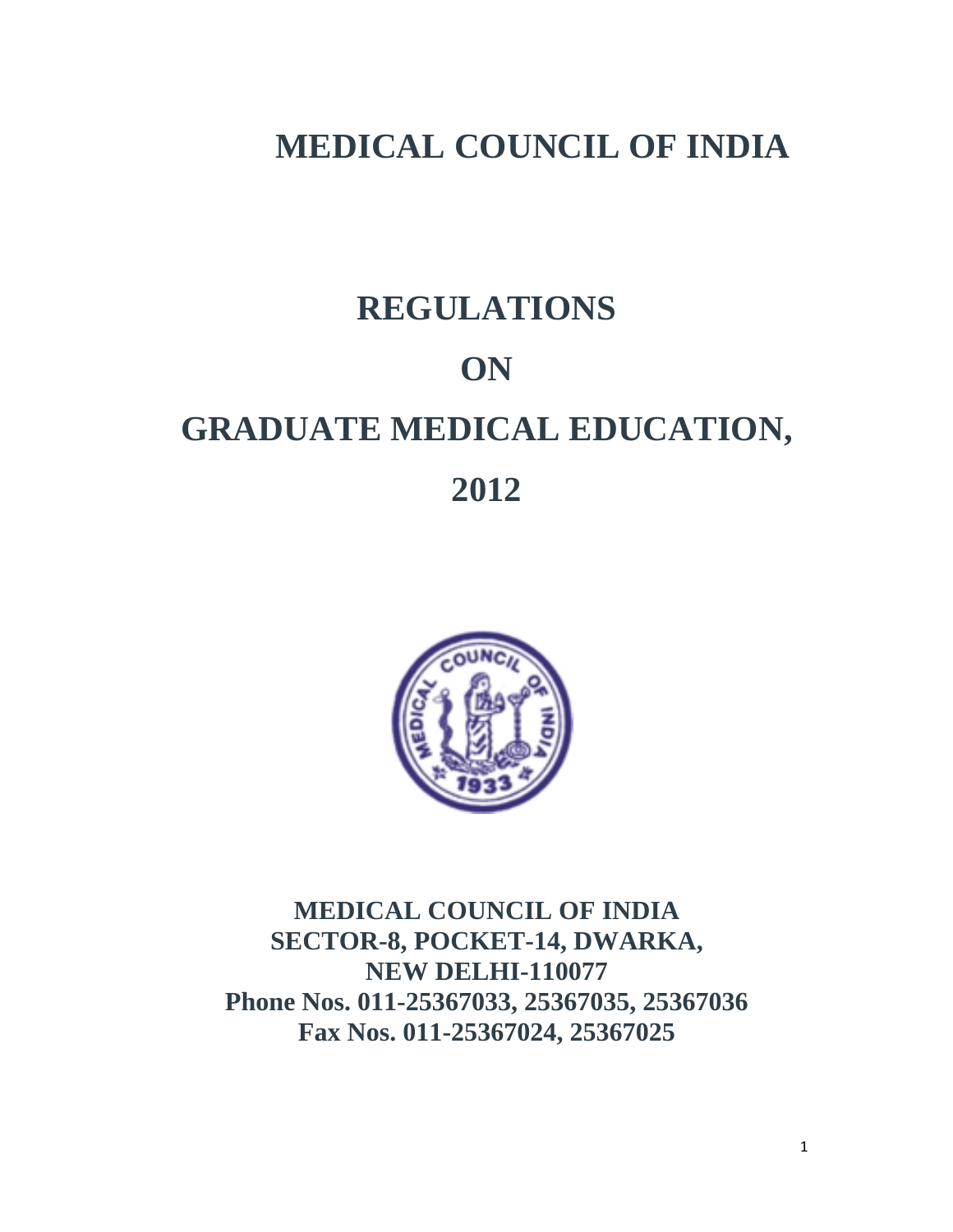- 1. The undergraduate medical education programme is designed with a **goal** to create an **"Indian Medical Graduate" (IMG)** possessing requisite knowledge, skills, attitudes, values and responsiveness, so that he or she may function appropriately and effectively *as a physician of first contact of the community* while being globally relevant.
- 2. In order to fulfil this goal, the IMG must be able to function in the following **ROLES** appropriately and effectively:
	- 2.1.**Clinician** who understands and provides preventive, promotive, curative, palliative and holistic care with compassion.
	- 2.2. **Leader and member of the health care team and system** with capabilities to collect analyze, synthesize and communicate health data appropriately.
	- 2.3.**Communicator** with patients, families, colleagues and community.
	- 2.4. **Lifelong learner** committed to continuous improvement of skills and knowledge.
	- 2.5.**Professional**, who is committed to excellence, is ethical, responsive and accountable to patients, community and profession.
- 3. **Competencies:** Competency based learning would include designing and implementing medical education curriculum that focuses on the desired and observable ability in real life situations. In order to effectively fulfil the roles as listed in item 1 above, the Indian Medical Graduate would have obtained the following set of competencies at the time of graduation:
	- 3.1.*Clinician, who understands and provides preventive, promotive, curative, palliative and holistic care with compassion* 
		- 3.1.1. Demonstrate knowledge of normal human structure, function and development from a molecular, cellular, biologic, clinical, behavioral and social perspective.
		- 3.1.2. Demonstrate knowledge of abnormal human structure, function and development from a molecular, cellular, biological, clinical, behavioural and social perspective.
		- 3.1.3. Demonstrate knowledge of medico-legal, societal, ethical and humanitarian principles that influence health care.
		- 3.1.4. Demonstrate knowledge of national and regional health care policies including the National Rural Health Mission (NRHM), frameworks, economics and systems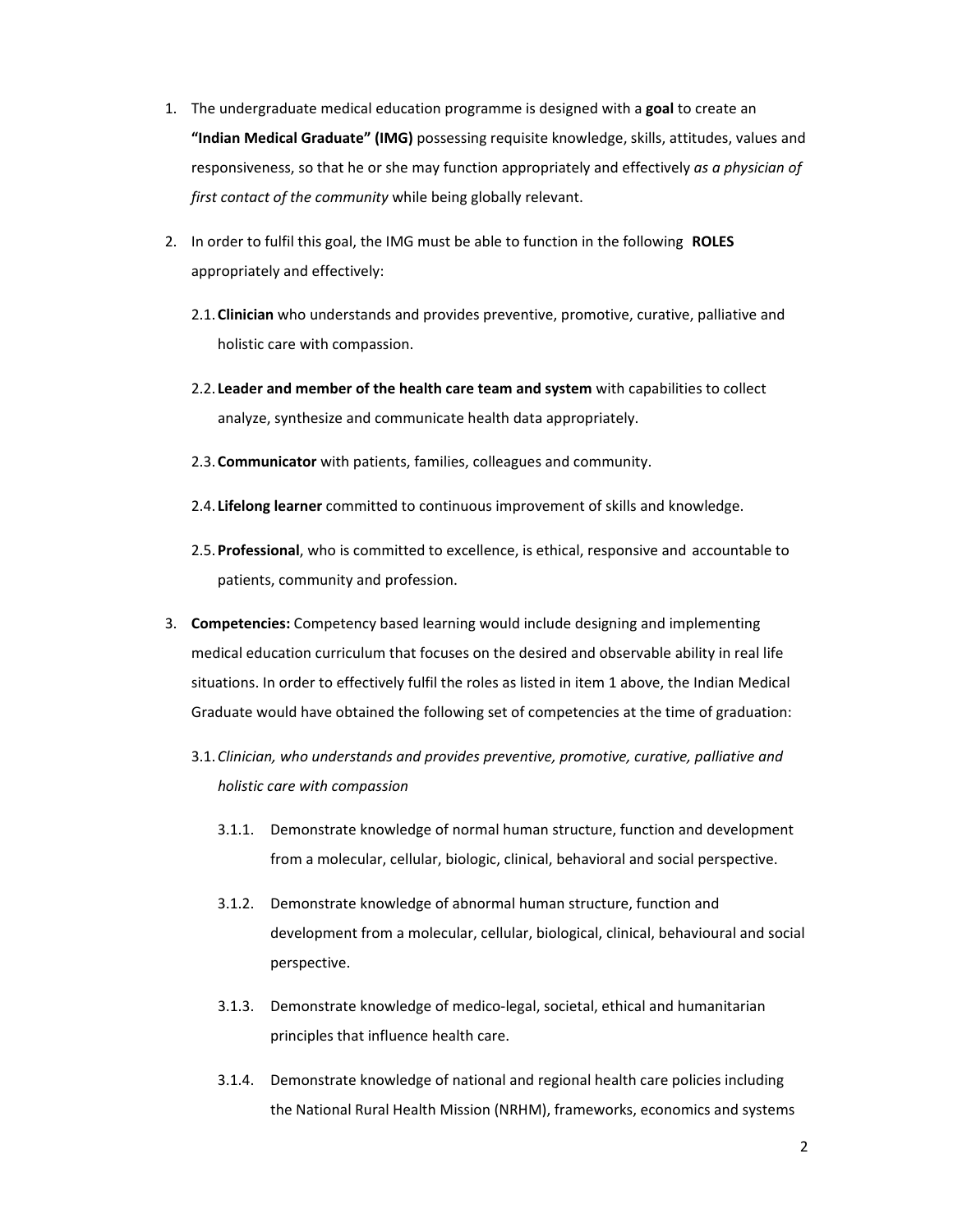that influence health promotion, health care delivery, disease prevention, effectiveness, responsiveness, quality and patient safety.

- 3.1.5. Demonstrate ability to elicit and record from the patient, and other relevant sources including relatives and caregivers, a history that is complete and relevant to disease identification, disease prevention and health promotion.
- 3.1.6. Demonstrate ability to elicit and record from the patient, and other relevant sources including relatives and caregivers, a history that is contextual to gender, age, vulnerability, social and economic status, patient preferences, beliefs and values.
- 3.1.7. Demonstrate ability to perform a physical examination that is complete and relevant to disease identification, disease prevention and health promotion.
- 3.1.8. Demonstrate ability to perform a physical examination that is contextual to gender, social and economic status, patient preferences and values.
- 3.1.9. Demonstrate effective clinical problem solving, judgment and ability to interpret and integrate available data in order to address patient problems, generate differential diagnoses and develop individualized management plans that include preventive, promotive and therapeutic goals.
- 3.1.10. Maintain accurate clear and appropriate record of the patient in conformation with legal and administrative frame works.
- 3.1.11. Demonstrate ability to choose the appropriate diagnostic tests and interpret these tests based on scientific validity, cost effectiveness and clinical context.
- 3.1.12. Demonstrate ability to prescribe and safely administer appropriate therapies including nutritional interventions, pharmacotherapy and interventions based on the principles of rational drug therapy, scientific validity, evidence and cost that conform to established national and regional health programmes and policies for the following:
	- a. Disease prevention,
	- b. Health promotion and cure,
	- c. Pain and distress alleviation, and
	- d. Rehabilitation and palliation.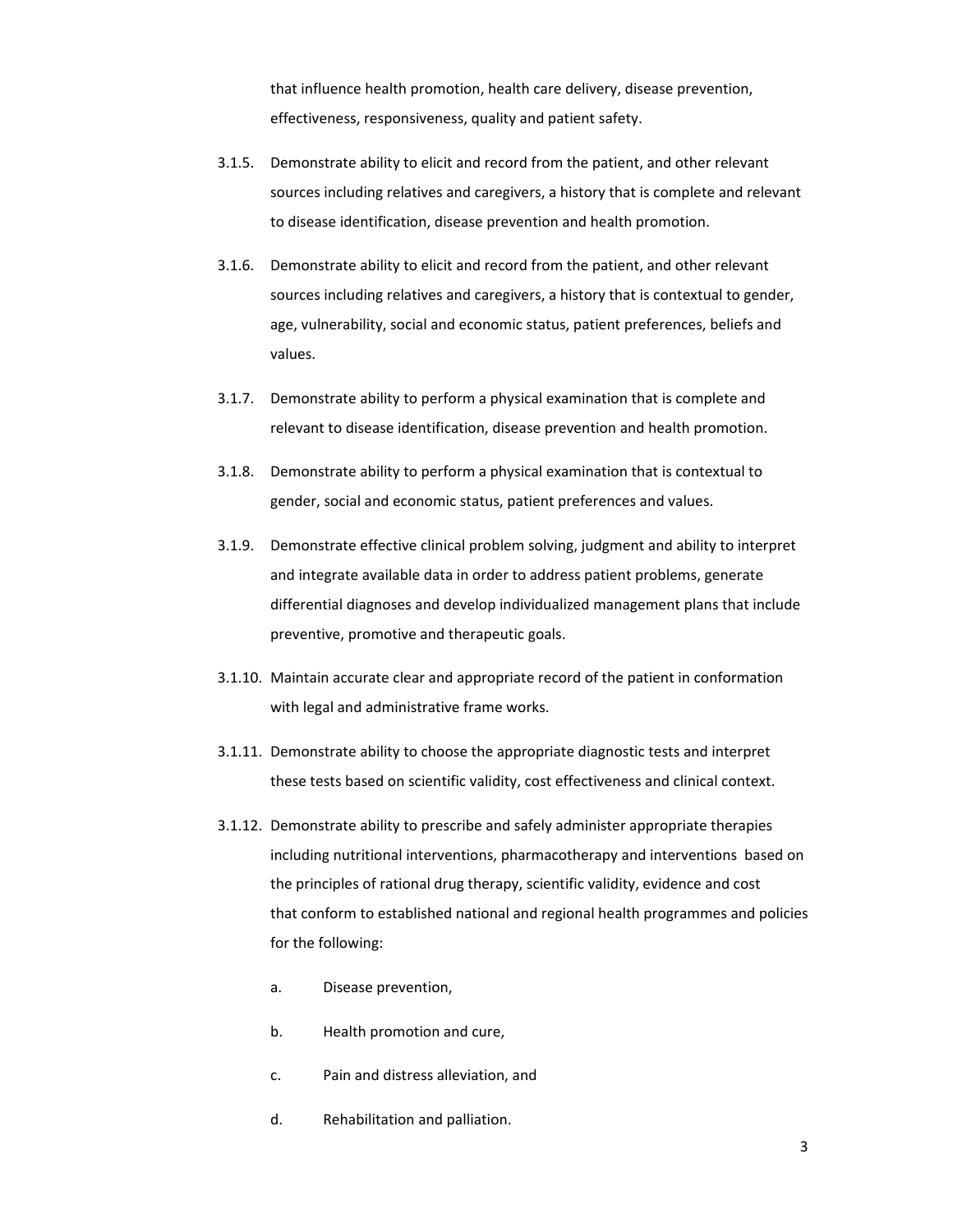- 3.1.13 Demonstrate ability to provide a continuum of care at the primary and/or secondary level that addresses chronicity, mental and physical disability.
- 3.1.14 Demonstrate ability to appropriately identify and refer patients who may require specialized or advanced tertiary care.
- 3.1.15 Demonstrate familiarity with basic, clinical and translational research as it applies to the care of the patient.
- *3.2. Leader and member of the health care team and system*
	- 3.2.1 Work effectively and appropriately with colleagues in an inter‐professional health care team respecting diversity of roles, responsibilities and competencies of other professionals.
	- 3.2.2 Recognize and function effectively, responsibly and appropriately as a health care team leader in primary and secondary health care settings.
	- 3.2.3 Educate and motivate other members of the team and work in a collaborative and collegial fashion that will help maximize the health care delivery potential of the team.
	- 3.2.4 Access and utilize components of the health care system and health delivery in a manner that is appropriate, cost effective, fair and in compliance with the national health care priorities and policies, as well as be able to collect, analyze and utilize health data.
	- 3.2.5 Participate appropriately and effectively in measures that will advance quality of health care and patient safety within the health care system.
	- 3.2.6 Recognize and advocate health promotion, disease prevention and health care quality improvement through prevention and early recognition: in a) life style diseases and b) cancer, in collaboration with other members of the health care team.
- *3.3. Communicator with patients, families, colleagues and community*
	- 3.3.1 Demonstrate ability to communicate adequately, sensitively, effectively and respectfully with patients in a language that the patient understands and in a manner that will improve patient satisfaction and health care outcomes.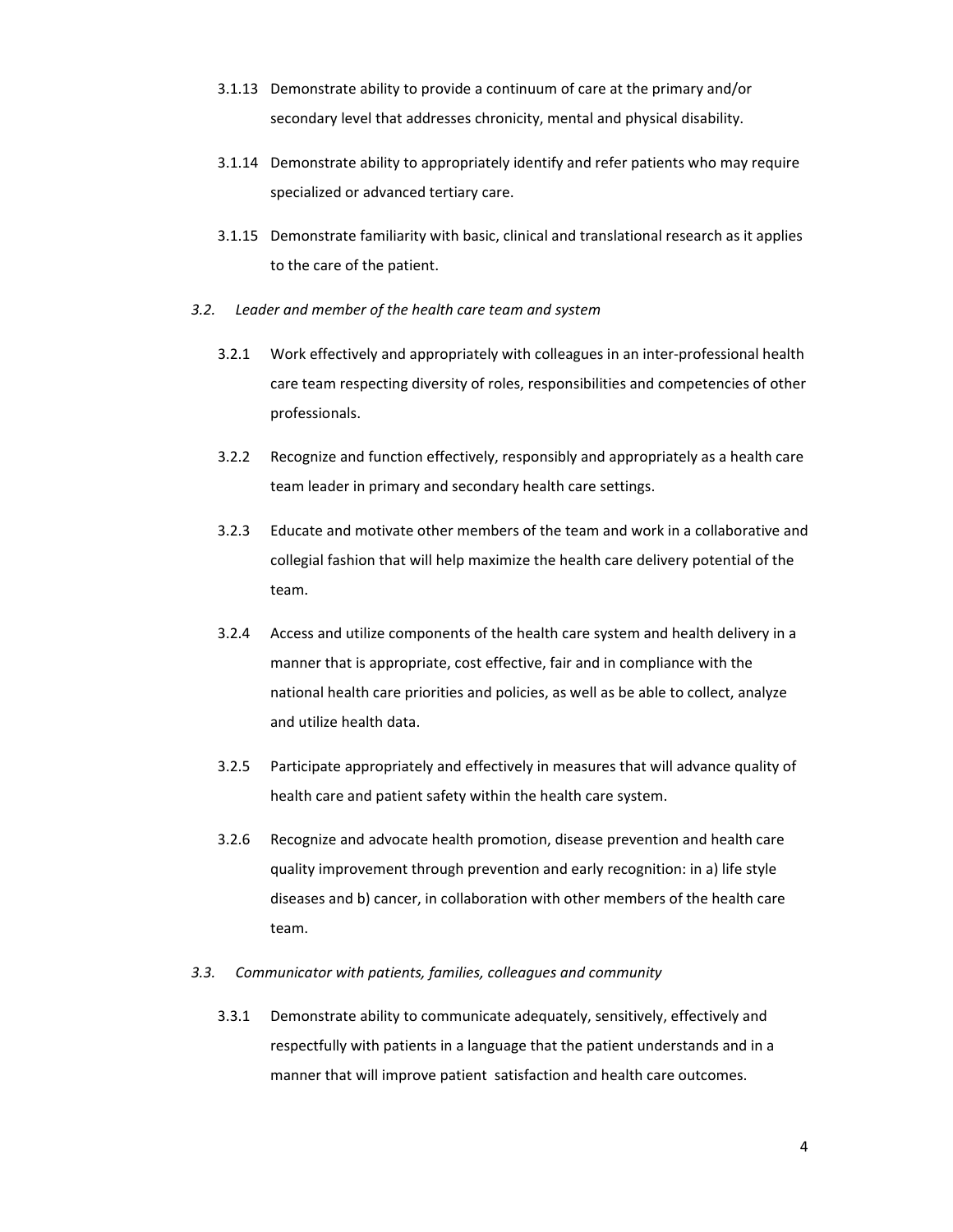- 3.3.2 Demonstrate ability to establish professional relationships with patients and families that are positive, understanding, humane, ethical, empathetic, and trustworthy.
- 3.3.3 Demonstrate ability to communicate with patients in a manner respectful of patient's preferences, values, prior experience, beliefs, confidentiality and privacy.
- 3.3.4 Demonstrate ability to communicate with patients, colleagues and families in a manner that encourages participation and shared decision‐making.
- *3.4. Life long learner committed to continuous improvement of skills and knowledge*
	- 3.4.1 Demonstrate ability to perform an objective self‐assessment of knowledge and skills,continue learning, refine existing skills and acquire new skills.
	- 3.4.2 Demonstrate ability to apply newly gained knowledge or skills to the care of the patient.
	- 3.4.3 Demonstrate ability to introspect and utilize experiences, to enhance personal and professional growth and learning.
	- 3.4.4 Demonstrate ability to search (including through electronic means), and critically evaluate the medical literature and apply the information in the care of the patient.
	- 3.4.5 Be able to identify and select an appropriate career pathway that is professionally rewarding and personally fulfilling.
- *3.5. Professional who is committed to excellence, is ethical, responsive and accountable to patients community and the profession* 
	- 3.5.1 Practice selflessness, integrity, responsibility, accountability and respect.
	- 3.5.2 Respect and maintain professional boundaries between patients, colleagues and society.
	- 3.5.3 Demonstrate ability to recognize and manage ethical and professional conflicts.
	- 3.5.4 Abide by prescribed ethical and legal codes of conduct and practice.
	- 3.5.5 Demonstrate a commitment to the growth of the medical profession as a whole.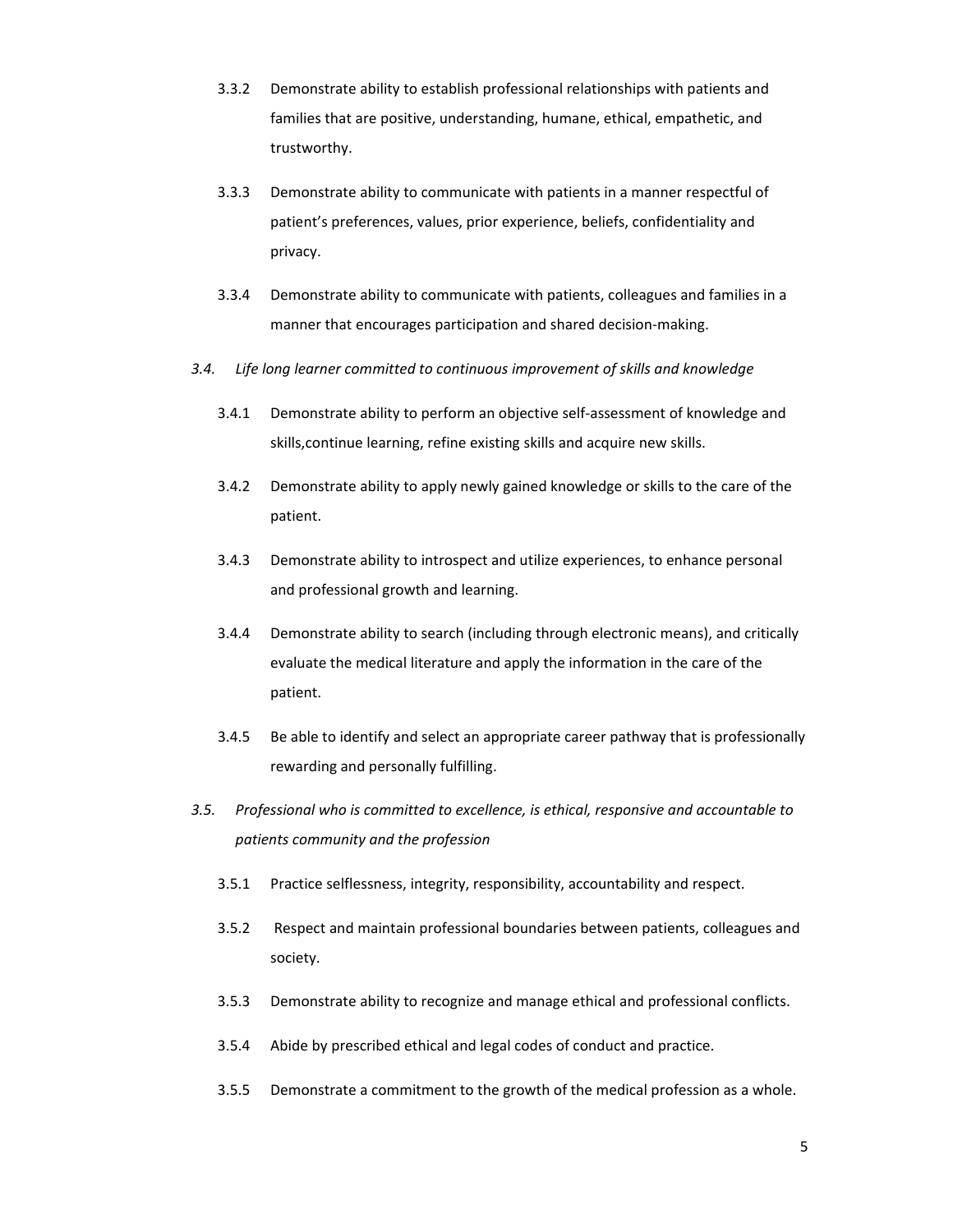- 4. In order to ensure that training is in alignment with the goals and competencies listed in items,1 and 0 above:
	- 4.1. There shall be a bridge course termed as "Foundation Course" to orient medical students to MBBS programme, and provide them with requisite knowledge, communication (including electronic), technical and language skills required.
	- 4.2. The curricular content shall be vertically and horizontally aligned and integrated to the maximum extent possible in order to enhance student interest and eliminate redundancy and overlap.
	- 4.3. Teaching-learning methods shall be student centric and shall predominantly include small group learning, interactive teaching methods and case based learning.
	- 4.4. Clinical training shall emphasize early clinical exposure, skill acquisition, certification in essential skills; community/primary/secondary care based learning experiences and emergencies.
	- 4.5. Training shall primarily focus on preventive and community based approaches to health and disease, with specific emphasis on national health priorities such as family welfare, communicable diseases, epidemics and disaster management.
	- 4.6. Acquisition and certification of skills shall be through experiences in patient care, diagnostic and skill laboratories.
	- 4.7. The development of ethical values and overall professional growth as integral part of curriculum shall be emphasized through a structured longitudinal and dedicated programme on professional development and ethics.
	- 4.8. Progress of the medical student shall be documented through structured periodic assessment that includes formative assessment. Logs of skill‐based training shall be also maintained.
	- 4.9. Appropriate faculty development programmes shall be conducted regularly by institutions to facilitate medical teachers at all levels to continuously update their professional and teaching skill; and align their teaching skills to curricular objective.

#### 5. **Admission to the MBBS programme**

6. **Migration:** Migration from one medical college to other is not a right of a student and normally shall not be allowed. However, migration from one medical college to another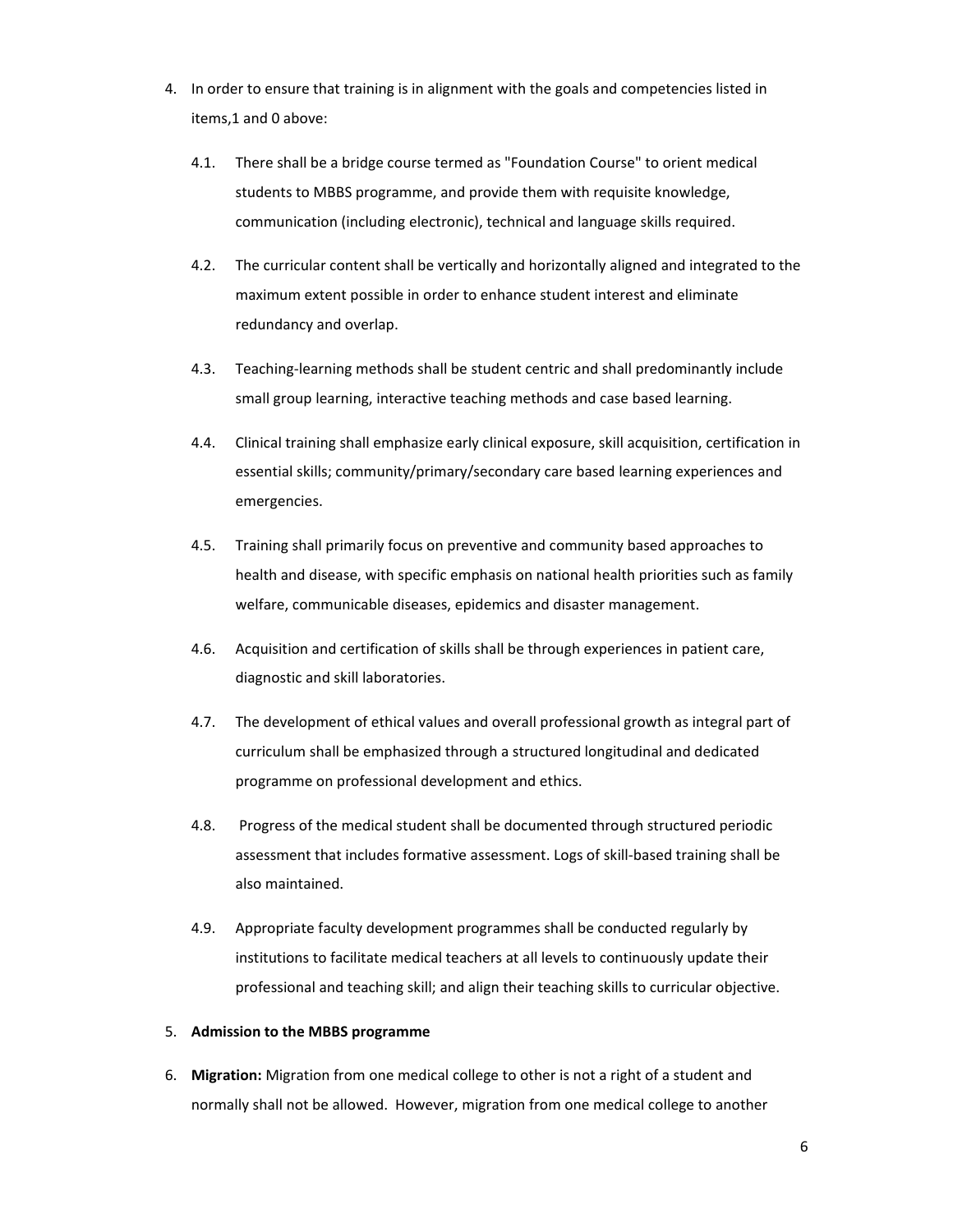medical college within India may be considered by the Medical Council of India only in exceptional cases, on extreme compassionate grounds, provided the following criteria are fulfilled.

- 6.1 Both colleges i.e., the one at which the student is enrolled and one to which migration is sought, are recognized by the Medical Council of India.
- 6.2 The applicant candidate should have passed first Professional MBBS examination in the first attempt.
- 6.3 The applicant shall submit his application for migration, complete in all respects, to all authorities concerned within a period of one month of passing (declaration of result) the first Professional Bachelor of Medicine and Bachelor of Surgery (MBBS) examination.
- 6.4 The applicant shall submit an affidavit stating that he/she will pursue 14 months of prescribed study before appearing at II<sup>nd</sup> Professional Bachelor of Medicine and Bachelor of Surgery (MBBS) examination at the transferee medical college, which should be duly certified by the Registrar of the concerned University in which he/she is seeking transfer. The transfer will be applicable only after receipt of the affidavit.
- 6.5 Migration shall be restricted to 5% of the sanctioned intake of the college during the year. No migration will be permitted on any ground from one medical college to another located within the same city.
- 6.6 There should be clear vacancy that has arisen due to non-filling of seats. A student who wishes to migrate may be accommodated only in the event of vacancy in sanctioned seats strength. Failure of students in examination will not count as vacancy of sanctioned seats strength.
- 6.7 Migration shall be allowed only for the regular batch.
- 6.8 Migration during clinical course of study shall not be allowed on any grounds.
- 6.9 All applications for migration shall be referred to Medical Council of India by college authorities. No institution/University shall allow migrations directly without the approval of the Council.
- 6.10 Council reserves the right, not to entertain any application which is not under the prescribed compassionate grounds and also to take independent decision where applicant has been allowed to migrate without referring the same to the Council. The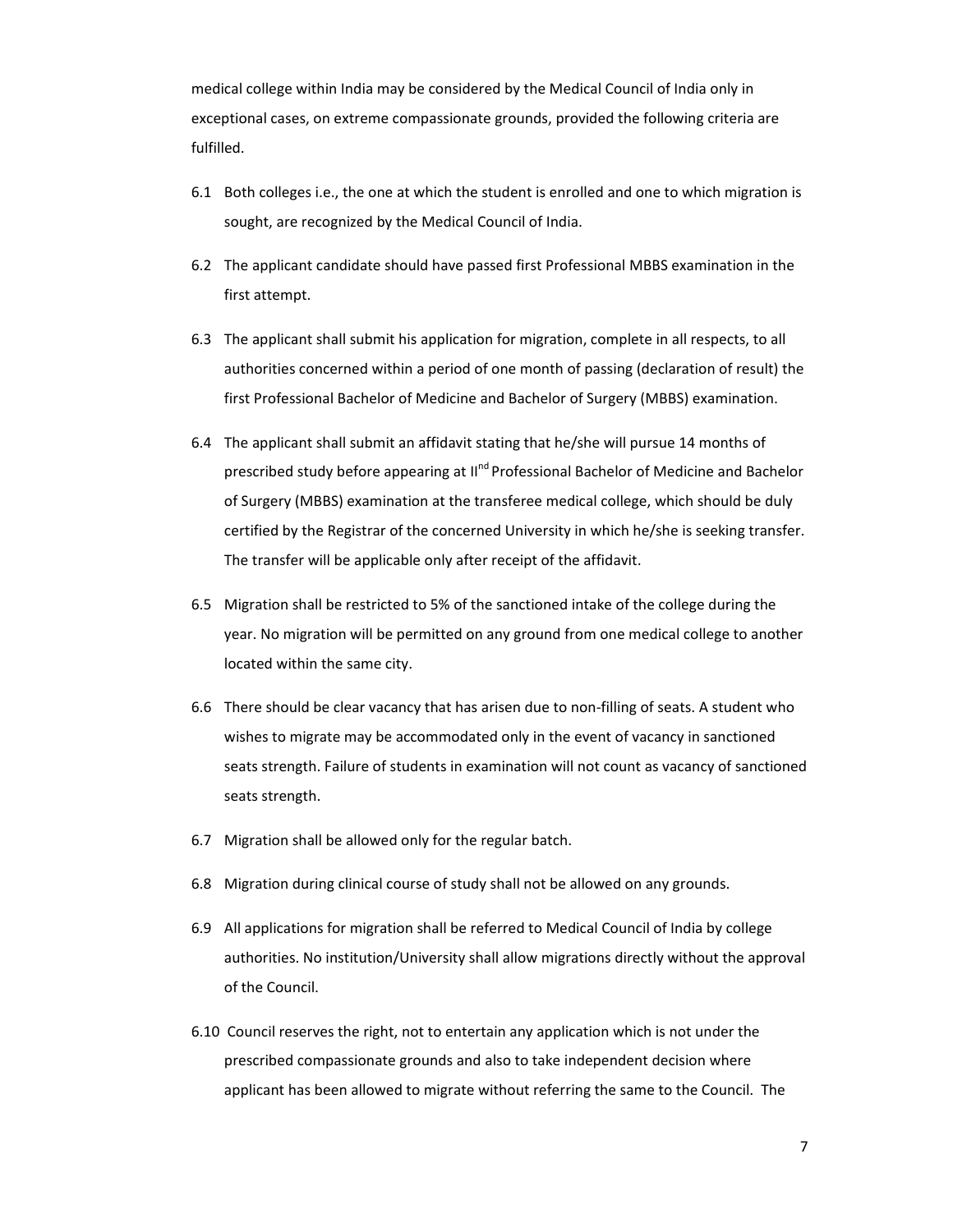Medical Council of India shall communicate its decision within 04 weeks of receipt of application.

- 6.11 Compassionate grounds criteria:
	- 6.11.1 Death of parent or supporting guardian during duration of first Professional phase (First MBBS).
	- 6.11.2 Illness of candidate causing disability.
	- 6.11.3 Disturbed conditions as declared by Government in the area in which the Medical College is located.

#### 7 **Training period and time distribution**:

- 7.1. Every student shall undergo a period of certified study extending over 4  $\frac{1}{2}$  years from the date of commencement of study for the subjects comprising the medical curriculum to the date of completion of examination which shall be followed by one year of compulsory rotating internship.
- 7.2. Each academic year will consist of a minimum of 240 teaching days with a minimum of 08 hours each working day including one hour for lunch.
- 7.3. Teaching and learning shall be aligned and integrated across specialties both vertically and horizontally for better student comprehension. Student centered learning methods should include problem oriented learning, case studies, community oriented learning, self‐ directed and experiential learning.
- 7.4. The period of 4  $\frac{1}{2}$  years is divided as follows:
	- 7.4.1 Pre clinical Phase (12 months preceded by foundation course of 2 months): will consist of preclinical subjects – Human Anatomy, Physiology, Biochemistry, introduction to Community Medicine, humanities and early clinical exposure ensuring both horizontal and vertical integration.
	- 7.4.2 Phase 2 (12 months): will consist of Para-clinical, namely Pathology, Pharmacology, Microbiology, Community Medicine, Forensic Medicine and Toxicology, and clinical subjects as detailed below (III MBBS) ensuring both horizontal and vertical integration.
		- a. The clinical exposure to students will be in the form of student doctor method of clinical training. The emphasis will be on primary, preventive and comprehensive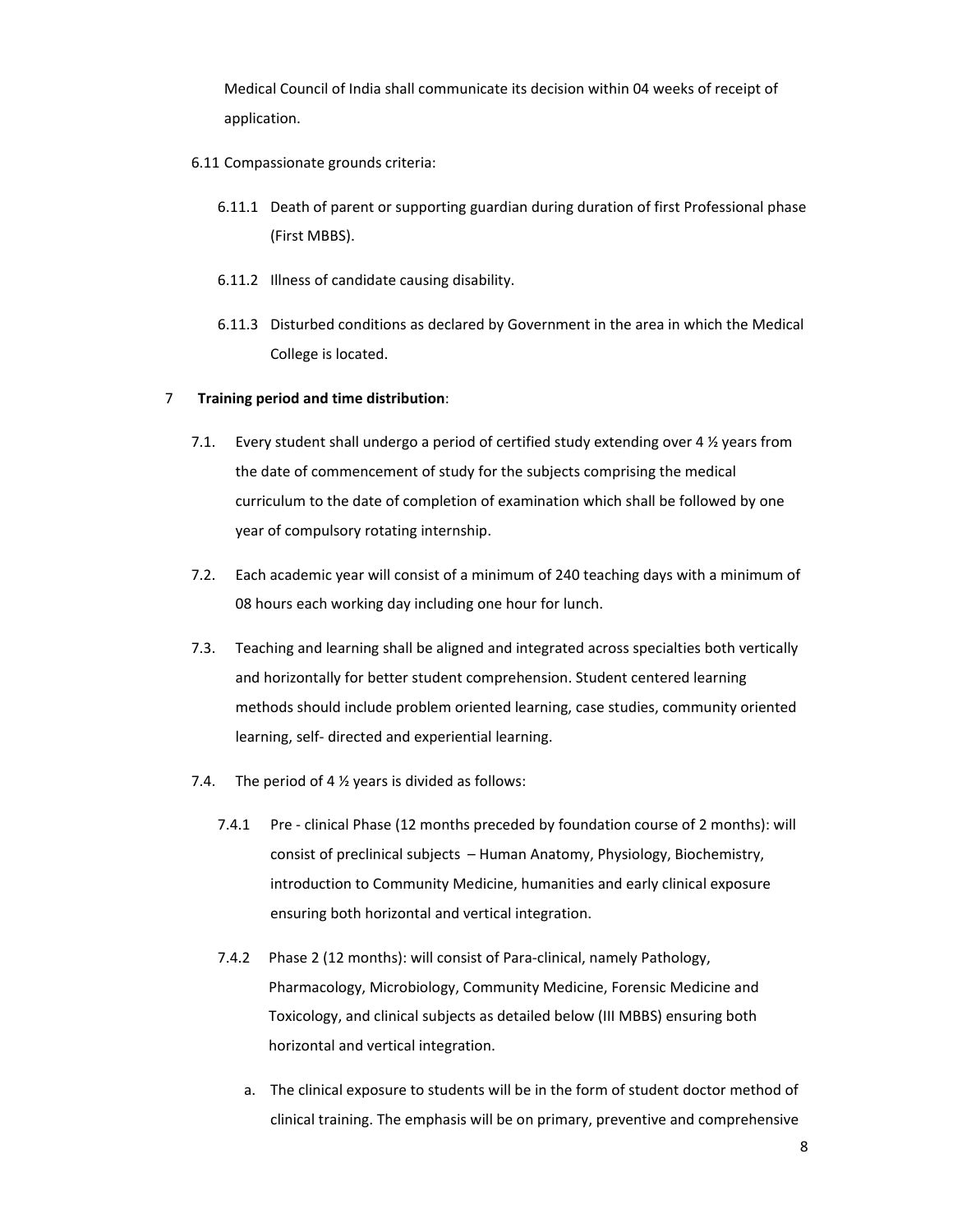health care. A part of training during clinical postings should take place at the *primary level* of health care. It is desirable to provide learning experiences in secondary health care, wherever possible**.** This will involve:

- i) Experience in recognizing and managing common problems seen in outpatient, inpatient and emergency settings.
- ii) Involvement in patient care as a team member.
- iii) Involvement in patient management and performance of basic procedures.
- 7.4.3 Phase 3 (28 months)
	- a. Part 1 (13 months) The clinical subjects include Oto-rhinolaryngology, Ophthalmology, Community Medicine and Forensic Medicine and Toxicology.
	- b. *Elective* (2 months) ‐ To provide students with opportunity for diverse learning experiences, to do research /community projects that will stimulate enquiry, self directed, experiental learning and lateral thinking [item 9.3].
	- c. Part 2 (13 months) ‐ Clinical subjects include:
		- i) Medicine and allied specialties (General Medicine, Pediatrics, Tuberculosis and Chest, Skin and Sexually Transmitted Diseases, Psychiatry, Radio‐diagnosis, Infectious diseases).
		- ii) Surgery and allied specialties (General Surgery, Orthopedics including trauma, physiotherapy and rehabilitation, Anesthesia, Dentistry, Radiotherapy).
		- iii) Obstetrics and Gynecology (including Family Medicine and Family Welfare).
		- iv) Pediatrics.
- 7.5. Didactic lectures shall not exceed one third of the schedule; two third of the schedule shall include interactive, practical, clinical or/and group discussions. The learning process should include living experiences, problem oriented approach, case studies and community health care activities. The teaching roster should be carefully prepared by each institution so as to give adequate and justified time for students to learn as well as prepare for their assessments.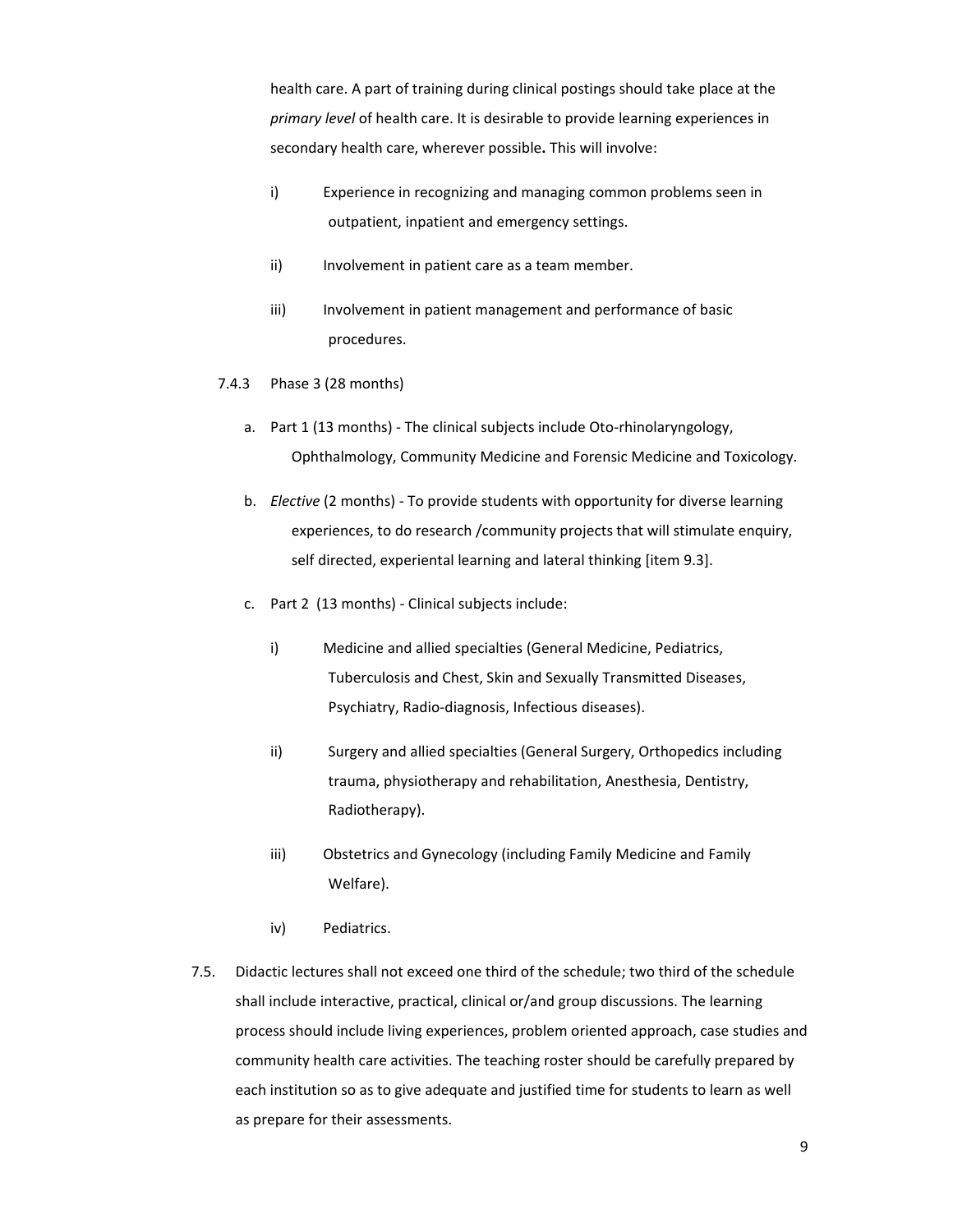- 7.6. Universities shall organize admission timing and admission process in such a way that teaching in the first Professional year commences with induction through the Foundation Course by the  $1<sup>st</sup>$  of August each year.
- 7.7. Supplementary examinations shall be conducted not earlier than 60 days and not later than 90 days after the declaration of results, so that the students who pass can join the main batch and the students who fail, will appear in the subsequent year.
- 7.8. A student shall not be allowed to graduate later than 9 years of joining first MBBS course.
- 7.9. Passing in the  $1<sup>st</sup>$  Professional examinations is compulsory before proceeding to Phase II training.
- 7.10. No more than 04 attempts shall be allowed for a candidate to pass the first Professional examinations. Total period for successful completion of first Professional shall not exceed 04 years. Partial attendance of examination in any subject shall be counted as an attempt.
- 7.11. A student, who fails in the II<sup>nd</sup> Professional examination, shall not be allowed to appear in III<sup>rd</sup> Professional Part I examination unless he passes all subjects of II<sup>nd</sup> Professional examination.
- 7.12. Passing in III<sup>rd</sup> Professional (Part I) examination is not compulsory before starting  $4<sup>th</sup>$ year training, however passing of III<sup>rd</sup> Professional (Part I) is compulsory for being eligible for III<sup>rd</sup> Professional (Part II) examination.
- 7.13. During Phase II and Phase III including prescribed04 weeks of electives, clinical postings of three hours duration daily as specified in Table is suggested for various departments.

# **8. Phase Distribution and Timing of examination**

- 8.1. Time distribution of the MBBS programme is given in table 1.
- 8.2. Phase-wise distribution of subjects is given in table 2.
- 8.3. Minimum teaching hours prescribed in various disciplines are as under tables 3‐7.
- 8.4. Distribution of clinical postings is given in table 8.
- 8.5. Total weeks of clinical postings will be:
	- 8.5.1 Phase II: 36 weeks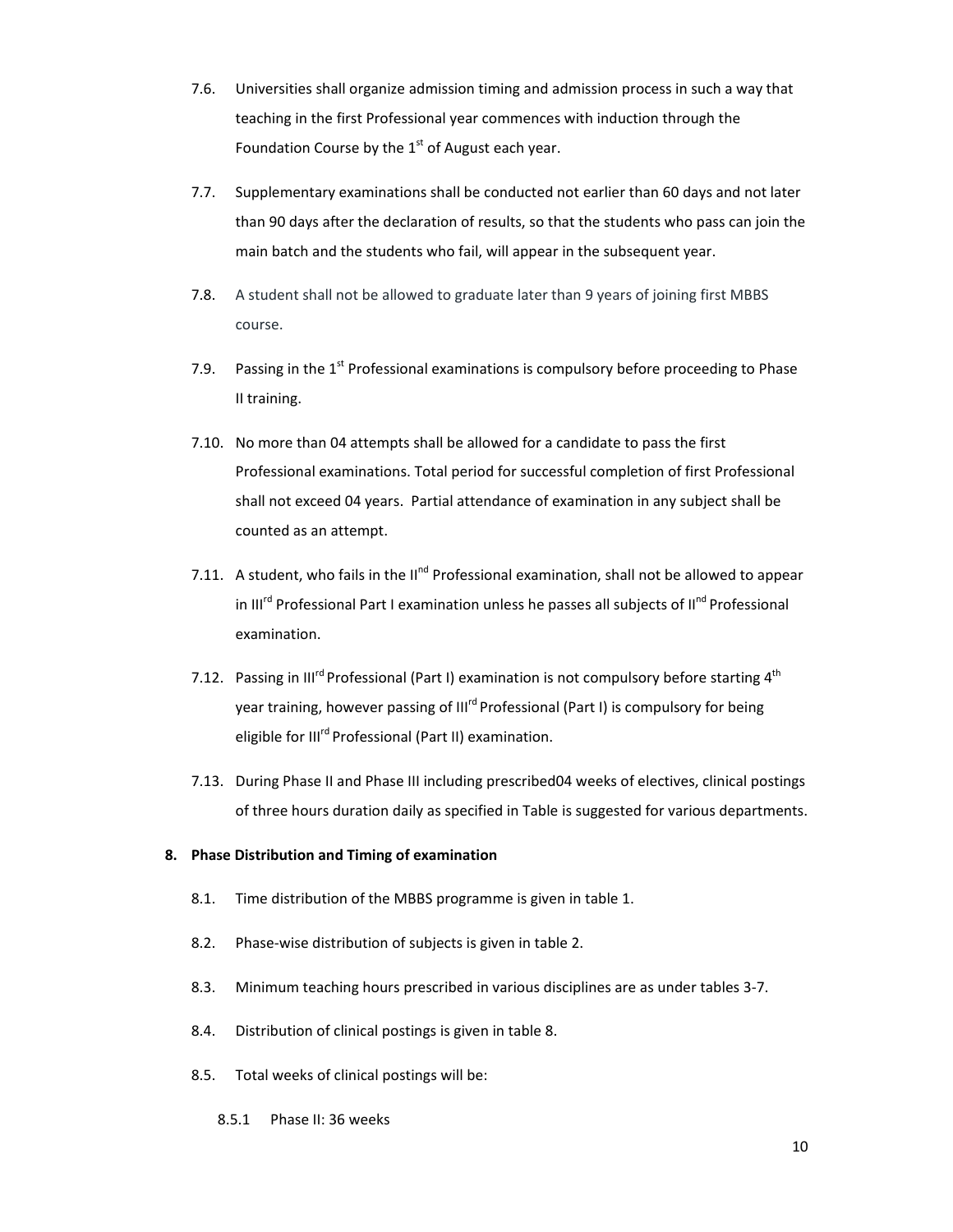## 8.5.2 Phase III part 1: 42 weeks

- 8.5.3 Phase III part 2: 44 weeks
- 8.6. Time allotted excludes time reserved for internal / university examinations, and vacation
- 8.7. Second phase clinical postings shall commence after declaration of results of the first professional phase examinations. Third Professional phase I and phase II clinical postings shall start no later than two weeks after completion of the previous phase examination
- 8.8. 25% of allotted time of Phase 3 shall be utilized for integrated learning with pre- and para‐clinical subjects. This will be included in the assessment of clinical subjects.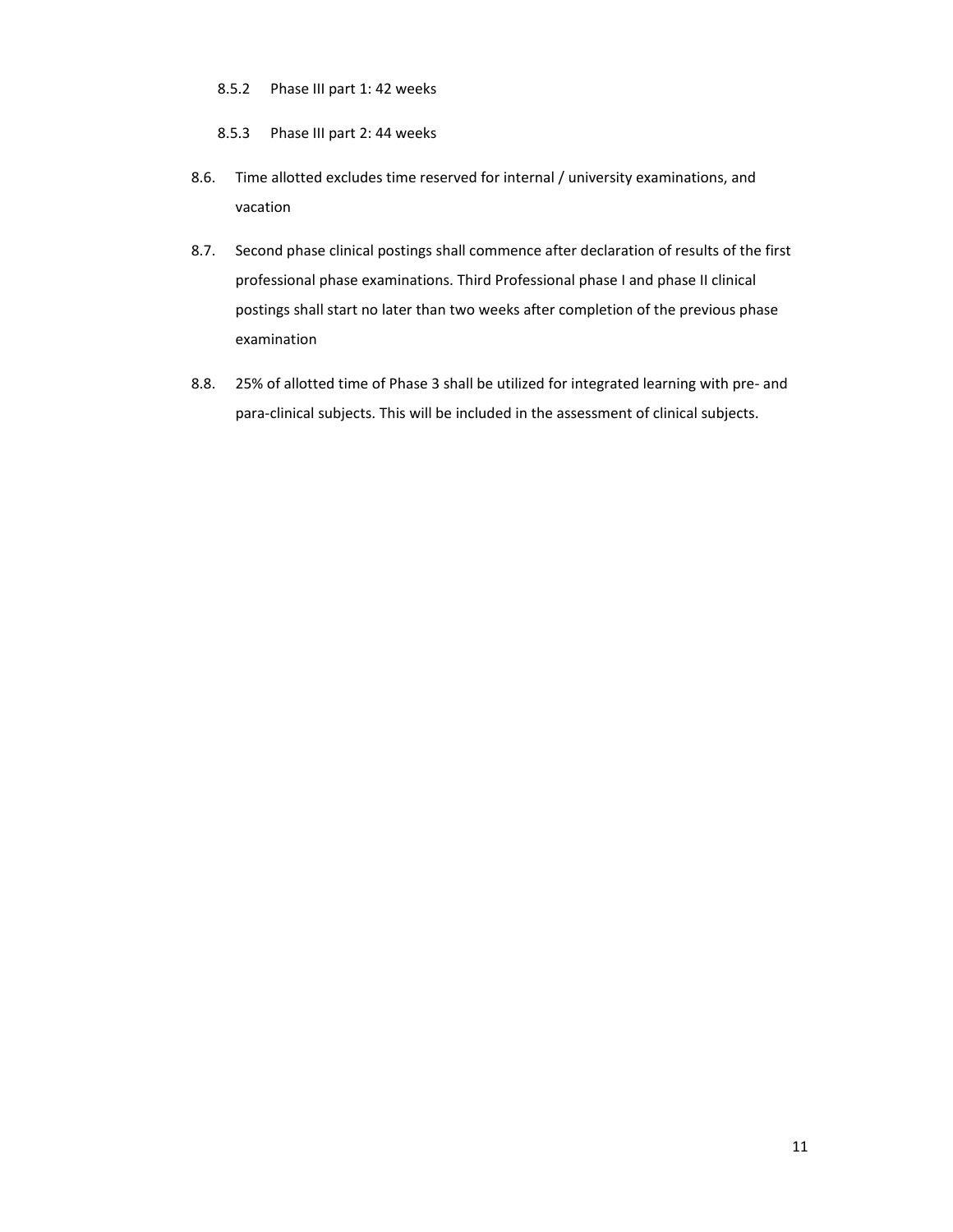#### **Table 1: Time distribution of MBBS programme**

| Jan                    | Feb         | <b>Mar</b> | Apr | May | Jun | Jul | Aug               | Sep           | Oct                    | <b>Nov</b>                     | <b>Dec</b> |
|------------------------|-------------|------------|-----|-----|-----|-----|-------------------|---------------|------------------------|--------------------------------|------------|
|                        |             |            |     |     |     |     | <b>Foundation</b> |               | <b>I MBBS</b>          |                                |            |
| <b>I MBBS</b>          |             |            |     |     |     |     |                   | I yr<br>exam  | <b>II MBBS</b>         |                                |            |
| <b>II MBBS</b>         |             |            |     |     |     |     |                   | II yr<br>exam | <b>III MBBS Part 1</b> |                                |            |
| <b>III MBBS Part 1</b> |             |            |     |     |     |     |                   |               | Part 1<br>exam         | <b>Electives</b><br>and skills |            |
| <b>III MBBS Part 2</b> |             |            |     |     |     |     |                   |               |                        |                                |            |
| Part 2<br>exam         | <b>NEET</b> | Internship |     |     |     |     |                   |               |                        |                                |            |
|                        |             |            |     |     |     |     |                   |               |                        |                                |            |

NEET examination will comprise of 60‐70% of the course content from Phase III and rest will be from phase I and II. NEET will be held in the last week of February.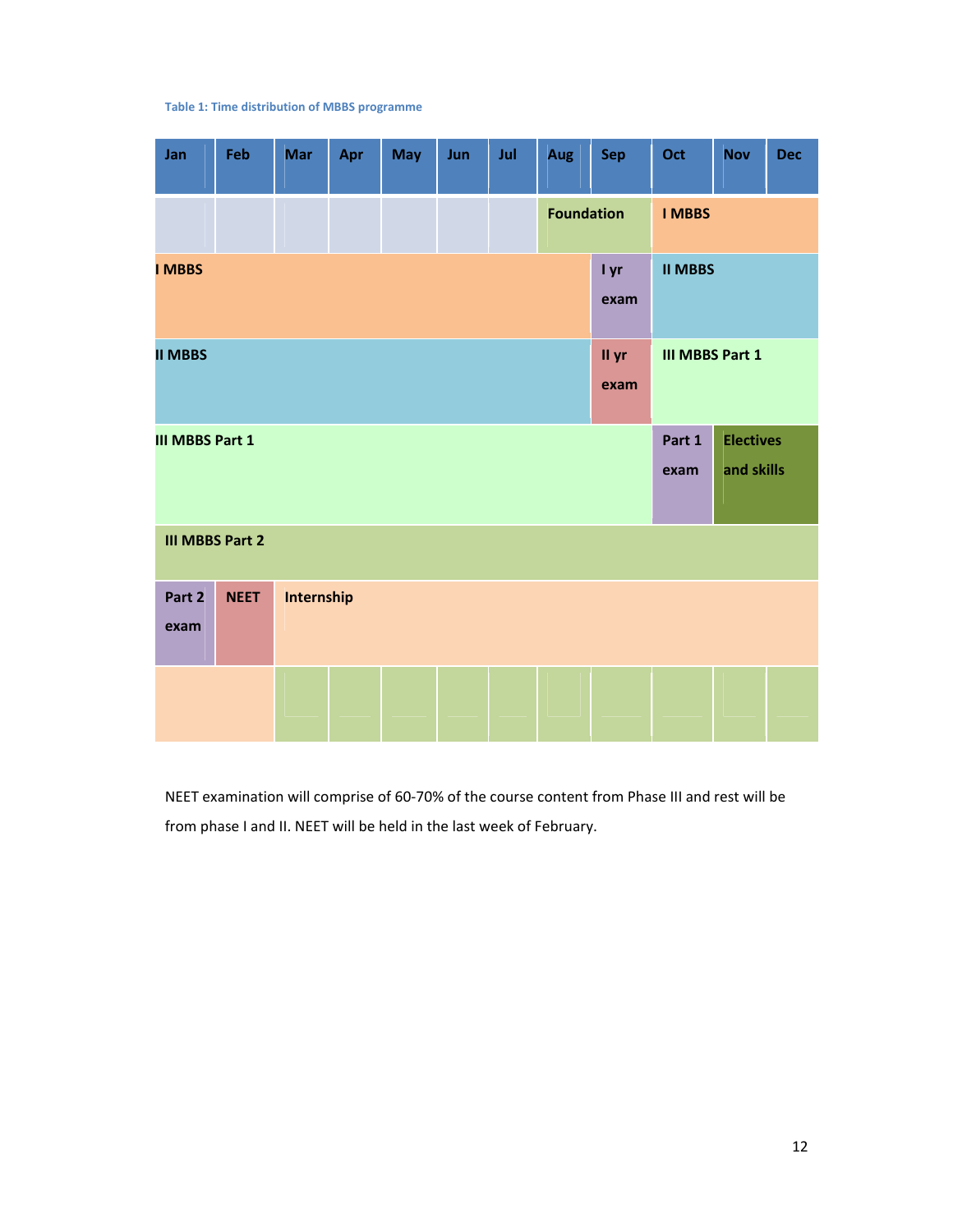# **Table 2: Phase‐wise distribution of subjects**

| Phase & year of        | <b>Subjects &amp; New Teaching Elements</b> | <b>Duration</b> | <b>University</b>              |
|------------------------|---------------------------------------------|-----------------|--------------------------------|
| <b>MBBS training</b>   |                                             |                 | examination                    |
| Phase 1                | Foundation Course (2 months)                | $2 + 12$        | I <sup>st</sup> Professional   |
| <b>I MBBS</b>          | Anatomy, Physiology and Biochemistry        | months          |                                |
|                        | Early Clinical Exposure (12 months)         |                 |                                |
|                        | Professional Development including          |                 |                                |
|                        | <b>Ethics</b>                               |                 |                                |
| <b>Phase 2</b>         | Pathology, Microbiology and                 | 12 months       | II <sup>nd</sup> Professional  |
| <b>II MBBS</b>         | Pharmacology, Forensic Medicine and         |                 |                                |
|                        | Toxicology                                  |                 |                                |
|                        | Introduction to clinical subjects           |                 |                                |
|                        | Professional Development including          |                 |                                |
|                        | <b>Ethics</b>                               |                 |                                |
| Phase 3                | Oto-rhinolaryngology, Ophthalmology,        | 13 months       | III <sup>rd</sup> Professional |
| <b>III MBBS</b>        | <b>Community Medicine and Forensic</b>      |                 | (Part 1)                       |
| Part I                 | Medicine and Toxicology                     |                 |                                |
|                        | Clinical subjects                           |                 |                                |
|                        | Professional development including          |                 |                                |
|                        | ethics                                      |                 |                                |
| <b>Electives</b>       | Electives, Skills and assessment*           | 2 months        |                                |
| <b>Phase III</b>       | Medicine, Surgery, Obstetrics and           | 13 months       | III <sup>rd</sup> Professional |
| <b>III MBBS Part 2</b> | Gynecology and Pediatrics and               |                 | (Part 2)                       |
|                        | specialties                                 |                 |                                |
|                        | Professional Development including          |                 |                                |
|                        | <b>Ethics</b>                               |                 |                                |

\*Assessment of electives and skills will be included in Internal assessment.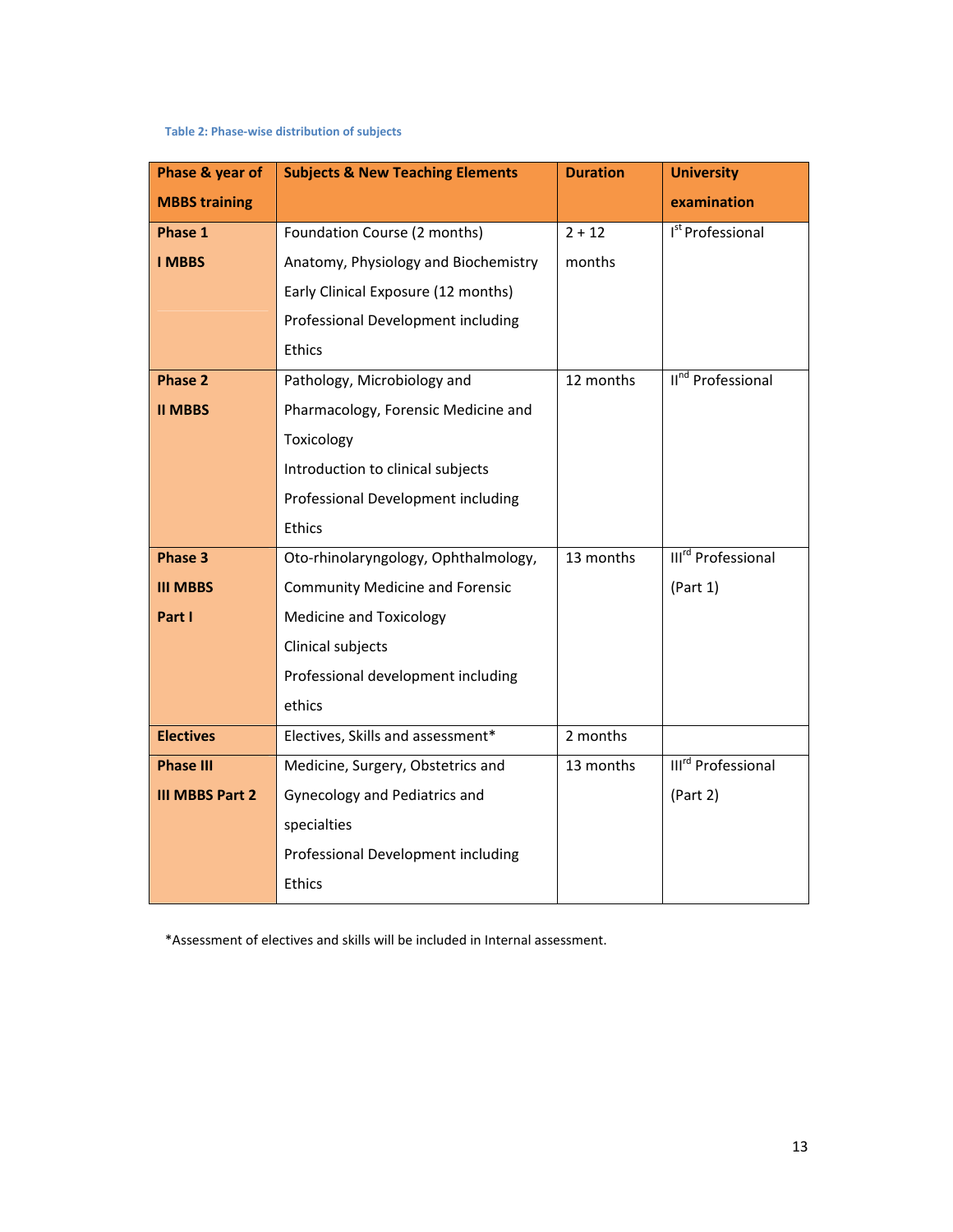#### **Table 3: Foundation Course**

| <b>Subjects/Contents</b>                                          | <b>Teaching hours</b> | <b>Self Directed</b><br>Learning (hours) | <b>Total hours</b> |
|-------------------------------------------------------------------|-----------------------|------------------------------------------|--------------------|
| Orientation <sup>1</sup>                                          | 30                    | $\mathbf 0$                              | 30                 |
| Skills Module <sup>2</sup>                                        | 35                    | $\pmb{0}$                                | 35                 |
| Core Subject Orientation <sup>3</sup>                             | 120                   | 15                                       | 135                |
| Field visit to community<br>health center                         | 8                     | $\mathbf 0$                              | 8                  |
| <b>Sports and Extracurricular</b><br>including Yoga               | 32                    | $\pmb{0}$                                | 32                 |
| <b>Enhancement of</b><br>language/computer<br>skills <sup>4</sup> | 80                    | $\mathbf{0}$                             | 80                 |
|                                                                   |                       |                                          | 320                |

1. Orientation course will be completed as single block in first week and will contain elements outlined in 9.1.

2. Skills modules will contain elements outlined in 9.1

3. Core subject orientation includes a) Integrated cell biology module ‐15 hours b) Introduction to Anatomy, Physiology and Biochemistry.

4. Based on perceived need students, may choose language enhancement (English or local spoken or both) and computer skills. This should be provided longitudinally through the duration of the Foundation Course after the orientation block.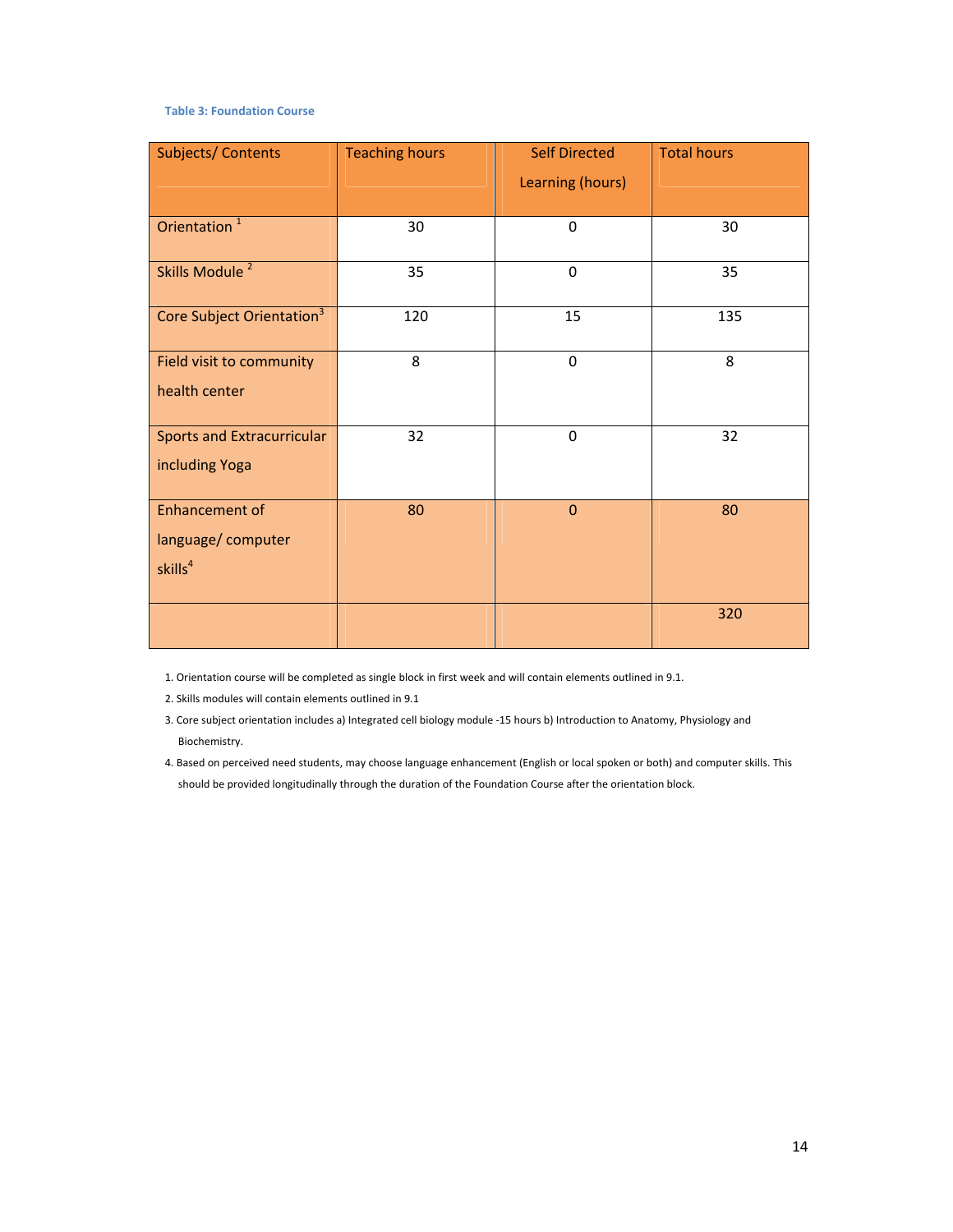#### **Table 4: Phase I teaching hours**

| <b>Subjects</b>                | Lectures | <b>Small Group</b>       | Self           | <b>Total</b> |
|--------------------------------|----------|--------------------------|----------------|--------------|
|                                | (hours)  | Teaching/Tutorials/      | directed       |              |
|                                |          | Integrated learning/     | learning       | (hours)      |
|                                |          | <b>Practical (hours)</b> | (hours)        |              |
|                                |          |                          |                |              |
| Anatomy                        | 200      | 350                      | 30             | 580          |
| Physiology                     | 170      | 235                      | 25             | 430          |
| Biochemistry                   | 90       | 115                      | 20             | 225          |
| <b>Early Clinical Exposure</b> | 80       |                          | $\mathbf 0$    | 80           |
| <b>Community Medicine</b>      | 20       | 27                       | 5              | 52           |
| Professional                   | 35       |                          | $\overline{0}$ | 35           |
| development including          |          |                          |                |              |
| ethics*                        |          |                          |                |              |
| Sports and extracurricular     |          |                          |                | 38           |
| including Yoga                 |          |                          |                |              |
| <b>Total</b>                   |          |                          |                | 1440         |

\*Professional development shall be a longitudinal teaching program.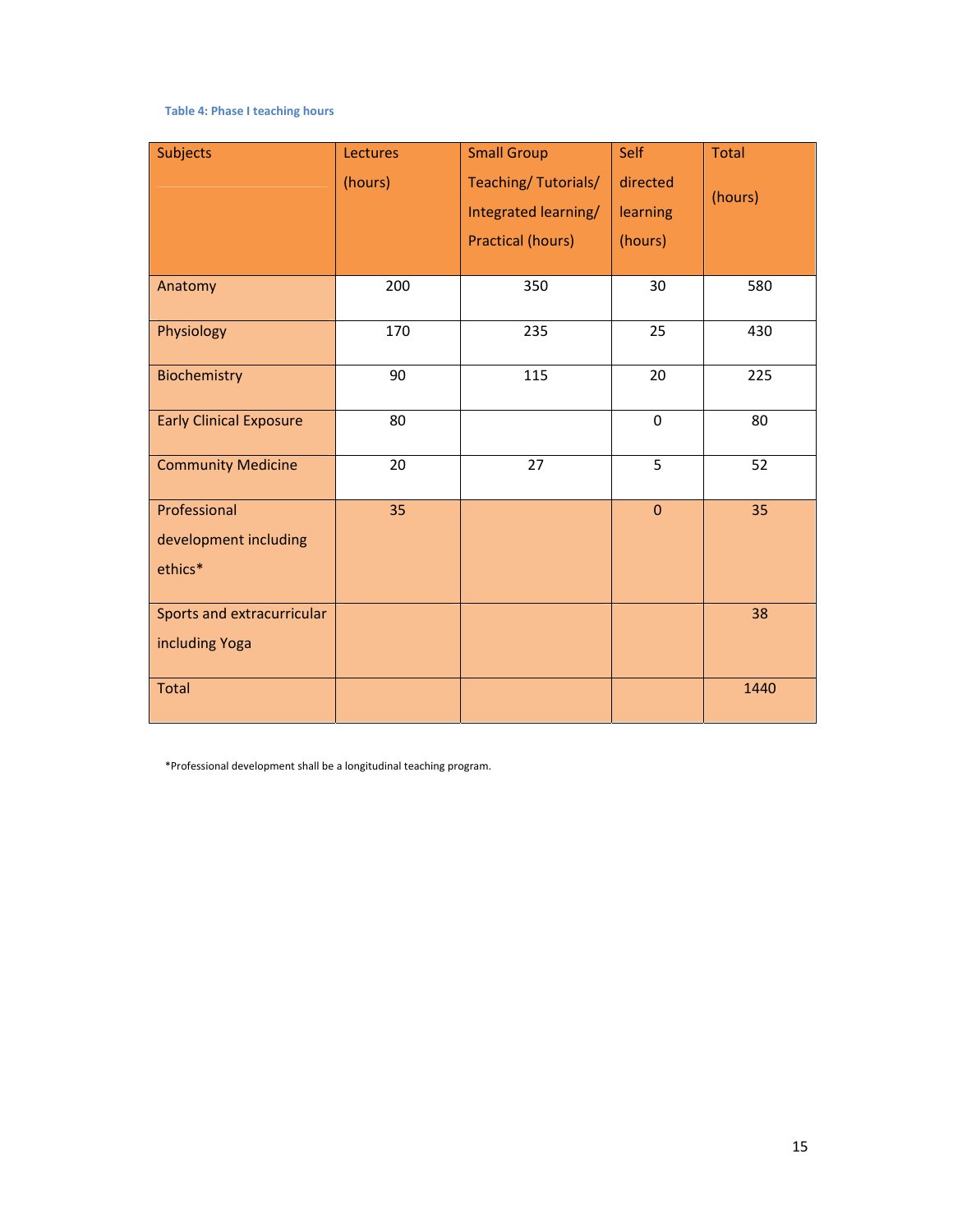# **Table 5: Phase II teaching hours**

| <b>Subjects</b>                                 | Lectures<br>(hours) | <b>Small group</b><br>learning(Tutorials /<br>Seminars)/Integrated | <b>Clinical</b><br><b>Postings</b><br>(hours) | Self-<br><b>Directed</b><br>Learning | <b>Total</b><br>(hours) |
|-------------------------------------------------|---------------------|--------------------------------------------------------------------|-----------------------------------------------|--------------------------------------|-------------------------|
|                                                 |                     | learning (hours)                                                   |                                               | (hours)                              |                         |
| Pathology                                       | 80                  | 138                                                                |                                               | 12                                   | 230                     |
| Pharmacology                                    | 80                  | 138                                                                |                                               | 12                                   | 230                     |
| Microbiology                                    | 70                  | 110                                                                |                                               | 10                                   | 190                     |
| Community<br><b>Medicine</b>                    | 20                  | 30                                                                 |                                               | $10\,$                               | 60                      |
| <b>Forensic Medicine</b><br>and Toxicology      | 15                  | 30                                                                 |                                               | 5                                    | 50                      |
| <b>Clinical Subjects</b>                        | 75                  |                                                                    | 540 <sup>©</sup>                              |                                      | 615                     |
| Professional<br>development<br>including ethics | 35                  | $\mathbf 0$                                                        |                                               | 35                                   | 35                      |
| Sports and<br>extracurricular<br>including Yoga |                     |                                                                    |                                               | 40                                   | 40                      |
| <b>Total</b>                                    |                     |                                                                    |                                               |                                      | 1440                    |

- At least 3 hours of clinical instruction each week must be allotted to training in clinical and procedural skill laboratories. The hours maybe distributed weekly or as a block in each posting based on institutional logistics.
- © **:** The clinical postings in the second phase shall be 15 hours per week 3 hrs per day only from Monday to Friday. The rest of the time shall be used for para‐clinical subjects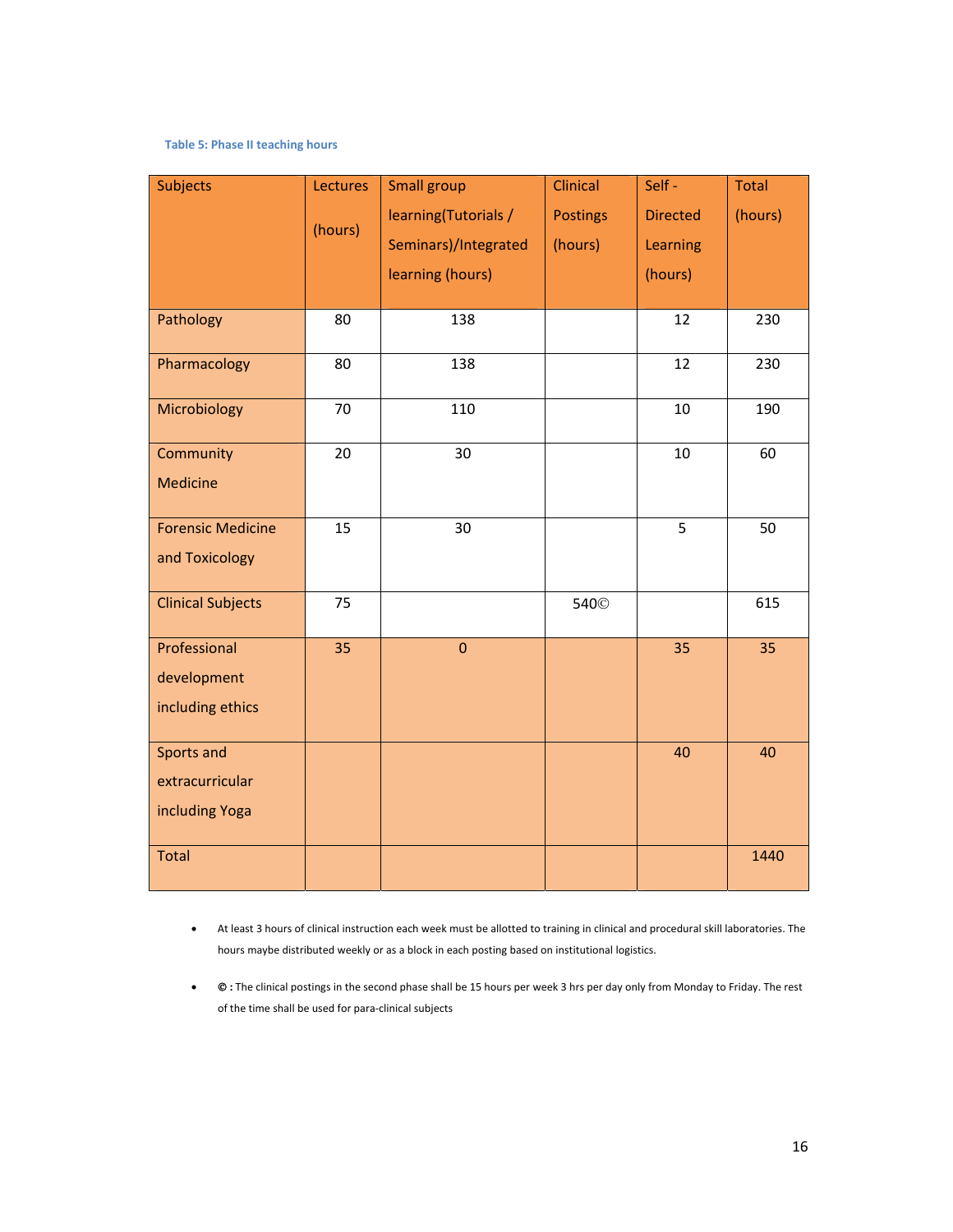#### Table 6: Phase III Part 1 teaching hours

| <b>Subjects</b>              | <b>Teaching</b> | Tutorials /         | Self-           | <b>Total</b> |
|------------------------------|-----------------|---------------------|-----------------|--------------|
|                              | <b>Hours</b>    | Seminars/Integrated | <b>Directed</b> | (hours)      |
|                              |                 | <b>Teaching</b>     | Learning        |              |
|                              |                 | (hours)             | (hours)         |              |
|                              |                 |                     |                 |              |
| <b>General Medicine</b>      | 25              | 35                  | 5               | 65           |
| <b>General Surgery</b>       | 25              | 35                  | 5               | 65           |
| <b>Obstetrics and</b>        | 25              | 35                  | 5               | 65           |
| Gynecology                   |                 |                     |                 |              |
| Pediatrics                   | 20              | 30                  | 5               | 55           |
| <b>Orthopedics</b>           | 15              | 20                  | 5               | 40           |
| <b>Forensic Medicine and</b> | 25              | 45                  | 5               | 75           |
| <b>Toxicology</b>            |                 |                     |                 |              |
| <b>Community Medicine</b>    | 40              | 60                  | 5               | 105          |
| Dermatology                  | 20              | 5                   | 5               | 30           |
| Psychiatry                   | 25              | $10\,$              | 5               | 40           |
| <b>Pulmonary Medicine</b>    | 10              | $\,8\,$             | $\overline{2}$  | 20           |
| Oto-rhinolaryngology         | 25              | 40                  | 5               | 70           |
| Ophthalmology                | 30              | 60                  | $10\,$          | 100          |
| <b>Radiology and</b>         | 10              | 8                   | $\overline{2}$  | 20           |
| Radiotherapy                 |                 |                     |                 |              |
| Anesthesiology               | 8               | 10                  | $\overline{2}$  | 20           |
| <b>Clinical Postings</b>     |                 |                     |                 | 756          |
| Professional                 |                 |                     |                 | 25           |
| development including        |                 |                     |                 |              |
| <b>Ethics</b>                |                 |                     |                 |              |
| Total                        | 303             | 401                 | 66              | 1680         |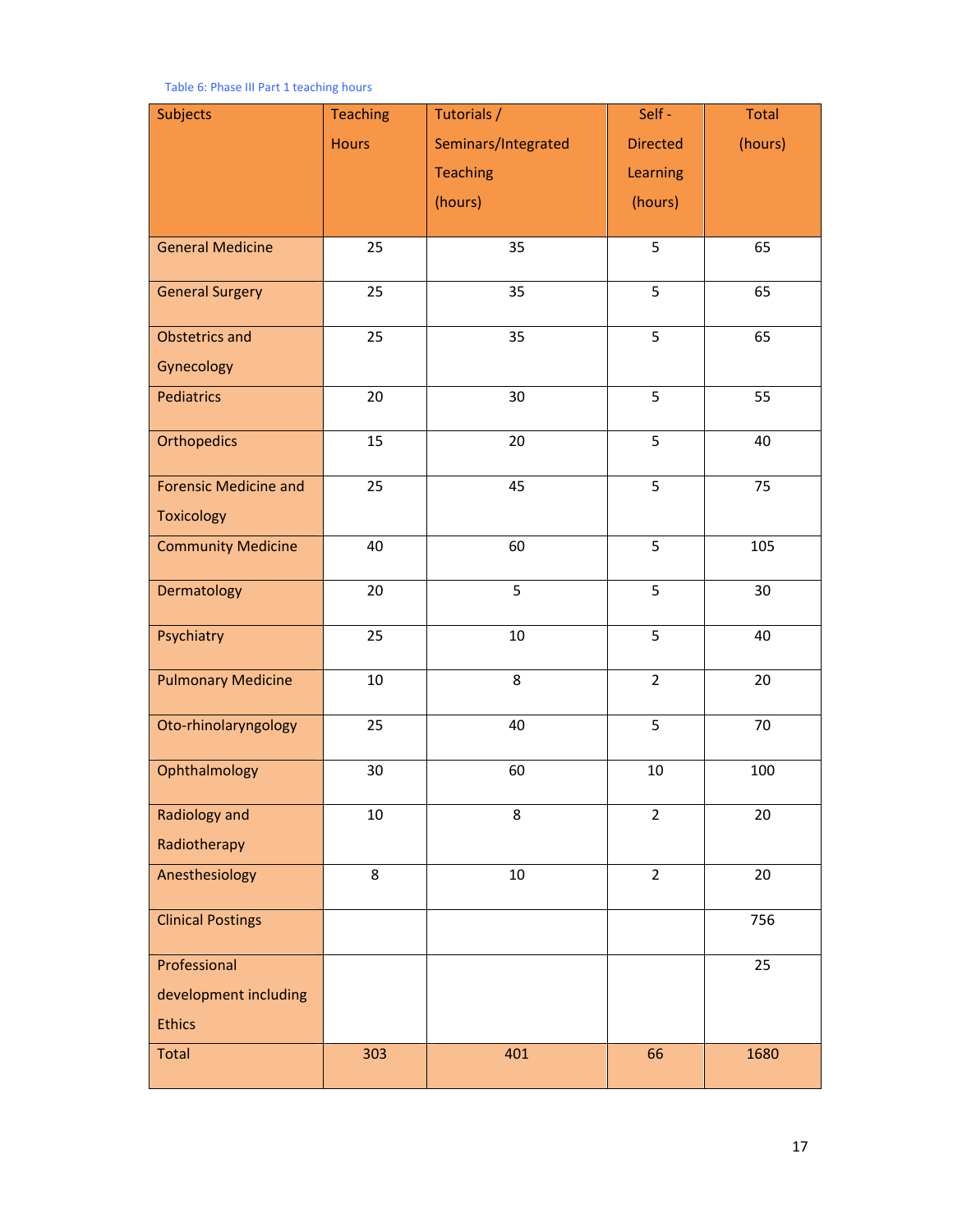#### **Table 7: Phase III Part 2 teaching hours**

| <b>Subjects</b>          | <b>Teaching</b> | Tutorials /         | Self-           | Total*  |
|--------------------------|-----------------|---------------------|-----------------|---------|
|                          | <b>Hours</b>    | Seminars/Integrated | <b>Directed</b> | (hours) |
|                          |                 | <b>Teaching</b>     | Learning        |         |
|                          |                 | (hours)             | (hours)         |         |
| <b>General Medicine</b>  | 70              | 125                 | 15              | 210     |
| <b>General Surgery</b>   | $\overline{70}$ | 125                 | 15              | 210     |
| <b>Obstetrics And</b>    | 70              | 125                 | 15              | 210     |
| Gynecology               |                 |                     |                 |         |
| <b>Pediatrics</b>        | 20              | 35                  | 10              | 65      |
| <b>Orthopedics</b>       | 20              | 25                  | 5               | 50      |
| <b>Clinical Postings</b> |                 |                     |                 | 792     |
| Professional             |                 |                     |                 | 43      |
| Development including    |                 |                     |                 |         |
| <b>Ethics</b>            |                 |                     |                 |         |
| <b>Electives</b>         |                 |                     |                 | 200     |
| Total                    | 250             | 435*                | 60              | 1760    |

\*25% of allotted time of Phase 3 shall be utilized for integrated learning with pre‐ and para‐ clinical subjects. This will be included in the assessment of clinical subjects.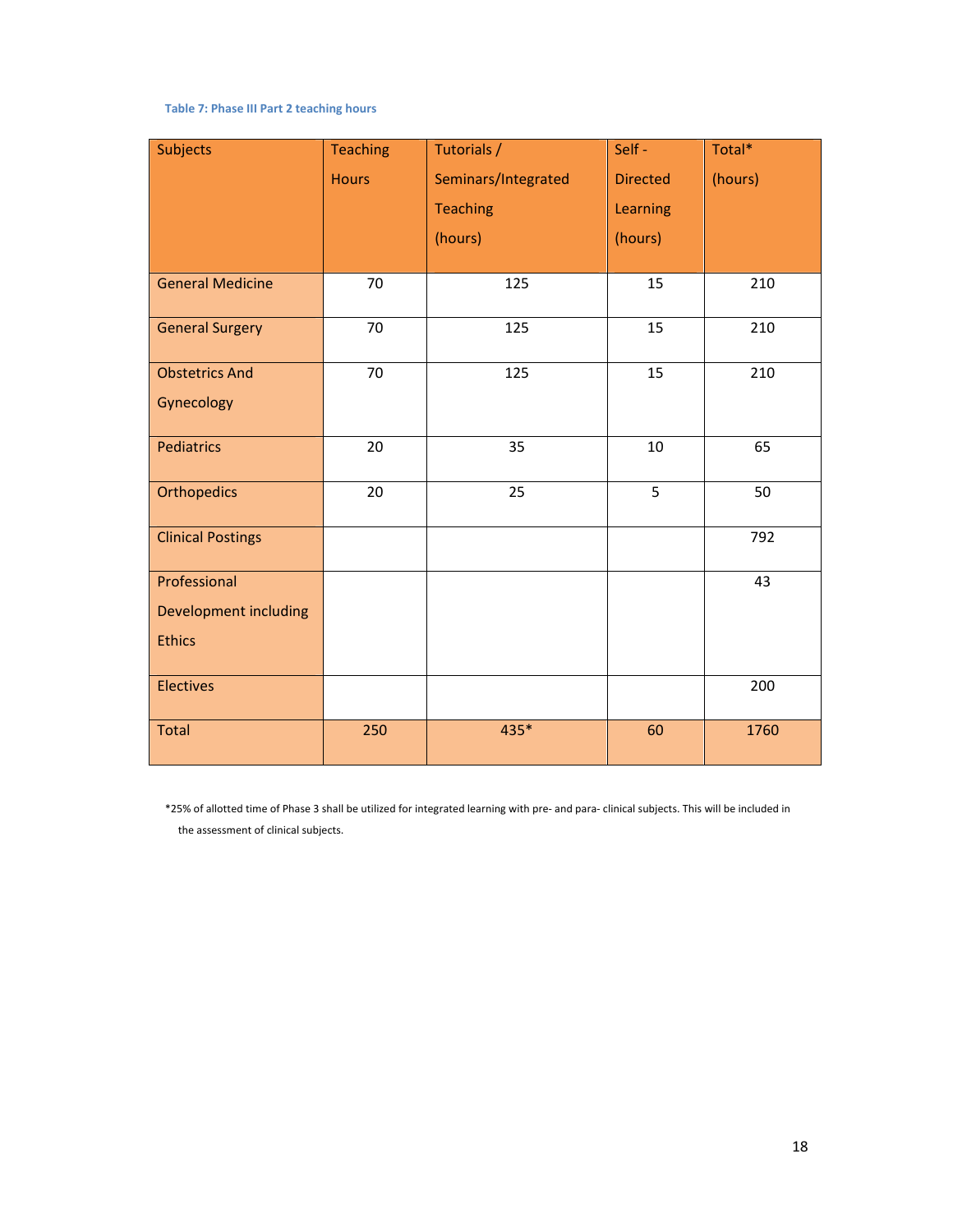#### **Table 8: Clinical postings**

| Subjects                              | Period of training in weeks | <b>Total</b>     |                   |                         |
|---------------------------------------|-----------------------------|------------------|-------------------|-------------------------|
|                                       |                             |                  |                   | weeks                   |
|                                       | $\mathbf{II}$               | <b>III MBBS</b>  | <b>III MBBS</b>   |                         |
|                                       |                             |                  |                   |                         |
|                                       | <b>MBBS</b>                 | Part I           | Part II           |                         |
| <b>Electives</b>                      |                             |                  | 8‡ (4 regular     | $\overline{\mathbf{4}}$ |
|                                       |                             |                  | clinical posting) |                         |
| General Medicine <sup>1</sup>         | $\overline{4}$              | $\overline{4}$   | $8 + 4$           | 20                      |
| General Surgery <sup>2</sup>          | $\overline{4}$              | $\overline{4}$   | $8 + 4$           | 20                      |
|                                       |                             |                  |                   |                         |
| $OB/GYN^3$                            | $\overline{4}$              | $\overline{4}$   | $8 + 4$           | 20                      |
| <b>Pediatrics</b>                     | $\overline{2}$              | $\overline{4}$   | $\overline{4}$    | $10\,$                  |
| Community Medicine <sup>3</sup>       | $\overline{4}$              | $\boldsymbol{6}$ |                   | $10\,$                  |
|                                       |                             |                  |                   |                         |
| Orthopedics-including                 | $\overline{2}$              | $\overline{4}$   | $\overline{2}$    | 8                       |
| Trauma <sup>4</sup>                   |                             |                  |                   |                         |
| Oto-rhino-laryngology                 | $\overline{4}$              | $\overline{4}$   |                   | 8                       |
| Ophthalmology                         | $\overline{4}$              | $\overline{4}$   |                   | 8                       |
| <b>Tuberculosis and</b>               | $\overline{2}$              |                  |                   | $\overline{2}$          |
| respiratory diseases                  |                             |                  |                   |                         |
| Psychiatry                            | $\overline{2}$              | $\mathbf 2$      |                   | 4                       |
| Radiology <sup>5</sup>                | $\overline{2}$              |                  |                   | $\overline{2}$          |
| Dermatology, STD and HIV <sup>6</sup> | $\overline{2}$              | $\overline{2}$   | $\overline{2}$    | 6                       |
| Dentistry                             |                             | $\overline{2}$   |                   | $\overline{2}$          |
| Casualty                              |                             | $\overline{2}$   |                   | $\overline{2}$          |
|                                       | 36                          | 42               | 44                | 122                     |

‡ In four of the eight weeks of electives regular clinical postings shall be accommodated.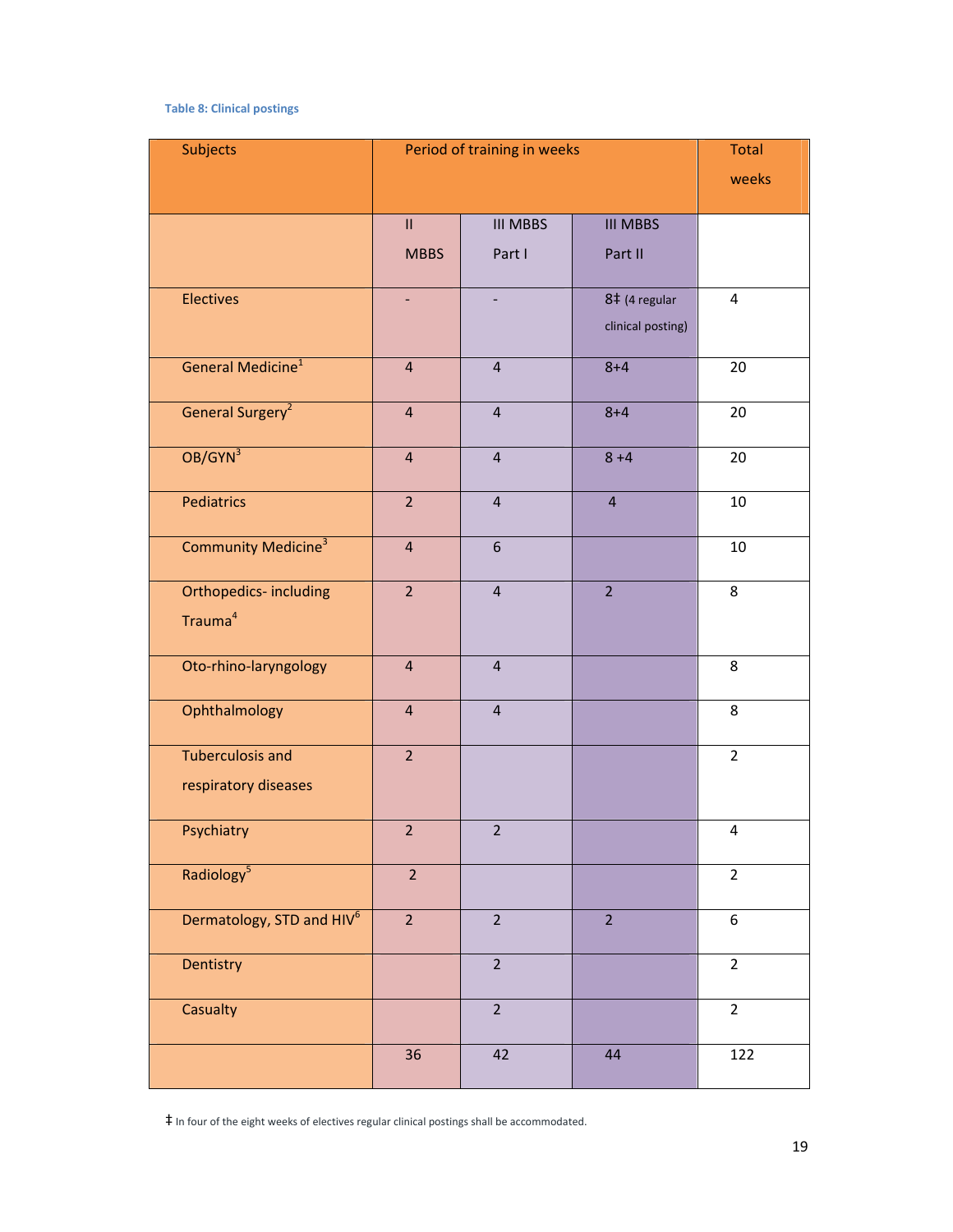Clinical postings maybe adjusted within the time framework

<sup>1</sup> This posting includes Laboratory Medicine and Infectious Diseases.

<sup>2</sup>This posting includes 2 weeks of Dentistry, surgical dressing, and Anesthesia.

<sup>3</sup>This includes maternity training and family welfare (including family planning).

4 This posting includes Trauma, Rehabilitation and Physiotherapy.

<sup>5</sup>This posting includes Radiotherapy, where feasible.

<sup>6</sup>If HIV clinic is not under the Department of Dermatology – the student must be sent to the appropriate clinical department.

#### **9. New teaching / learning elements**

#### **9.1. Foundation Course**

- 9.1.1 **Goal:** The goal of the Foundation Course is to prepare a student to study medicine effectively. It will be of two months duration after admission.
- 9.1.2 **Objectives:** The objectives are to:
	- a. Orient the student to:
		- i) The medical profession and the physician's role in society,
		- ii) The MBBS programme,
		- iii) Alternate health systems in the country,
		- iv) Medical ethics, attitudes and professionalism,
		- v) Health care system and its delivery,
		- vi) National health priorities and policies,
		- vii) Universal precautions and vaccinations,
		- viii) Patient safety and biohazard safety,
		- ix) Principles of family practice,
		- x) Indian medical graduate document of the Medical Council of India,
		- xi) The medical college and hospital,
	- b. Enable the student to acquire enhanced skills in:
		- i) Language,
		- ii) Interpersonal relationships,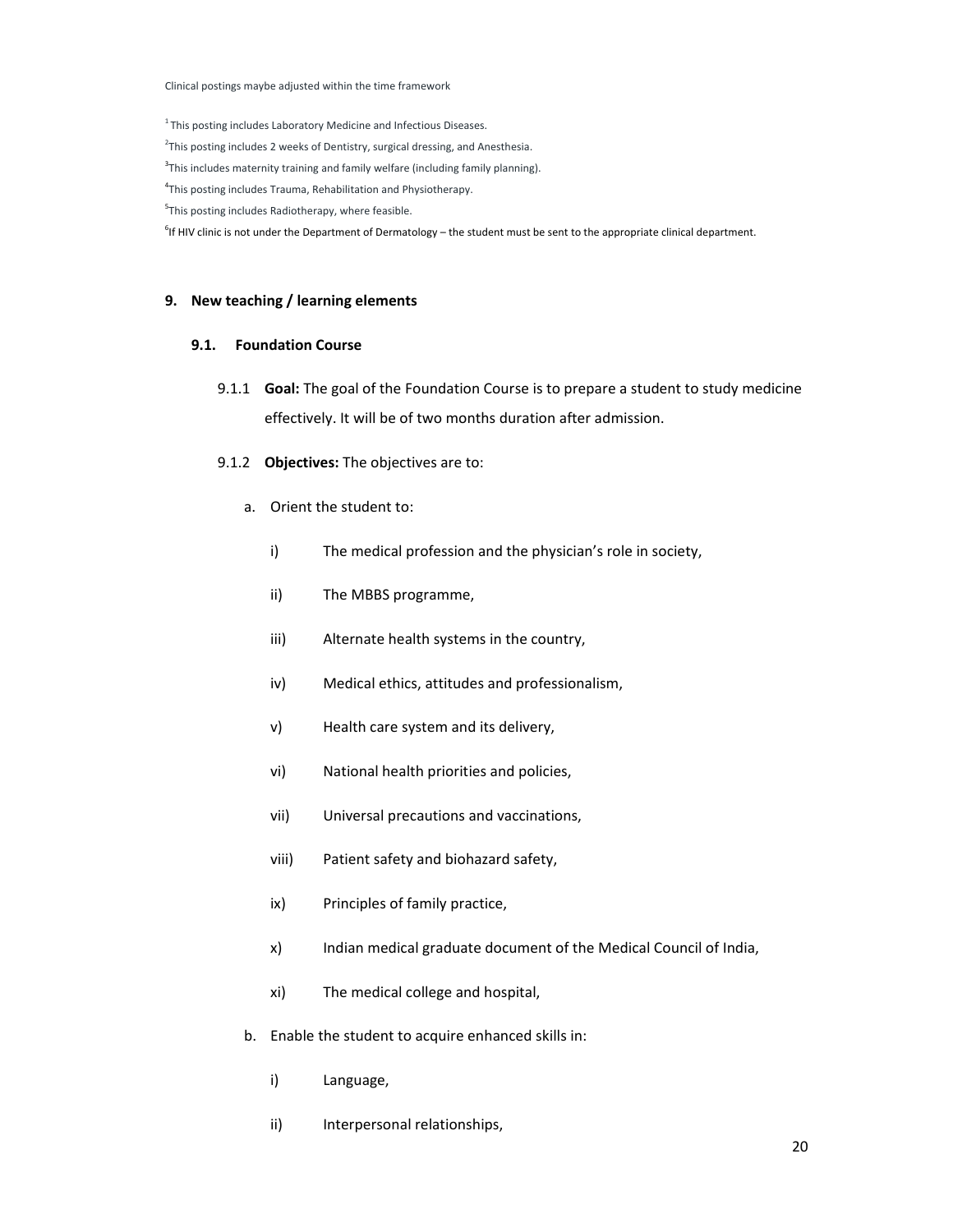- iii) Communication,
- iv) Learning including self‐directed learning,
- v) Time management,
- vi) Stress management,
- vii) Use of information technology.
- c. Train the student to provide:
	- i) First‐aid,
	- ii) Basic life support.
- 9.1.3 **Elements:** The program will include, in addition to the modules listed in the objectives above:
	- a. Training in language and computer skills,
	- b. Integrated Cell Biology Module,
	- c. Foundation elements of preclinical sciences.
- 9.1.4 These sessions must be as interactive as possible.
- 9.1.5 Sports (to be used through the Foundation Course as protected 04 hours per week).
- 9.1.6 Leisure and extracurricular activity (to be used through the Foundation Course as protected 02 hours per week).
- 9.1.7 Students may be enrolled in one of the following programmes which will be run concurrently:
	- a. Local language programme,
	- b. English language programme,
	- c. Computer skills,
	- d. These may be done in the last two hours of the day for the duration of the Foundation Course.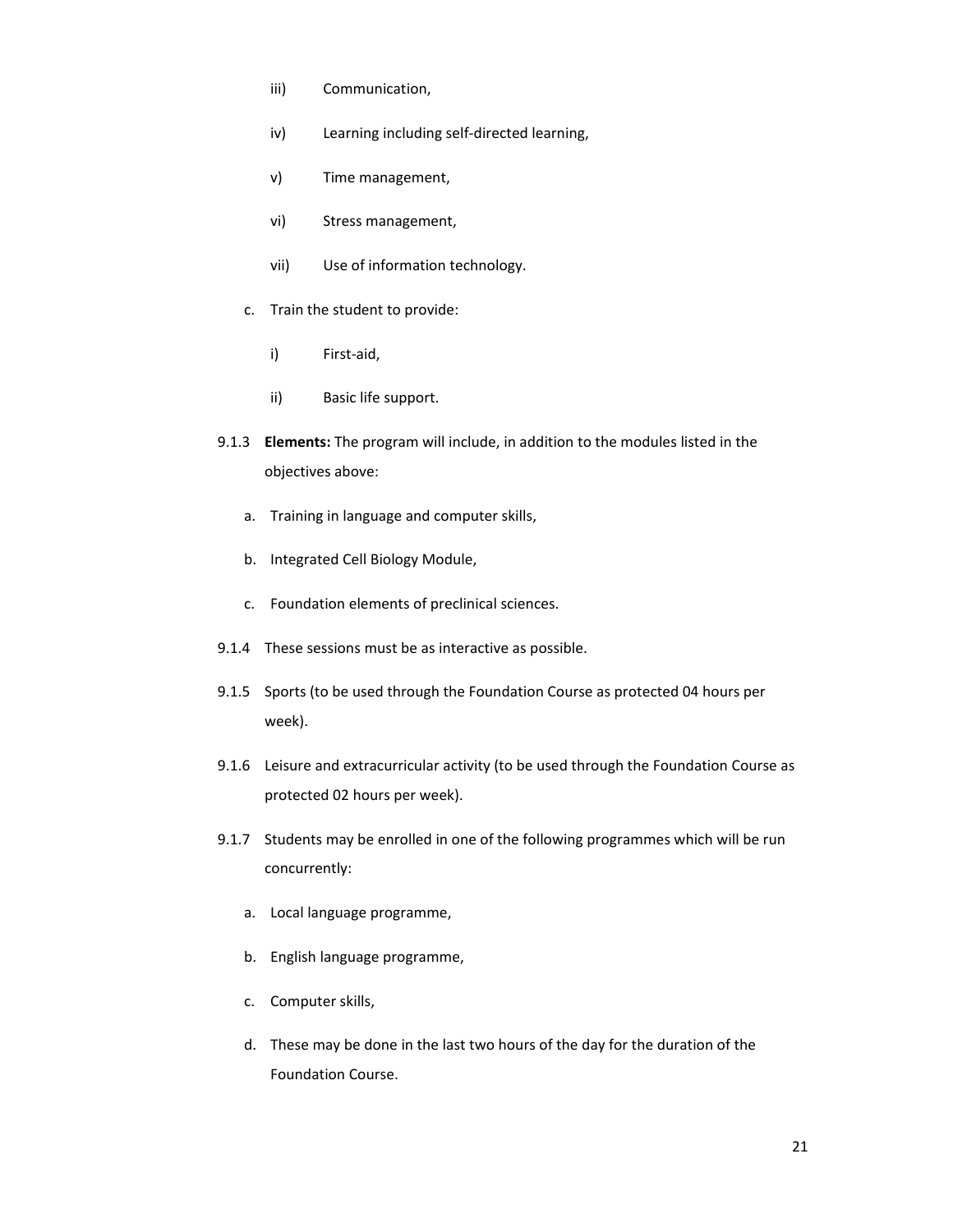- 9.1.8 Subject foundation elements, inclusive of the integrated cell biology module, may start after the first two weeks (Anatomy 60 hours; Physiology 40 hours; Biochemistry 20 hours).
- 9.1.9 Many of these elements will require to be continued beyond the Foundation Course.
- 9.1.10 Institutions shall develop learning modules and identify the appropriate resource persons for their delivery.
- 9.1.11 The time committed for the Foundation Course may not be used for any other curricular activity.
- 9.1.12 From the  $2^{nd}$  week onwards, until the end of the Foundation Course, the last 02 hours of each day will remain protected for language and computer skill classes.
- 9.1.13 Every college must arrange for a meeting with parents and their wards.

#### **9.2. Early Clinical Exposure**

- 9.2.1 **Objectives:** The objective of early clinical exposure of the first year medical students is to enable the student to:
	- a. Recognize the relevance of basic sciences in patient care,
	- b. Provide a context that will enhance basic science learning, and
	- c. Relate to experience of patients as a motivation to learn,
	- d. Recognize ethics and professionalism as integral to the doctor‐patient relationship,
	- e. Understand the socio-cultural context of disease through study of humanities.

# 9.2.2 **Elements**

- a. **Basic science correlation**: i.e. apply and correlate principles of basic sciences as they relate to the care of the patient (This will be part of integrated modules).
- b. **Clinical skills**: to include Basic skills in interviewing patients, doctor‐patient communication, ethics and professionalism, critical thinking and analysis and self‐ learning (This training will be imparted in the time allotted for early clinical exposure).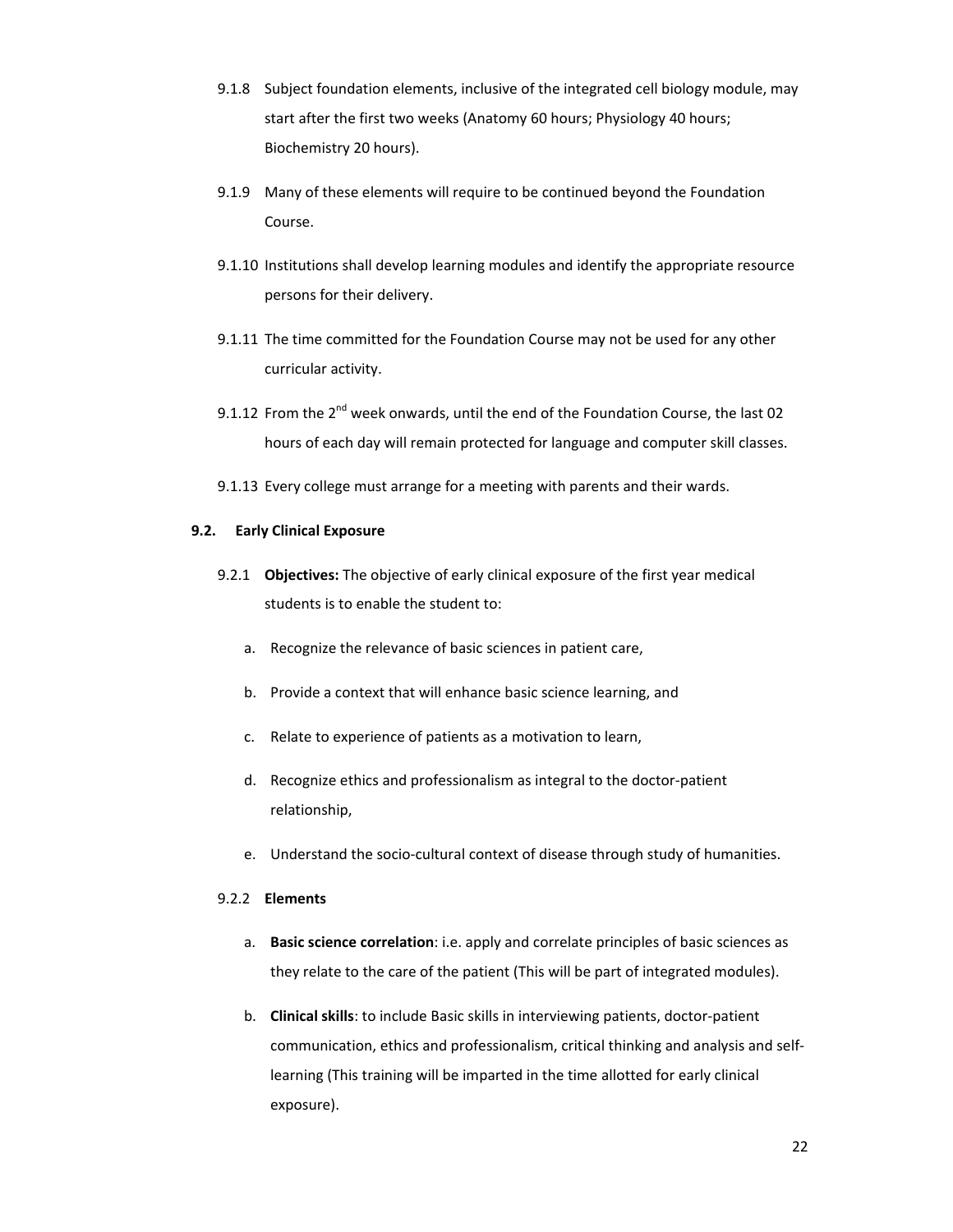c. **Humanities**: To introduce students to a broader understanding of the socio‐ economic framework and cultural context within which health is delivered through the study of humanities and social sciences.

# **9.3. Electives**

- 9.3.1 **Objectives**: To provide the student with opportunities:
	- a. For diverse learning experiences,
	- b. To do research / community projects that will stimulate enquiry, self-directed, experiential learning and lateral thinking.
- 9.3.2 Two months are designated for elective rotations after completion of the exam at end of the III<sup>rd</sup> MBBS part 1 and before commencement of III<sup>rd</sup> MBBS part 2.
- 9.3.3 It is mandatory for students to do an elective. The elective time may not be used to make up for missed clinical postings, shortage of attendance or other purposes.

# 9.3.4 **Structure**

- a. The student shall rotate through two elective blocks of 04 weeks each,
- b. Block 1 shall be done in a pre‐selected preclinical or para‐clinical or other basic sciences laboratory

OR

under a researcher on an ongoing research project. During the electives regular clinical postings shall continue.

c. Block 2 shall be done in a clinical department (including specialties, super‐ specialties, ICUs, blood bank and casualty) from a list of electives developed and available in the institution

OR

as a supervised learning experience at a rural or urban community clinic.

- d. Institutions will pre‐determine the number and nature of electives, names of the supervisors, the number of students in each elective based on the local conditions, available resources and faculty.
- 9.3.5 Each institution will develop its own mechanism for allocation of electives.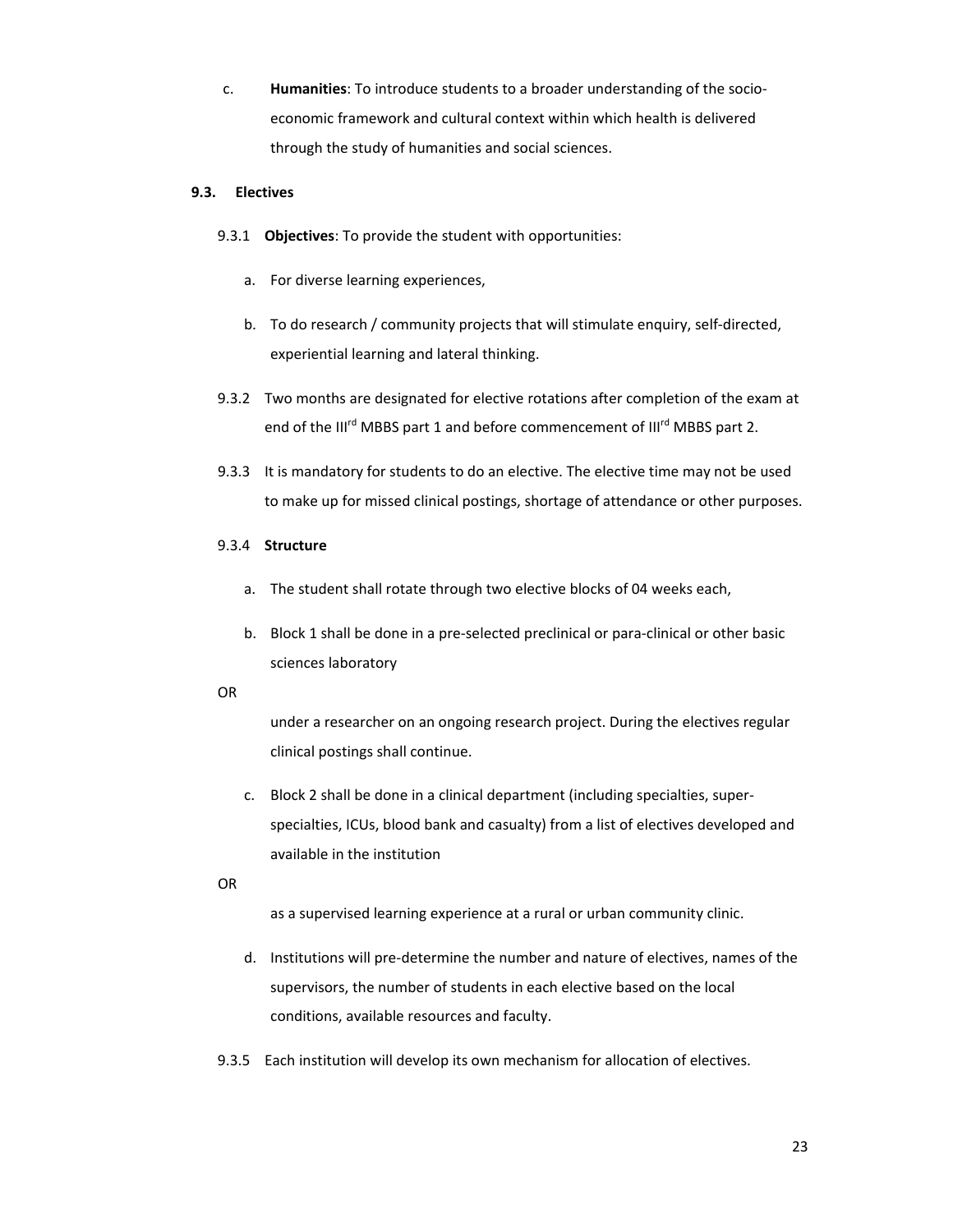- 9.3.6 It is preferable that elective choices are made available to the students in the beginning of the academic year.
- 9.3.7 The student must submit a learning logbook based on both blocks of the elective.
- 9.3.8 75% attendance in the elective and submission of log book maintained during elective is required for eligibility to appear in the final MBBS examination.
- 9.3.9 Institutions may use part of this time for strengthening basic skill certification.
- 9.3.10 All electives are required to be done in India ONLY.

# **9.4. Professional Development including Ethics and Medical Humanities**

- 9.4.1 **Objectives** of the programme: At the end of the programme, the student must demonstrate ability to:
	- a. understand and apply principles of bioethics and law as they apply to medical practice and research,
	- b. understand and apply the principles of clinical reasoning as they apply to the care of the patients,
	- c. understand and apply the principles of system based care as they relate to the care of the patient,
	- d. understand and apply empathy and other human values to the care of the patient,
	- e. communicate effectively with patients, families, colleagues and other health care professionals,
	- f. understand the strengths and limitations of alternative systems of medicine,
	- g. respond to events and issues in a professional, considerate and humane fashion
	- h. translate learning from the humanities in order to further his / her professional and personal growth

# 9.4.2 **Learning experiences**:

a. This will be a longitudinal programme spread across the continuum of the MBBS programme including internship,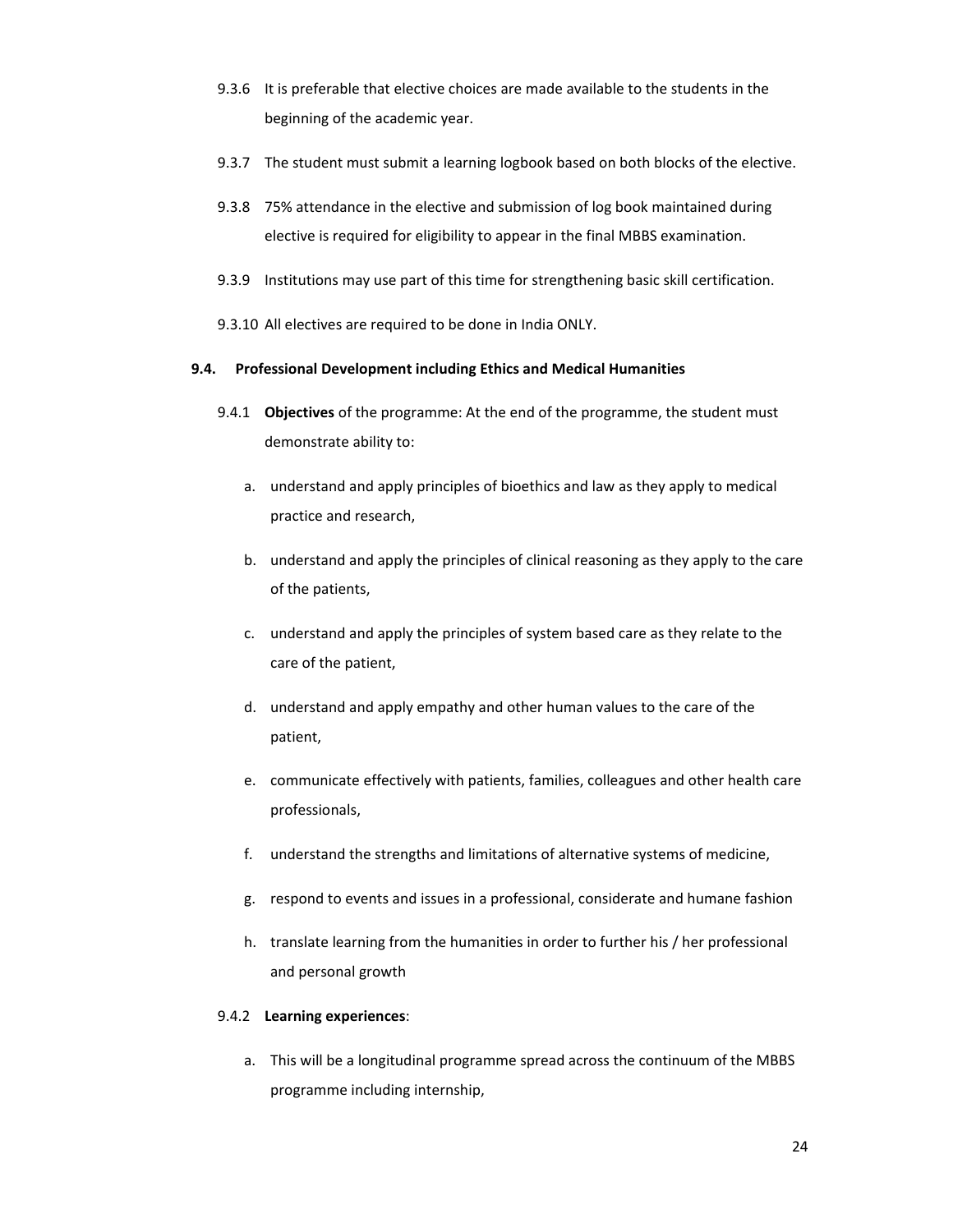- b. Learning experiences may include small group discussions, patient care scenarios, workshop, seminars, role plays, lectures etc.
- 9.4.3 75% attendance in professional development program is required for eligibility to appear for final examination in each professional year.
- 9.4.4 Internal Assessment will include:
	- a. Written tests comprising of short notes and creative writing experiences,
	- b. OSCE based clinical scenarios / viva.
- 9.4.5 At least one question in each paper of the clinical specialties in the university examination should test knowledge competencies acquired during the professional development program
- 9.4.6 Skill competencies acquired during the professional development program must be tested during the clinical, practical and viva.

# **9.5. Student doctor Method of Clinical Training**

- 9.5.1 **Goal**: To provide students with experience in:
	- a. Longitudinal patient care,
	- b. Being part of the health care team,
	- c. Hands‐on care of patients in outpatient and inpatient setting.

# 9.5.2 **Structure**:

- a. The first clinical posting in phase II shall orient students to the patient, their roles and the specialty,
- b. The student doctor programme will progress as outlined in the table 9,
- c. The student will function as a part of the health care team with the following responsibilities:
	- i) Be part of the unit's outpatient services on admission days,
	- ii) Remain with the admission unit until 6 PM except during designated class hours,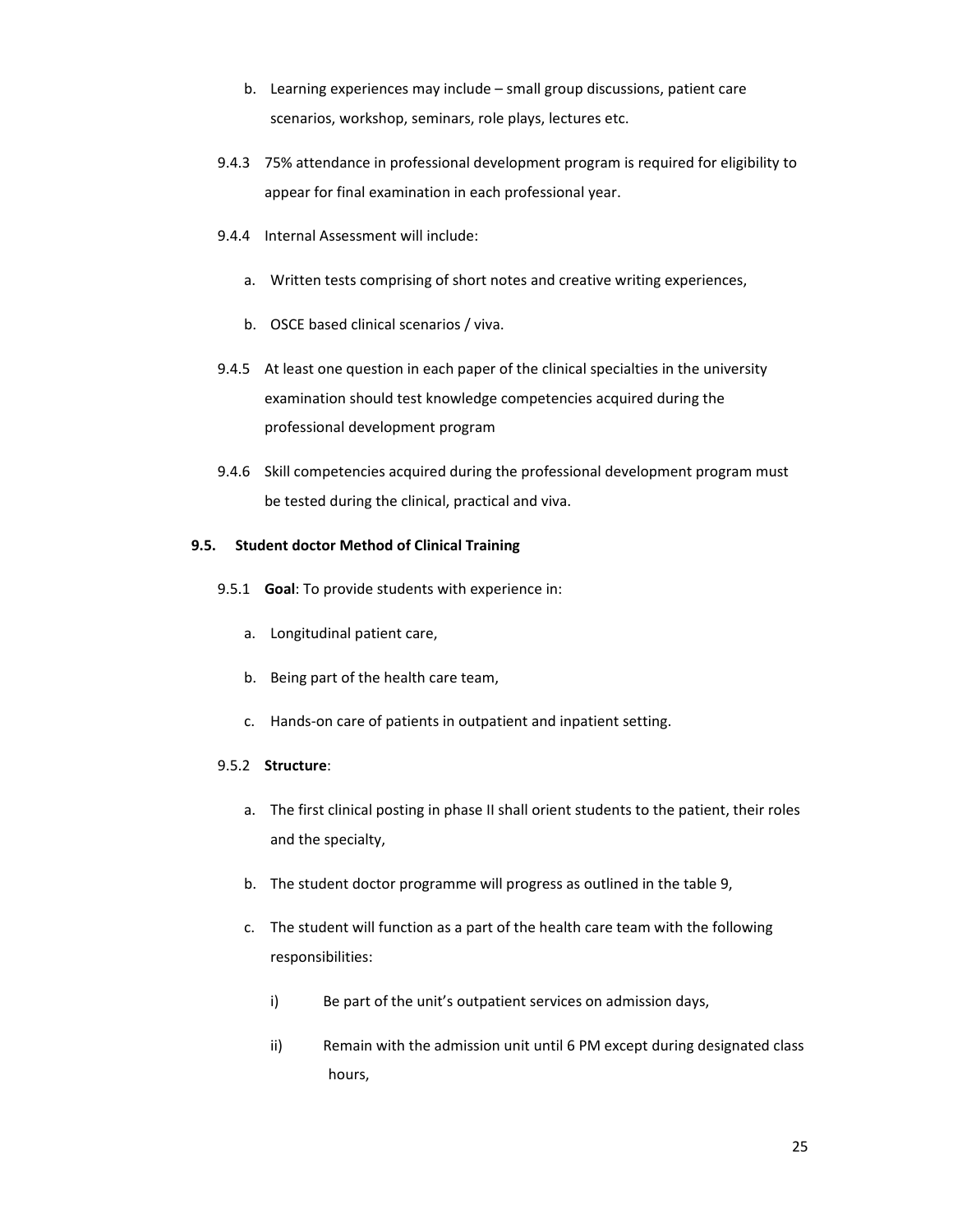- iii) Be assigned not more than 2 patients admitted during each admission day for whom he/she will undertake responsibility as outlined in the table above, under the supervision of a senior resident or faculty member,
- iv) Participate in the unit rounds on its admission day and will present the assigned patients to the supervising physician,
- v) Follow the patient's progress throughout the hospital stay until discharge,
- vi) Participate, under supervision, in procedures, surgeries, deliveries etc. of the assigned patients (according to responsibilities outlined in the table above),
- vii) Participate in unit rounds on at least one other day of the week excluding the admission day,
- viii) Discuss ethical and other humanitarian issues during unit rounds,
- ix) Attend all scheduled classes and educational activities,
- x) Document his/her observations in a prescribedlogbook / case record.
- d. No student will be given independent charge of the patient.
- e. The supervising physician will be responsible for all patient care decisions.

# 9.5.3 **Assessment**:

- a. A designated faculty member in each unit will coordinate and facilitate the activities of the student, monitor progress, provide feedback and review the logbook/ case record.
- b. The logbook/ case record must include the written case record prepared by the student including relevant investigations, treatment and its rationale, hospital course, family and patient discussions, discharge summary etc.,
- c. The logbook should also include records of outpatients assigned. Submission of the log book/ case record to the department is required for eligibility to appear for the final examination of the subject.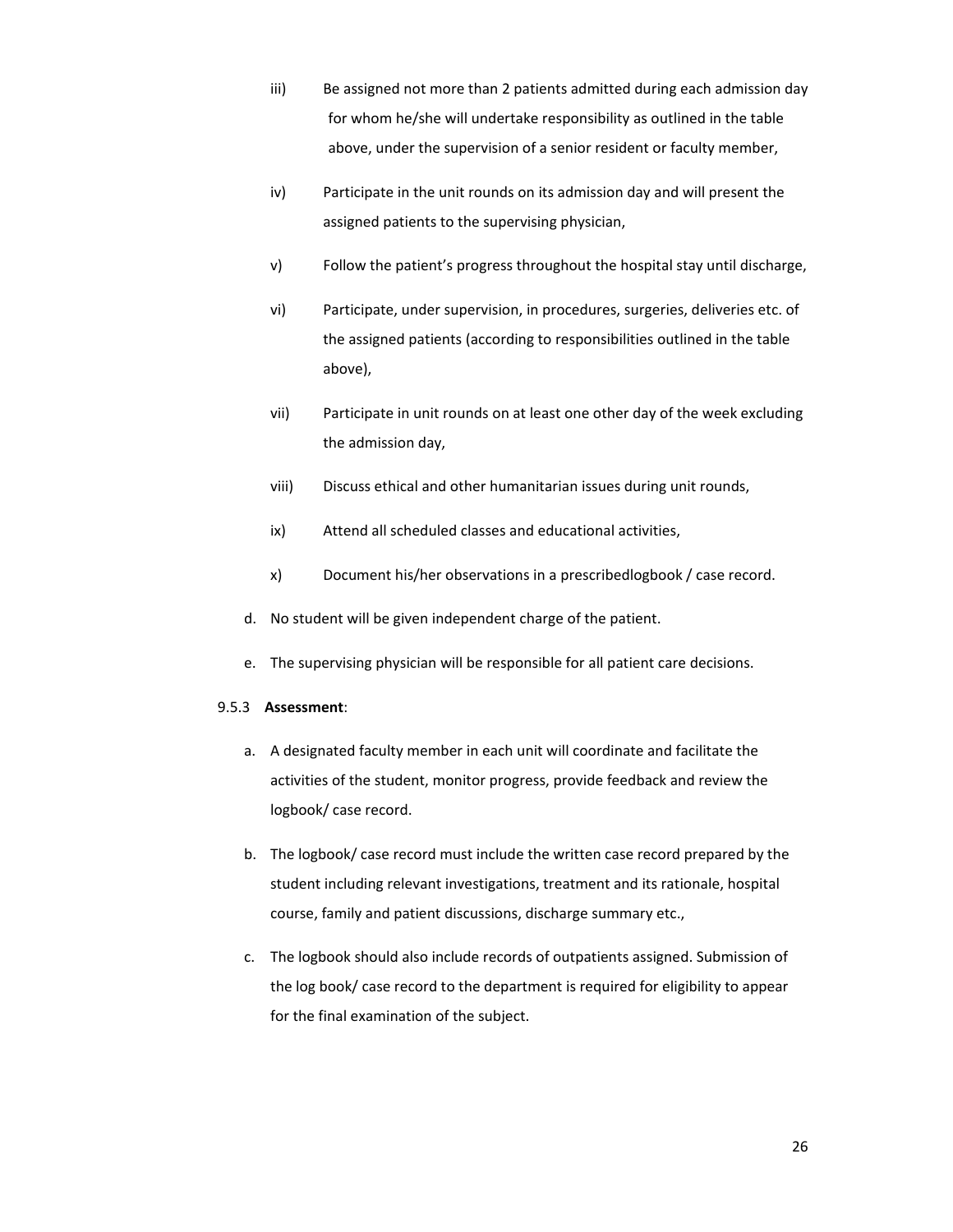**Table 9: Student Doctor program**

| <b>Year of Curriculum</b> | Focus of Student Doctor programme                    |
|---------------------------|------------------------------------------------------|
|                           |                                                      |
| Year 2                    | History taking, physical examination, assessment of  |
|                           | change in clinical status, communication and patient |
|                           | education                                            |
|                           |                                                      |
| Year 3                    | All of the above and choice of investigations, basic |
|                           | procedures and continuity of care                    |
| Year 4                    | All of the above and decision making, management and |
|                           | outcomes                                             |

#### **10. Competencies**

10.1. **Preamble:** The salient feature of the revision of the medical curriculum in 2012 is the emphasis on learning which is competency‐based, integrated and student‐centered acquisition of skills and ethical and humanistic values.

Each of the competencies described below must be read in conjunction with the goals of the medical education as listed in item 2 and 3.

- **10.2. Integration** must be horizontal (i.e. across disciplines in a given phase of the course) and vertical (across different phases of the course). As far as possible, it is desirable that teaching/learning occurs in each phase through study of organ systems or disease blocks in order to align the learning process. Clinical cases must be used to integrate and link learning across disciplines.
- **10.3.** For clinical subjects, it is recommended that didactic teaching be restricted to less than 30% of the total time allotted for that discipline. Greater emphasis is to be laid on hands‐on training, symposia, seminars, small group discussions, problem‐oriented and problem‐based discussions and self‐directed learning. Students must be encouraged to take active part in and shared responsibility for their learning.

## **10.4. Pre‐clinical Subjects**

#### 10.4.1. **Human Anatomy**

a. **Competencies**: The undergraduate must demonstrate: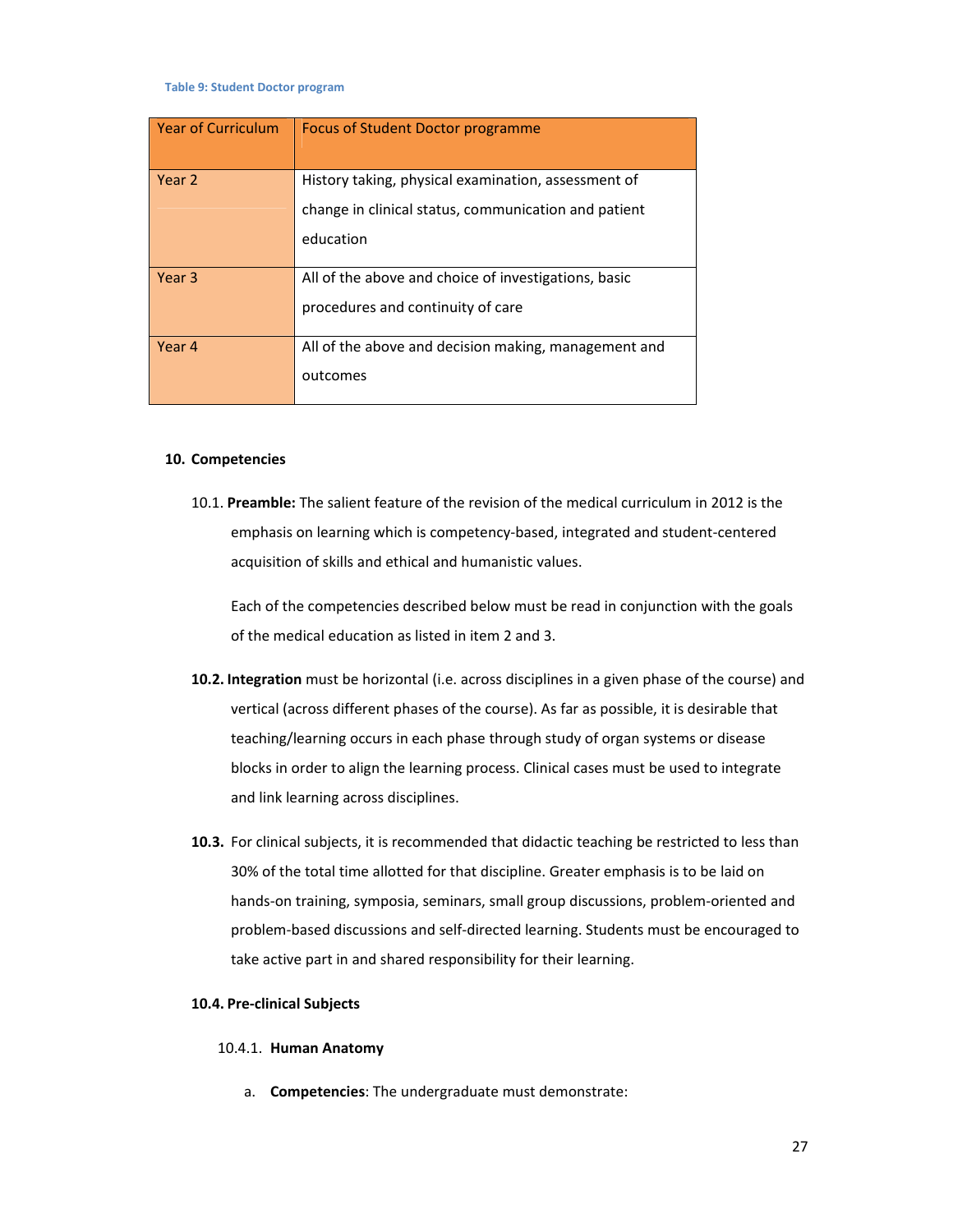- i. Understanding of the gross and microscopic structure and development of human body,
- ii. Comprehension of the normal regulation and integration of the functions of the organs and systems on basis of the structure,
- iii. Understanding of the clinical correlation of the organs and structures involved and interpret the anatomical basis of the disease presentations.
- b. **Integration**: The teaching should be aligned and integrated horizontally and vertically in organ systems with clinical correlation that will provide a context for the student to understand the relationship between structure and function and interpret the anatomical basis of various clinical conditions and procedures.

#### 10.4.2. **Physiology**

- a. **Competencies:** The undergraduates must demonstrate:
	- i. Understanding of the normal functioning of the organs and organ systems of the body,
	- ii. Comprehension of the normal structure and organization of the organs and systems on basis of the functions,
	- iii. Understanding of age-related physiological changes in the organ functions that reflect normal growth and development,
	- iv. Understand the physiological basis of disease.
- b. **Integration**: The teaching should be aligned and integrated horizontally and vertically in organ systems in order to provide a context in which normal function can be correlated both with structure and with the biological basis, its clinical features, diagnosis and therapy.

# 10.4.3. **Biochemistry**

- a. The course will comprise Cellular Biochemistry and Molecular Biology.
- b. **Competencies**: The student must demonstrate an understanding of:
	- i. biochemical and molecular processes involved in health and disease,
	- ii. importance of nutrition in health and disease,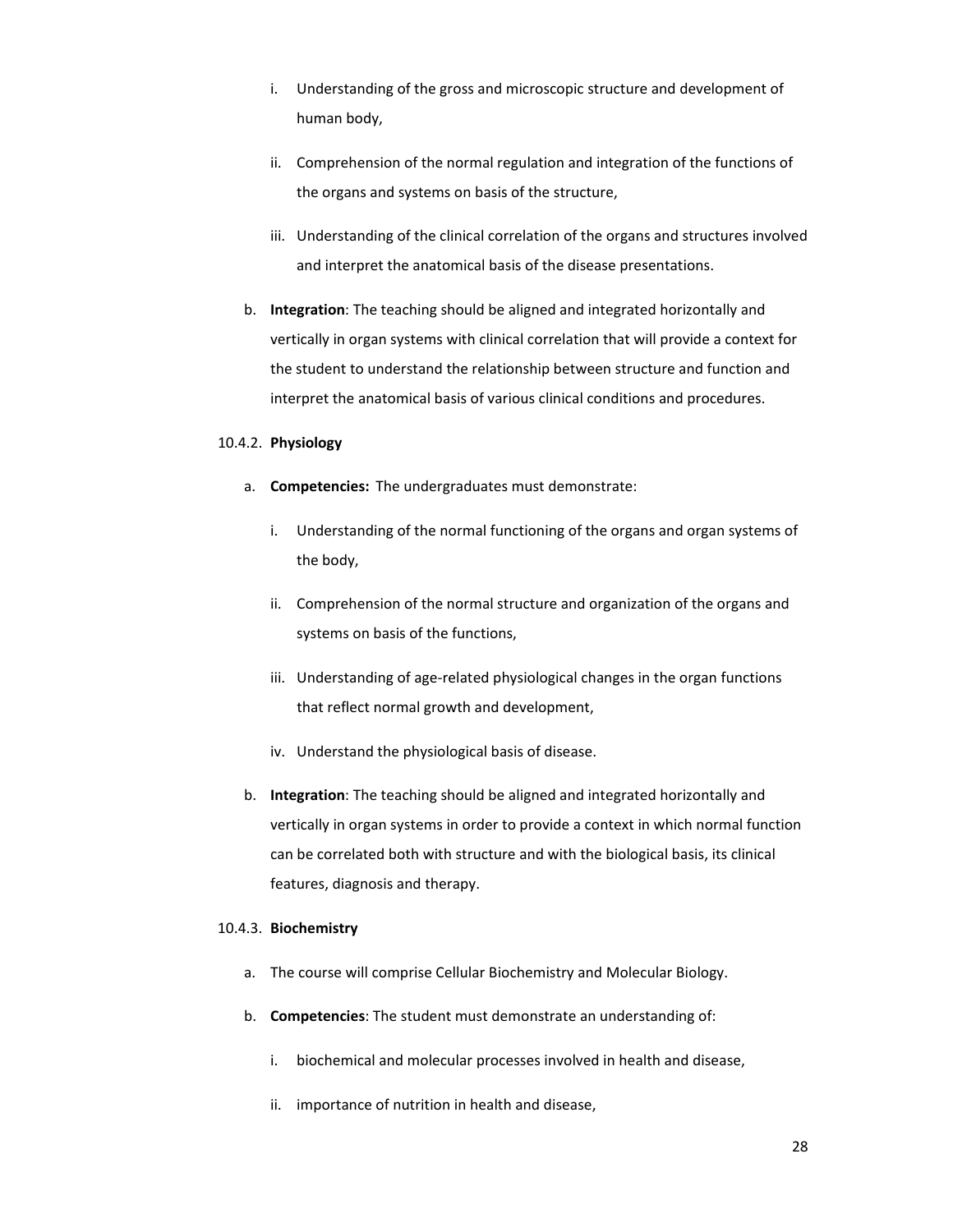- iii. biochemical basis and rationale of clinical laboratory tests and Demonstrate ability to interpret these in the clinical context.
- c. **Integration**: The teaching/learning programme should be integrated horizontally and vertically, as much as possible, to enable students to make clinical correlations and to acquire an understanding of the cellular and molecular basis of health and disease.

# 10.4.4. **Introduction to Community Medicine**

- a. **Competencies**: The undergraduate must demonstrate:
	- i. Understanding of the concept of health and disease,
	- ii. Understanding of demography, population dynamics and disease burden in National and globalcontext,
	- iii. Comprehension of principles of health economics and hospital management.

# **10.5. Phase 2 (Para‐Clinical)**

# 10.5.1. **Pathology**

- a. **Competencies**: The undergraduate must demonstrate:
	- i. Comprehension of the causes, evolution and mechanisms of disease,
	- ii. Knowledge of alterations in gross and cellular morphology of organs in disease states,
	- iii. Ability to correlate the natural history and structural and functional changes with the clinical manifestations of diseases, their diagnosis and therapy.
- b. **Integration:** The teaching should be aligned and integrated horizontally and vertically in organ systems recognizing deviations from normal structure and function and clinically correlated so as to provide an overall understanding of the etiology, mechanisms, laboratory diagnosis and therapy of disease.

# 10.5.2. **Microbiology**

- a. **Competencies:** The undergraduate student demonstrate:
	- i. Understanding of role of microbial agents in health and disease,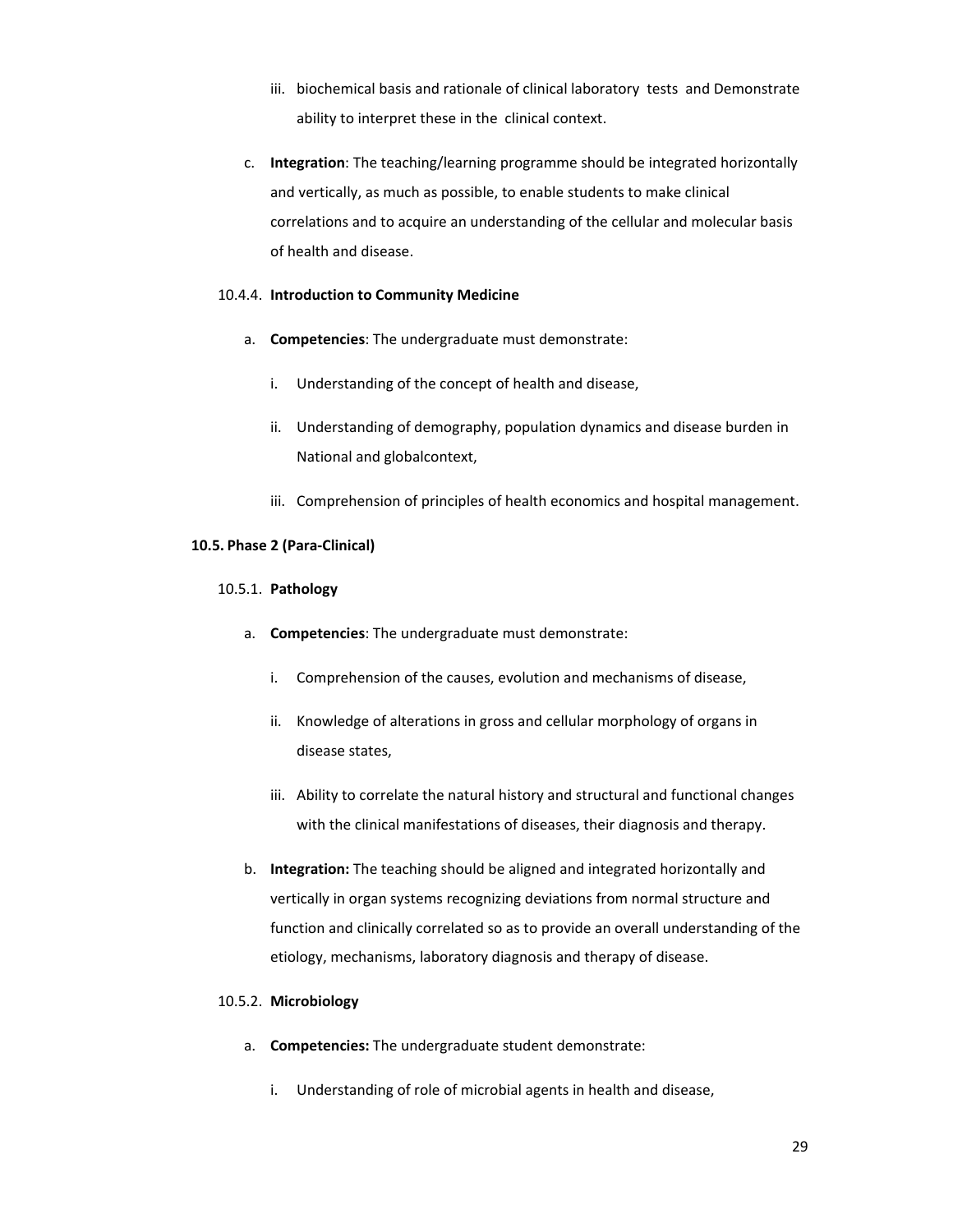- ii. Understanding of the immunological mechanisms in health and disease,
- iii. Ability to correlate the natural history, mechanisms and clinical manifestations of infectious diseases as they relate to the properties of microbial agents,
- iv. Knowledge of the principles and the application of infection control measures,
- v. An understanding of the basis of choice of laboratory diagnostic tests and their interpretation, antimicrobial therapy, control and prevention of infectious diseases.
- b. **Integration**: The teaching should be aligned and integrated horizontally and vertically in organ systems with emphasis on host ‐ microbe ‐ environment interactions and their alterations in disease and clinical correlations so as to provide an overall understanding of the etiological agents, their laboratory diagnosis and prevention.

#### 10.5.3. **Pharmacology**

- a. **Competencies:** The undergraduate must demonstrate :
	- i. Knowledge about essential and commonly used drugs and an understanding of the pharmacologic basis of therapeutics,
	- ii. Ability to select and prescribe medicines based on clinical condition and the pharmacologic properties, efficacy, safety, suitability and cost of medicines for common clinical conditions of national importance,
	- iii. Knowledge of pharmaco vigilance, essential drug concept and list, sources of drug information and industry‐doctor relationships,
	- iv. Ability to counsel patients regarding appropriate use of prescribed drug and drug delivery systems
- b. **Integration**: The teaching should be aligned and integrated horizontally and vertically in organ systems recognizing the interaction between drug, host and disease in order to provide an overall understanding of the context of therapy.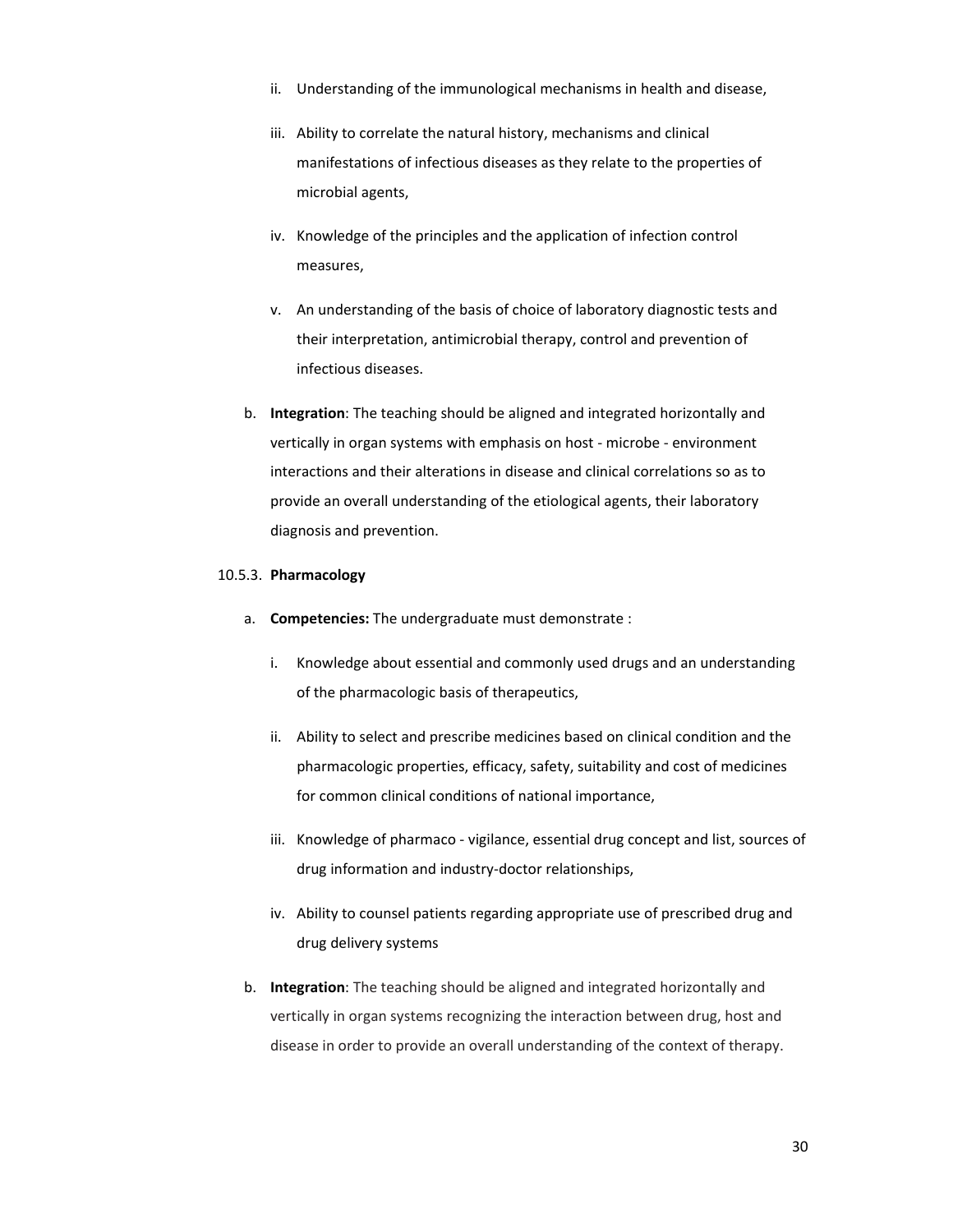#### **10.6. Phase III Part 1**

#### 10.6.1. **Forensic Medicine and Toxicology**

- a. **Competencies**: The student must demonstrate:
	- i. Understanding of medico-legal responsibilities of physicians in primary and secondary care settings,
	- ii. Understanding of the rational approach to the investigation of crime, based on scientific and legal principles,
	- iii. Ability to manage medical and legal issues in cases of poisoning / overdose,
	- iv. Understanding the medico‐legal framework of medical practice and medical negligence,
	- v. Understanding of codes of conduct and medical ethics.
- b. **Integration**: The teaching should be aligned and integrated horizontally and vertically recognizing the importance of medico‐legal, ethical and toxicological issues as they relate to the practice of medicine

#### 10.6.2. **Community medicine**

- a. **Competencies**: The student must demonstrate:
	- i. Understanding of physical, social, psychological, economic and environmental determinants of health and disease,
	- ii. Ability to recognize and manage common health problems including physical, emotional and social aspects at individual family and community level in the context of National Health Programmes,
	- iii. Ability to Implement and monitor National health programmes in the primary care setting,
	- iv. Knowledge of maternal and child wellness as they apply to national health care priorities and programmes,
	- v. Ability to recognize, investigate, report, plan and manage community health problems and emergencies,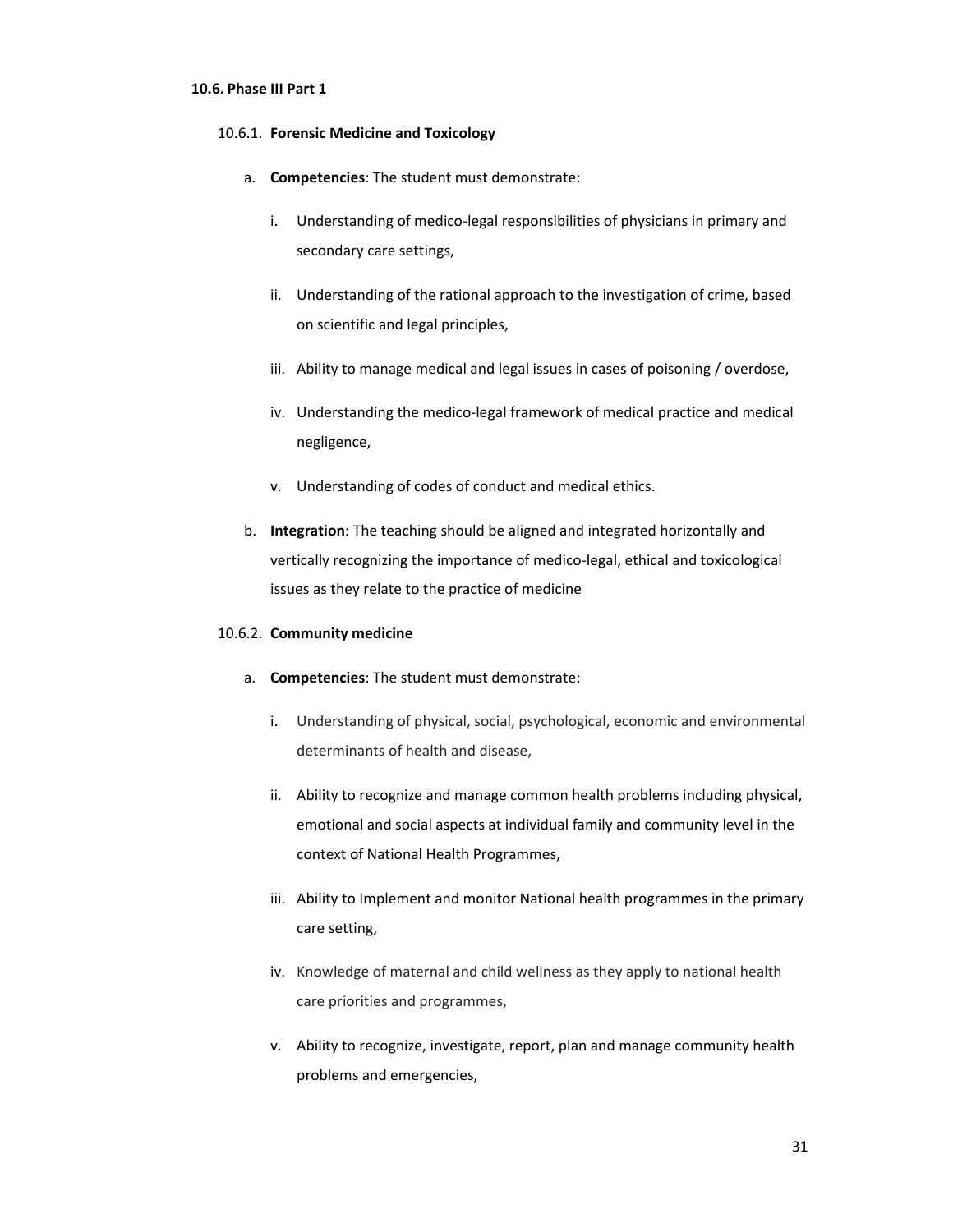- vi. Ability to recognize, investigate, report and manage community health problems and emergencies.
- b. **Integration**: The teaching should be aligned and integrated horizontally and vertically in order to allow the student to understand the impact of environment, society and national health priorities as they relate to the promotion of health and prevention and cure of disease.

#### 10.6.3. **Oto‐Rhinolarngology**

- a. **Competencies:** The student must demonstrate:
	- i. Knowledge of the common Oto-rhino laryngological (ENT) emergencies and problems,
	- ii. Ability to recognize, diagnose and manage common ENT emergencies and problems in primary care setting,
	- iii. Ability to perform simple ENT procedures as applicable in a primary care setting,
	- iv. Ability to recognize hearing impairment and refer to the appropriate hearing impairment rehabilitation programme,
- b. **Integration**: The teaching should be aligned and integrated horizontally and vertically in order to allow the student to understand the structural basis of ENT problems, their management and correlation with function, rehabilitation and quality of life.

# 10.6.4. **Ophthalmology**

- a. **Competencies**: The student must demonstrate:
	- i. Knowledge of common eye problems in the community,
	- ii. Recognize, diagnose and manage common eye problems and identify indications for referral,
	- iii. Ability to recognize visual impairment and blindness in the community and implement National programme as applicable in the primary care setting.
- b. **Integration**: The teaching should be aligned and integrated horizontally and vertically in order to allow the student to understand the structural basis of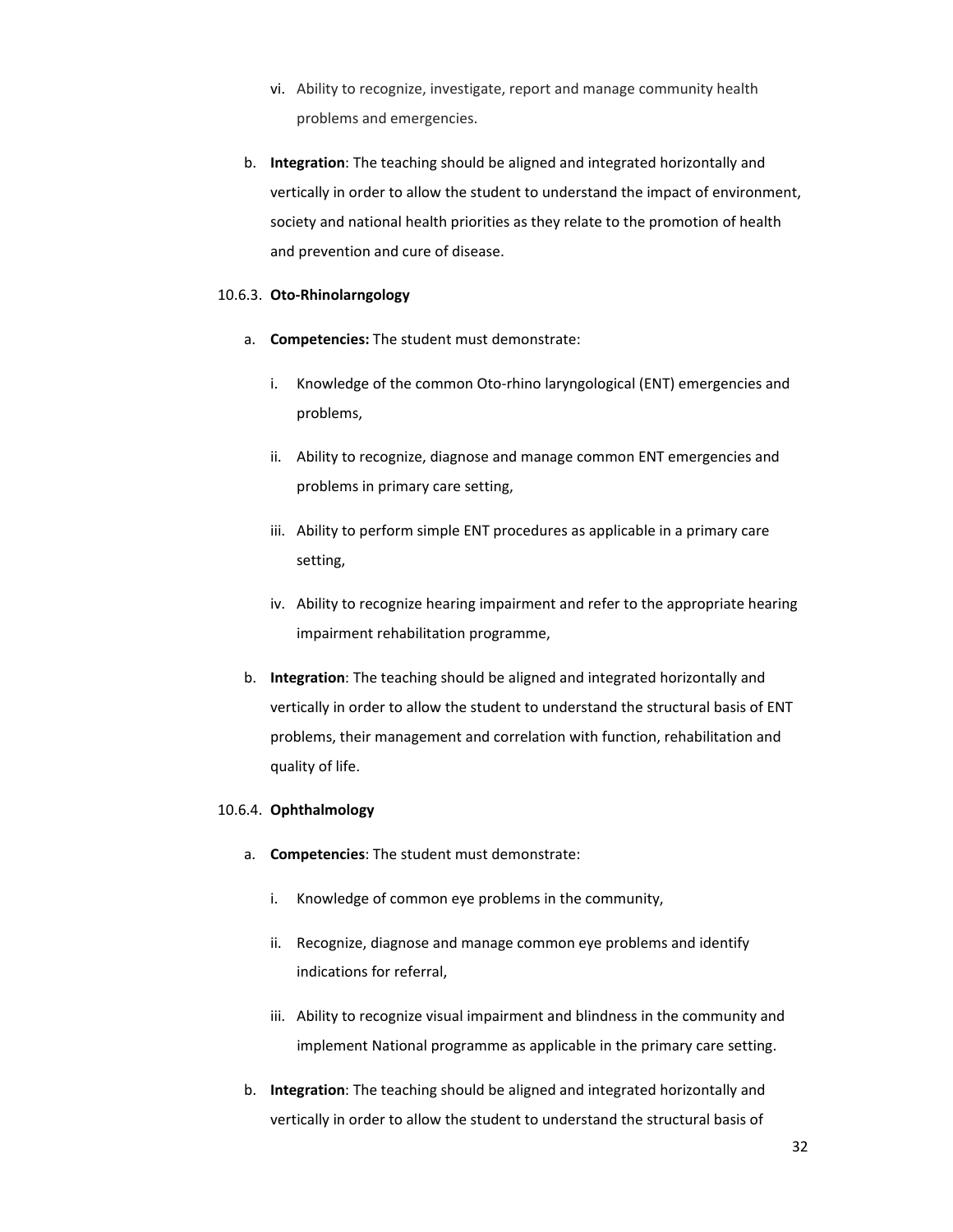ophthalmologic problems, their management and correlation with function, rehabilitation and quality of life.

# **10.7. Phase III (Part 2)**

#### 10.7.1. **Medicine**

- a. **Competencies**: Must demonstrate ability to do the following in relation to common medical problems in the adult in the community:
	- i. Demonstrate understanding of the patho-physiologic basis, epidemiological profile, signs and symptoms, of disease and their investigation and management,
	- ii. Competently interview and examine an adult patient and make a clinical diagnosis,
	- iii. Appropriately order and interpret laboratory tests,
	- iv. Initiate appropriate cost-effective treatment based on anunderstanding of the rational drug prescriptions, medical interventions required and preventive measures,
	- v. Follow up patients with medical problems and refer whenever required,
	- vi. Communicate effectively, educate and counsel the patient and family,
	- vii. Manage common medical emergencies and refer when required,
	- viii. Independently perform common medical procedures safely and understand patient safety issues,
- b. **Integration**: The teaching should be aligned and integrated horizontally and vertically in order to provide sound biologic basis and incorporating the principles of internal medicine into a holistic and comprehensive approach to the care of the patient.

# 10.7.2. **Pediatrics**

- a. **Competencies:** The student must demonstrate:
	- i. Ability to assess and promote optimal growth, development and nutrition of children and adolescents and identify deviations from normal,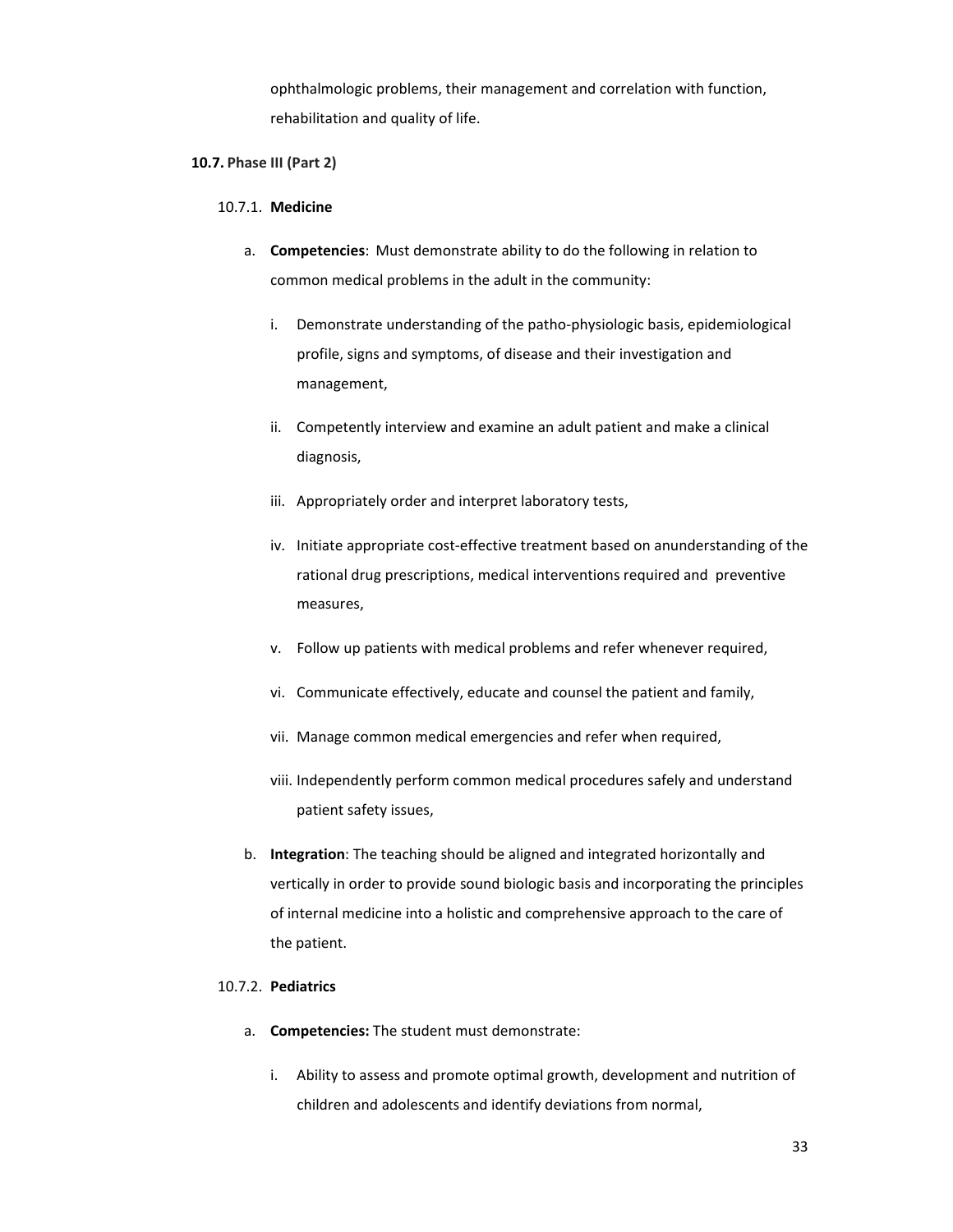- ii. Ability to recognize and provide emergency and routine ambulatory and First Level Referral Unit care for neonates, infants, children and adolescents and refer as may be appropriate,
- iii. Ability to perform procedures as indicated for children of all ages in the primary care setting,
- iv. Ability to recognize children with special needs and refer appropriately,
- v. Ability to promote health and prevent diseases in children,
- vi. Ability to participate in National Programmes related to child health and in conformation with the Integrated Management of Neonatal and Childhood Illnesses (IMNCI) Strategy,
- vii. Ability to communicate appropriately and effectively.
- b. **Integration**: The teaching should be aligned and integrated horizontally and vertically in order to provide comprehensive care for neonates, infants, children and adolescents based on a sound knowledge of growth, development, disease and their clinical, social, emotional, psychological correlates in the context of national health priorities.

#### 10.7.3. **Psychiatry**

- a. **Competencies**: The student must demonstrate:
	- i. Ability to promote mental health and mental hygiene,
	- ii. Knowledge of etiology (bio‐psycho‐social‐environmental interactions), clinical features, diagnosis and management of common psychiatric disorders across all ages,
	- iii. Ability to recognize and manage common psychological and psychiatric disorders in a primary care setting, institute preliminary treatment in disorders difficult to manage, and refer appropriately,
	- iv. Ability to recognize alcohol/ substance abuse disorders and refer them to appropriate centers,
	- v. Ability to assess risk for suicide and refer appropriately,
	- vi. Ability to recognize temperamental difficulties and personality disorders.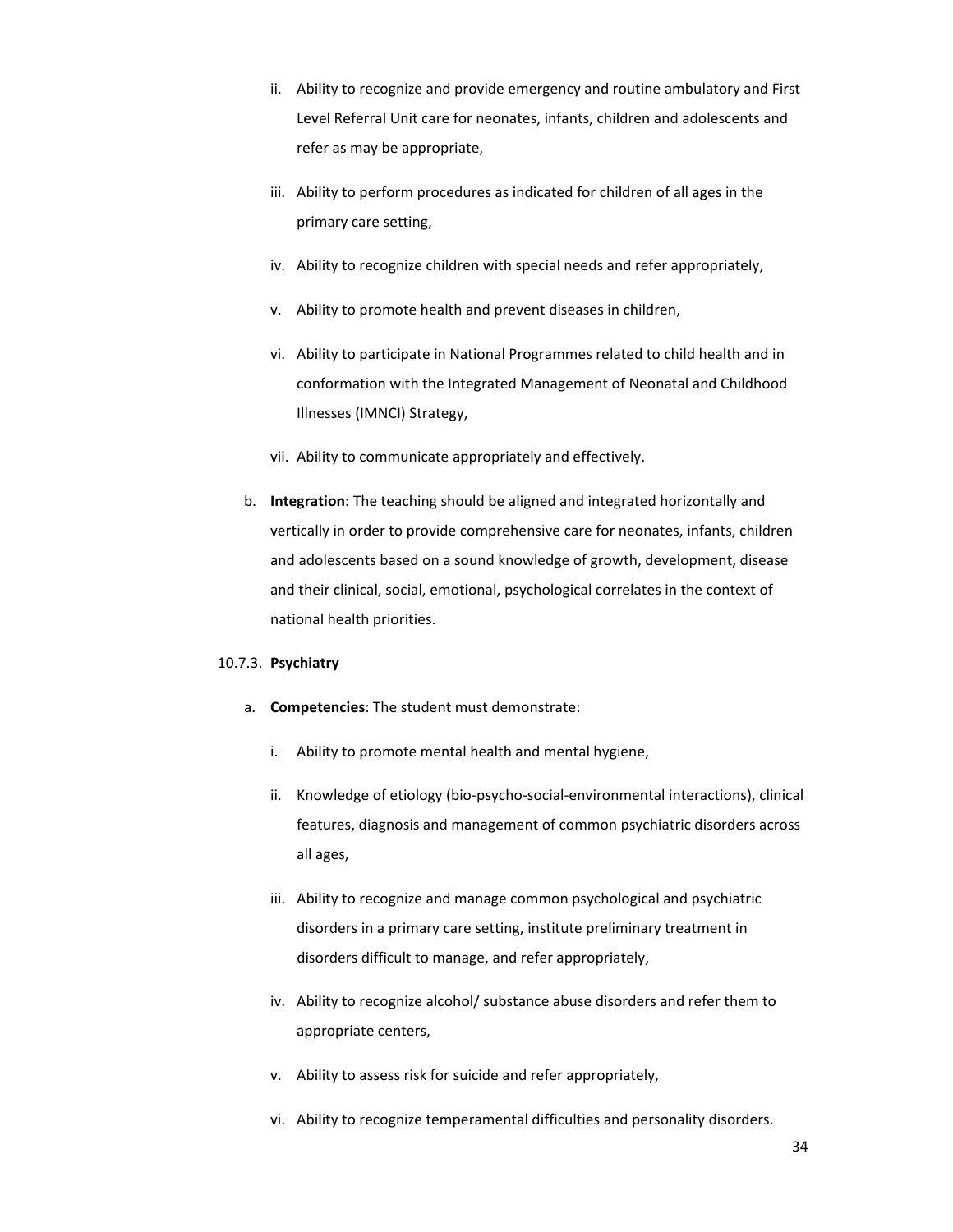b. **Integration**: The teaching should be aligned and integrated horizontally and vertically in order to allow the student to understand bio‐psycho‐social‐ environmental interactions that lead to diseases/ disorders for preventive, promotive, curative, rehabilitative services and medico‐legal implications in the care of patients both in family and community.

#### 10.7.4. **Dermatology, sexually transmitted diseases and HIV**

- a. **Competencies**: The undergraduate student must demonstrate:
	- i. Understanding of the principles of diagnosis of diseases of the skin, hair, nail and mucosa,
	- ii. Ability to recognize, diagnose, order appropriate investigations and treat common diseases of the skin including leprosy in the primary care setting and refer as appropriate,
	- iii. A syndromic approach to the recognition, diagnosis, prevention, counseling, testing and management of common sexually transmitted diseases including HIV based on national health priorities,
	- iv. Ability to recognize and treat emergencies including drug reactions and refer as appropriate.
- b. **Integration**: The teaching should be aligned and integrated horizontally and vertically in order to emphasize the biologic basis of diseases of the skin, sexually transmitted diseases and leprosy and to provide an understanding that skin diseases may be a manifestation of systemic disease.

# 10.7.5. **Tuberculosis and respiratory diseases**

- a. **Competencies:** The student must demonstrate:
	- i. Knowledge of common chest diseases, their clinical manifestations, diagnosis and management,
	- ii. Ability to recognize, diagnose and manage pulmonary tuberculosis as contemplated in National Tuberculosis Control programme,
	- iii. Ability to manage common respiratory emergencies in primary care setting and refer appropriately.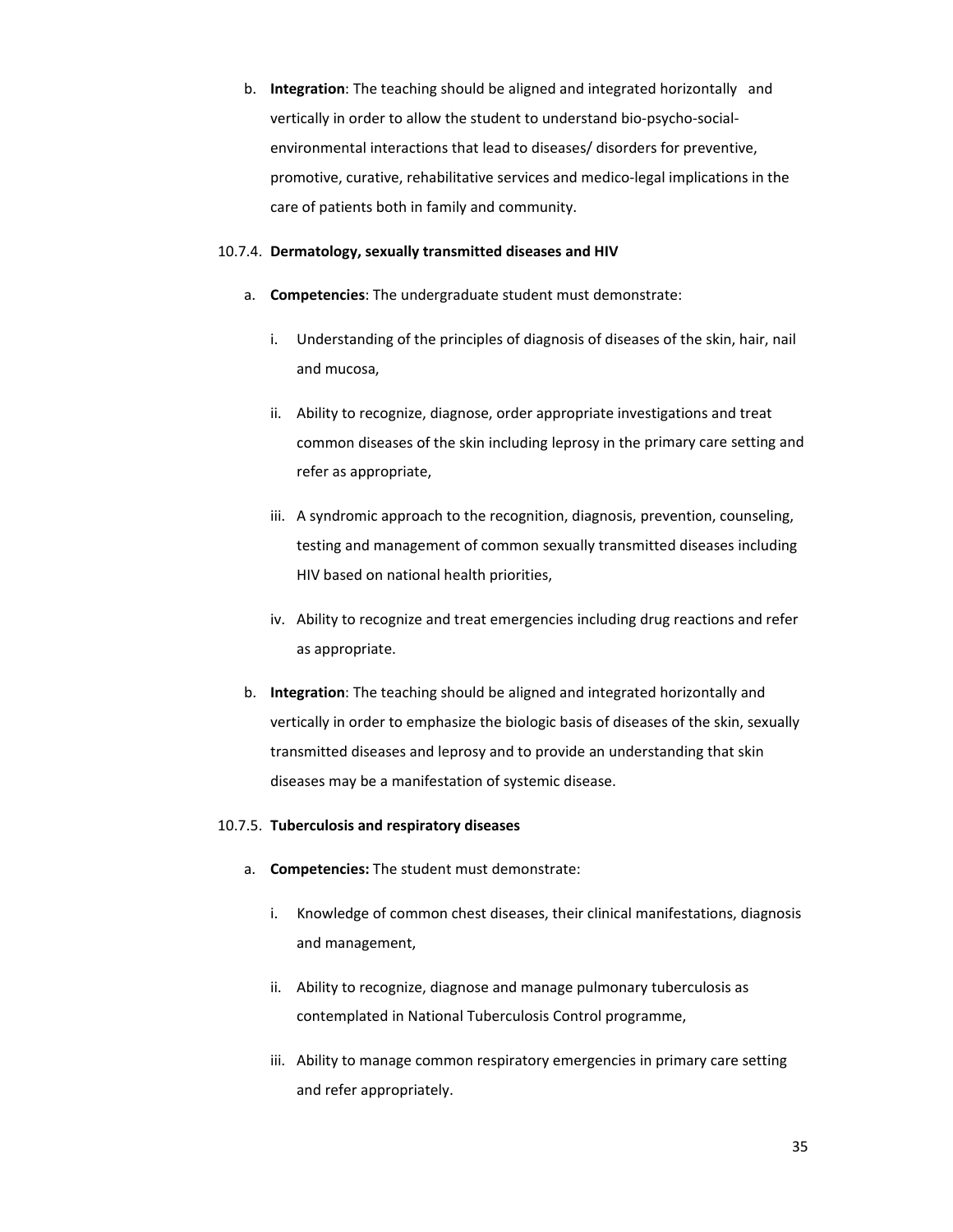**b. Integration**: The teaching should be aligned and integrated horizontally and vertically in order to allow the student to recognize diagnose and treat TB in the context of the society, national health priorities, drug resistance and co-morbid conditions like HIV.

# **10.7.6. Surgery**

- a. **Competencies**: The undergraduate student must demonstrate:
	- i. Understanding of the structural and functional basis, principles of diagnosis and management of common surgical problems in adults and children,
	- ii. Ability to choose, calculate and administer appropriately intravenous fluids, electrolytes, blood and blood products based on the clinical condition,
	- iii. Ability to apply the principles of asepsis, sterilization, disinfection, rational use of prophylaxis, therapeutic utilities of antibiotics and universal precautions in surgical practice,
	- iv. Knowledge of common malignancies in India and their prevention, early detection and therapy,
	- v. Ability to perform common diagnostic and surgical procedures at the primary care level,
	- vi. Ability to recognize, resuscitate, stabilize and provide advanced life support to patients following trauma,
	- vii. Ability to administer informed consent and counsel patient prior to surgical procedures,
	- viii. Commitment to advancement of quality and patient safety in surgical practice.
- b. **Integration**: The teaching should be aligned and integrated horizontally and vertically in order to provide a sound biologic basis and a holistic approach to the care of the surgical patient.

#### 10.7.7. **Orthopaedics**

a. **Competencies**: The student must demonstrate: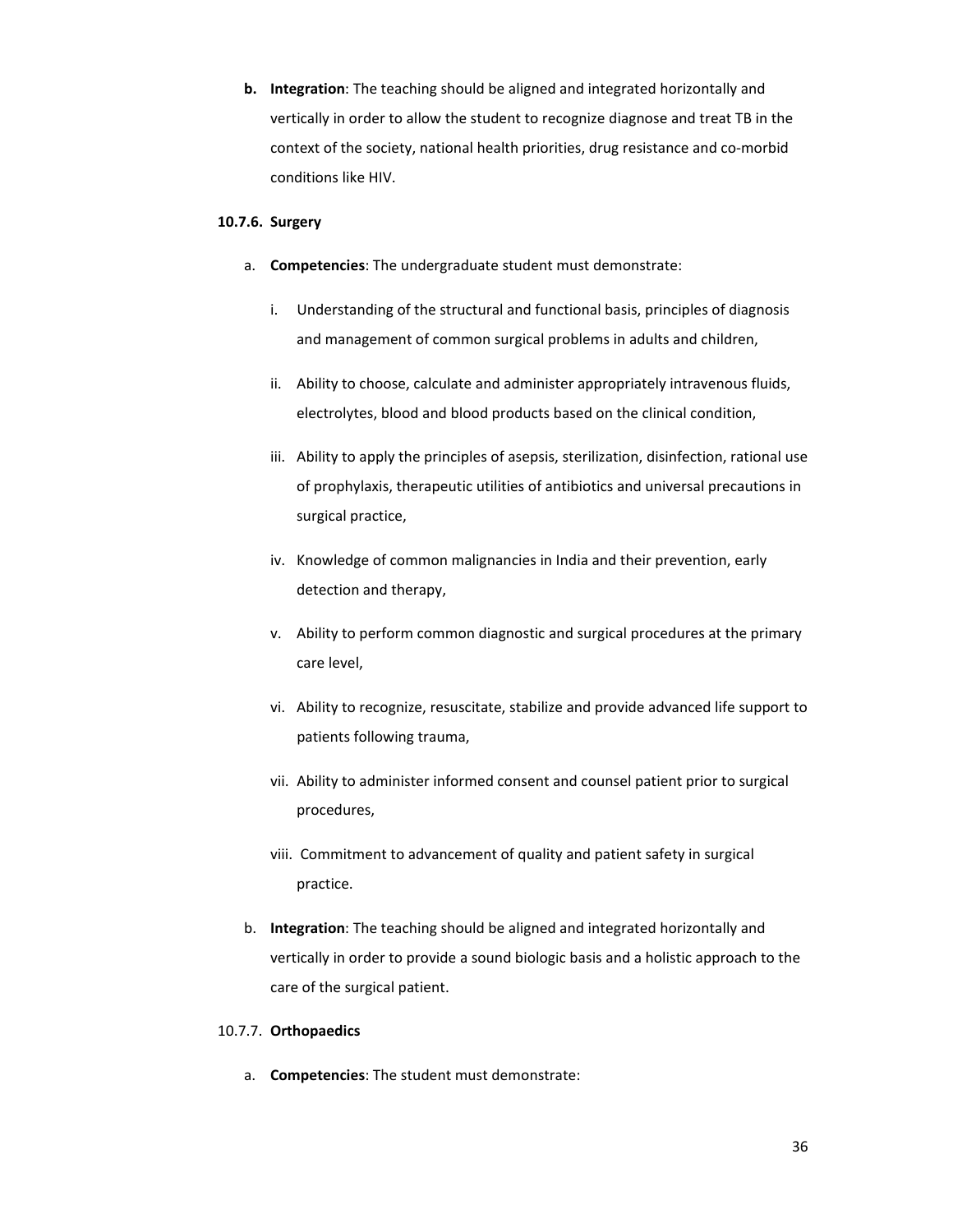- i. Ability to recognize and assess bone injuries, dislocation and poly‐trauma and provide first contact care prior to appropriate referral,
- ii. Knowledge of the medico-legal aspects of trauma,
- iii. Ability to recognize and manage common infections of bone and joints in the primary care setting,
- iv. Recognize common congenital, metabolic, neoplastic, degenerative and inflammatory bone diseases and refer appropriately,
- v. Ability to perform simple orthopedic techniques as applicable to a primary care setting,
- vi. Ability to recommend rehabilitative services for common orthopedic problems across all ages.
- b. **Integration**: The teaching should be aligned and integrated horizontally and vertically in order to allow the student to understand the structural basis of orthopedic problems, their management and correlation with function, rehabilitation and quality of life.

# 10.7.8. **Radio‐Diagnosis**

- a. **Competencies**: The student must demonstrate:
	- i. Understanding of indications for various radiological investigations in common clinical practice,
	- ii. Awareness of the ill effects of radiation and various radiation protective measures to be employed,
	- iii. Ability to identify abnormalities in common radiological investigations.
- b. **Integration:** Horizontal and vertical integration to understand the fundamental principles of radiologic imaging, anatomic correlation and their application indiagnosis and therapy.

# 10.7.9. **Radiotherapy**

- a. **Competencies**:The student must demonstrate understanding of:
	- i. Clinical presentations of various cancers,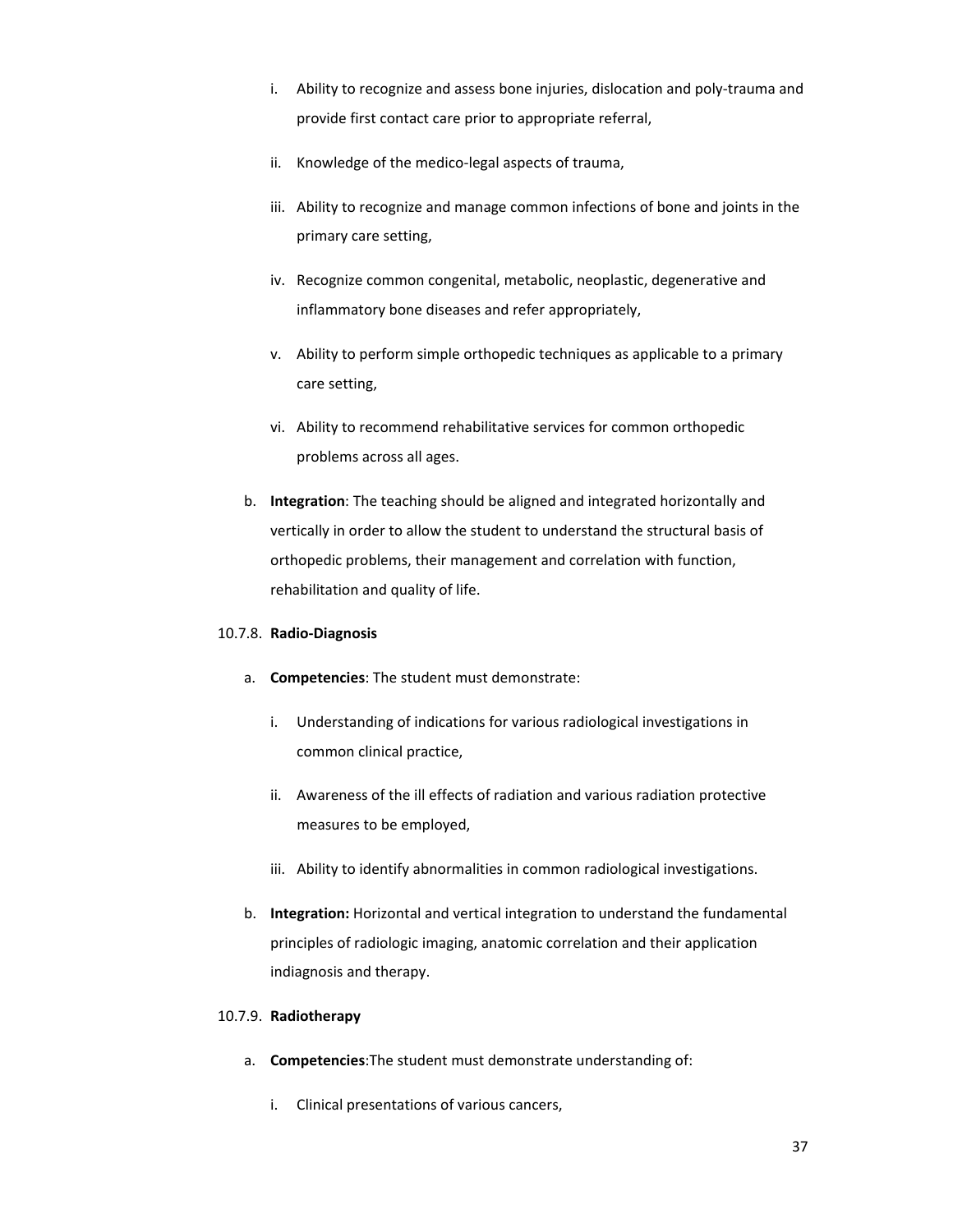- ii. Appropriate treatment modalities for various types of malignancies,
- iii. Principles of radiotherapy and techniques.
- b. **Integration**: Horizontal and vertical integration to enable basic understanding of fundamental principles of radio‐therapeutic procedures.

# 10.7.10. **Obstetrics and Gynaecology**

- a. **Competency in Obstetrics**: The student must demonstrate ability to:
	- i. Provide peri‐conceptional counseling and antenatal care,
	- ii. Identify high-risk pregnancies and refer appropriately,
	- iii. Conduct normal deliveries, using safe delivery practices in the primary and secondary care settings,
	- iv. Prescribe drugs safely and appropriately in pregnancy and lactation,
	- v. Diagnose complications of labor, institute primary care and refer in a timely manner,
	- vi. Perform early neonatal resuscitation,
	- vii. Provide postnatal care, including education in breast‐feeding,
	- viii. Counsel and support couples in the correct choice of contraception,
	- ix. Interpret test results of laboratory and radiological investigations as they apply to the care of the obstetric patient,
	- x. Apply medico‐legal principles as they apply to tubectomy, Medical Termination of Pregnancy (MTP) and Pre‐conception and Prenatal Diagnostic Techniques (PC PNDT Act).
- b. **Competency in Gynecology**: The student must demonstrate ability to:
	- i. Elicit a gynecologic history perform appropriate physical, pelvic examination and PAP smear in the primary care setting,
	- ii. Recognize diagnose and manage common reproductive tract infections in the primary care setting,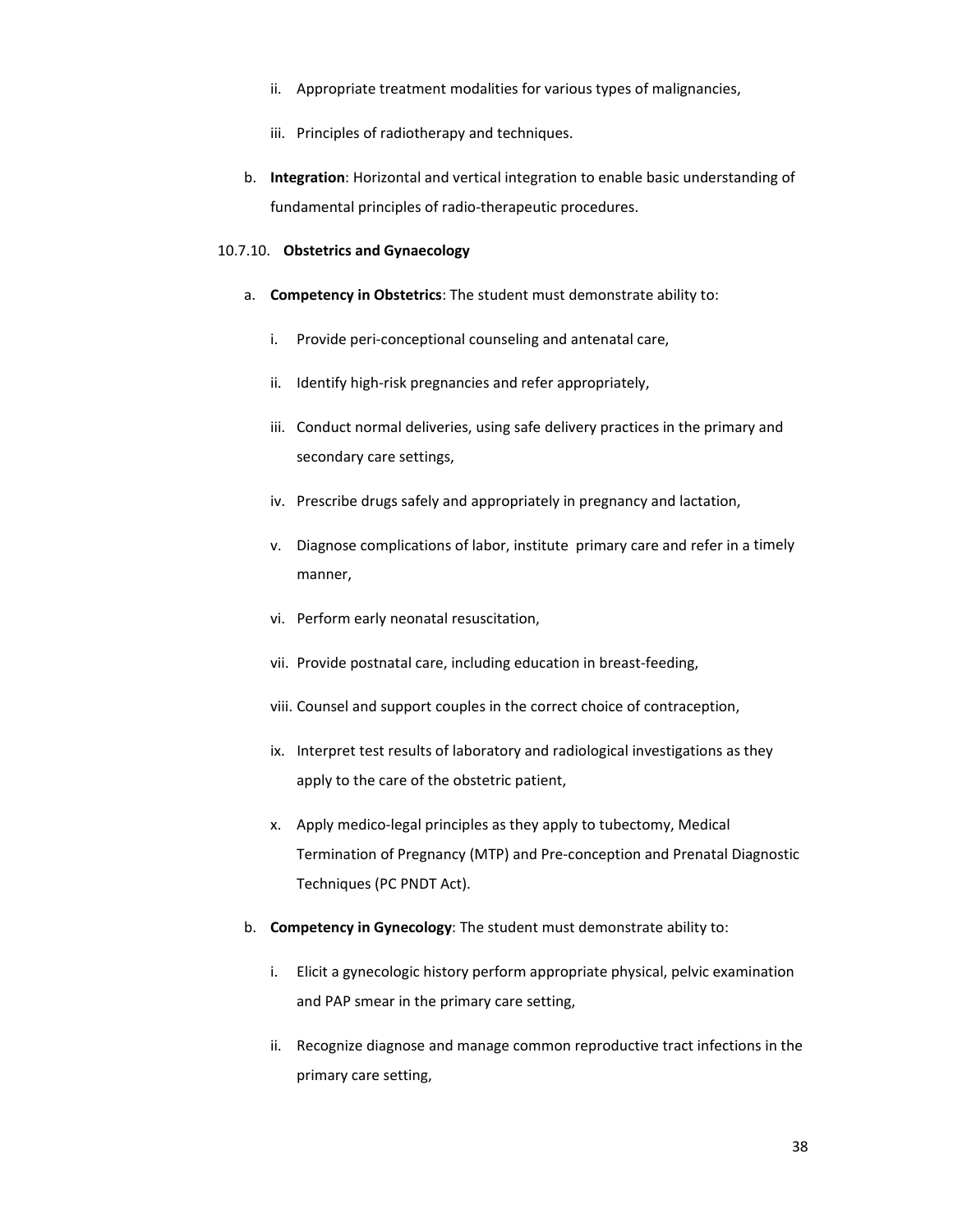- iii. Recognize and diagnose common genital cancers and refer them appropriately.
- c. **Integration**: The teaching should be aligned and integrated horizontally and vertically in order to provide comprehensive care for women in their reproductive years and beyond, based on a sound knowledge of structure function and disease and their clinical, social, emotional, psychological correlates in the context of nation health priorities.

# **11. Assessment**

#### **11.2. Eligibility to appear for Professional examinations**

11.2.1. The performance in essential components of training are to be assessed, based on:

#### **a. Attendance**

- i. Attendance requirements are 75% in theory and practicals /clinical combined for eligibility to appear for the examinations in that subject,
- ii. In subjects that are taught in more than one phase the student must have 75% attendance in theory and 75% in practical in each phase of instruction in that subject,
- iii. When subjects are taught in more than one phase the internal assessment must be done in each phase and must contribute proportionally to final internal assessment,
- iv. If an examination comprises more than one subject (for e.g., Surgery and allied branches), the candidate must have 75% attendance in each subject and clinical posting,
- v. The final internal assessment in a broad clinical specialty (e.g., Surgery and allied etc.) shall comprise of marks from all the constituent specialties. The proportion of the marks for each constituent specialty shall be determined by the time of instruction allotted to each,
- vi. Students who do not have at least75% attendance in the Foundation Course will not be eligible for the phase I examination,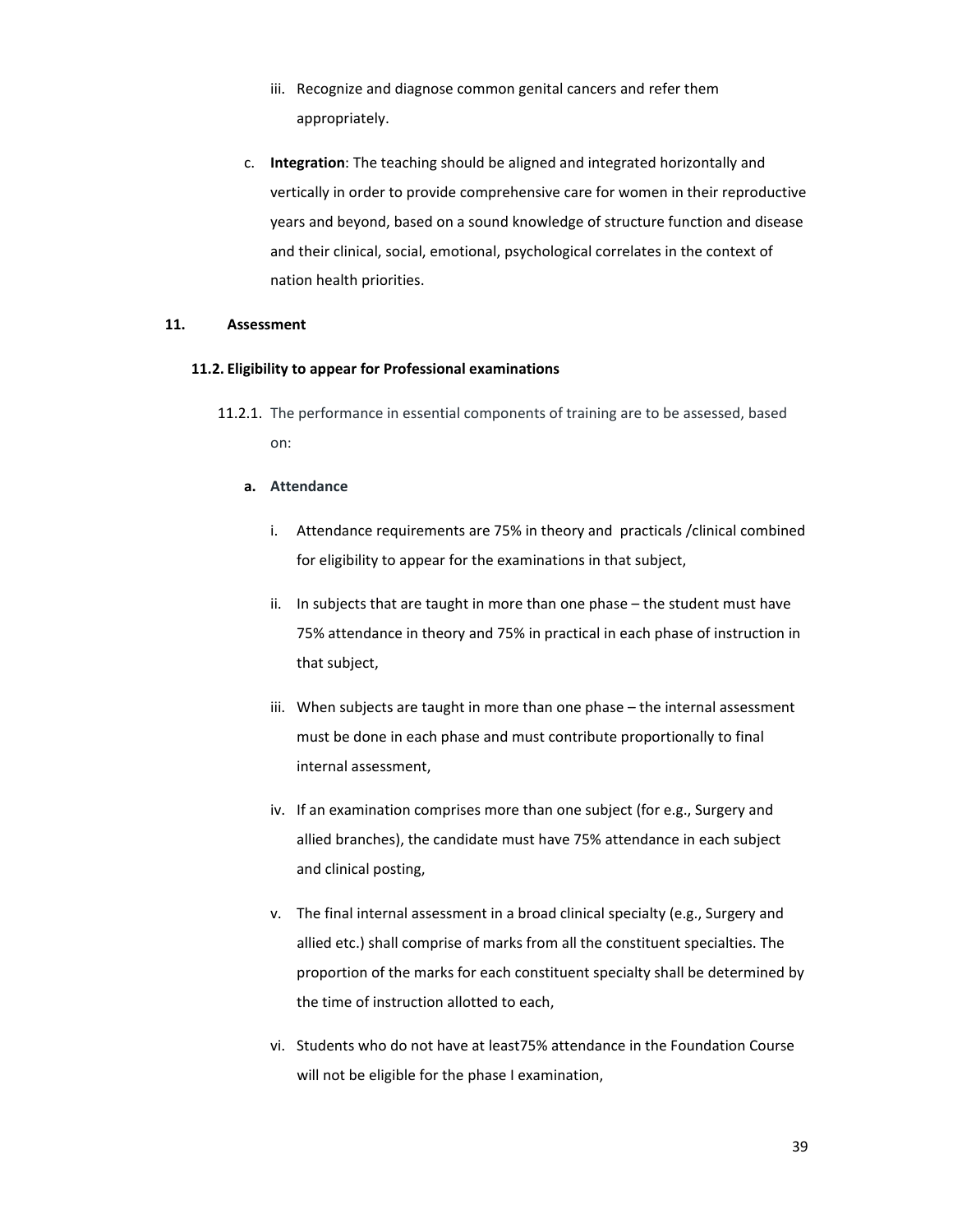- vii. Students who do not have at least 75% attendance in the electives will not be eligible for the phase III ‐ part 2 examination.
- b. **Internal Assessment**: Internal assessment shall be based on day‐to‐day assessment. It shall relate to different ways in which students participate in learning process including assignments, preparation for seminar, clinical case presentation, preparation of clinical case for discussion, clinical case study/problem solving exercise, participation in project for health care in the community, proficiency in carrying out a practical or a skill in small research project, a written test etc.
	- i. Regular periodic examinations shall be conducted throughout the course. There shall be no less than two internal assessment examinations in each non-clinical subject and no less than one examination in each clinical subject in a professional year. An end of posting clinical assessment shall be conducted for each clinical posting in each professional year.
	- ii. In subjects that are taught at more than one phase, proportionate weightage must be given for internal assessment for each Phase. For example, Medicine must be assessed in  $3^{\text{rd}}$ ,  $4^{\text{th}}$  and  $5^{\text{th}}$  years independently.
	- iii. Day to day records should be given importance during internal assessment.
	- iv. Students must secure at least 50% marks of the total marks (separately in theory and practicals / clinicals) fixed for internal assessment in a particular subject in order to be eligible to appear in final university examination of that subject.
	- v. Internal assessment marks will determine eligibility for appearing for university examination. Internal assessment marks will not be added to the final examinations marks to determine pass or fail.

#### **11.3. University Examinations**

11.3.1. University examinations are to be designed with a view to ascertain whether the candidate has acquired the necessary knowledge, minimum skills, ethical and professional values with clear concepts of the fundamentals which are necessary for him/her to function effectively and appropriately as a physician of first contact. Assessment shall be carried out on an objective basis to the extent possible.

40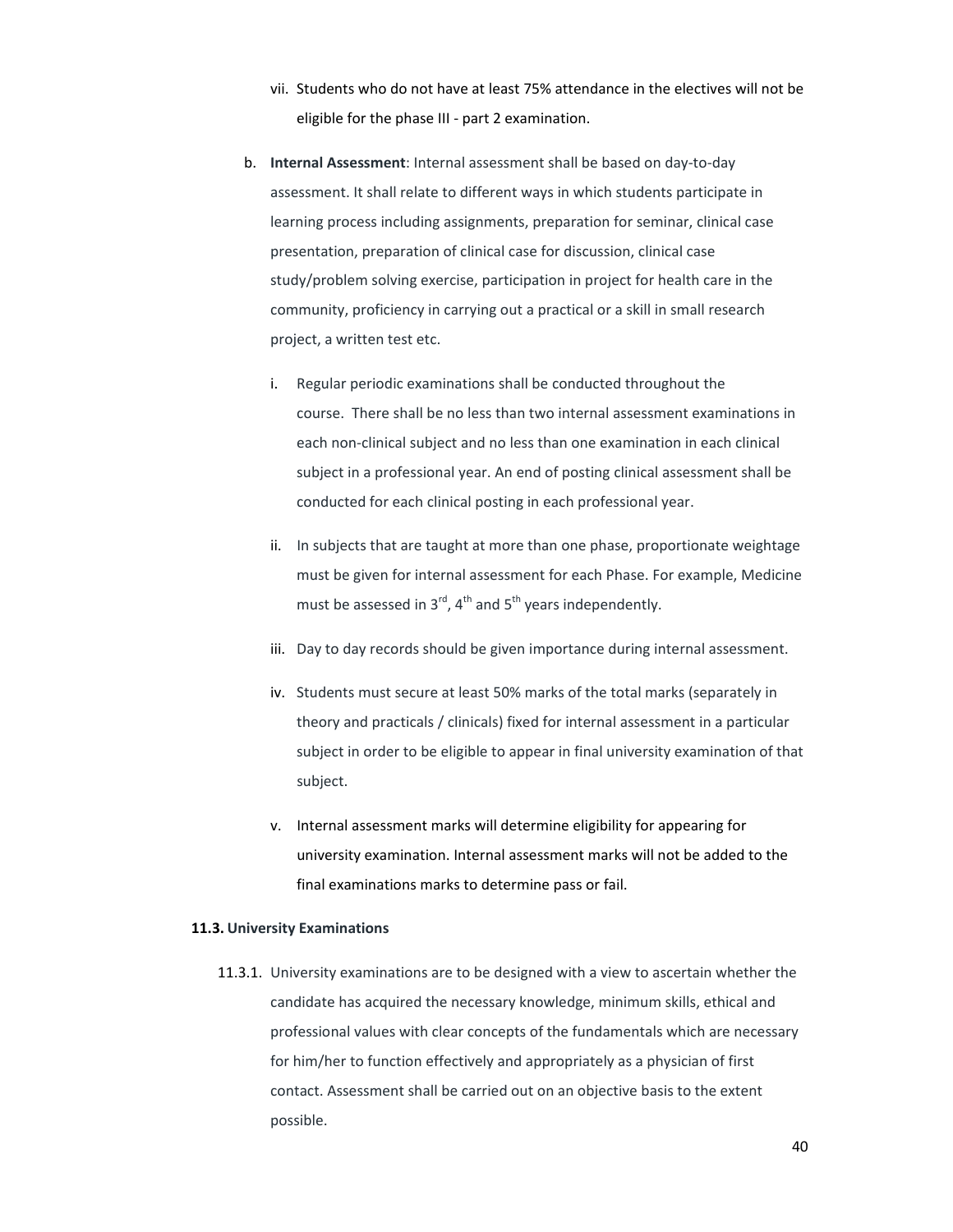- 11.3.2. Nature of questions will be structured essay, short answer type/objective type and marks for each part indicated separately.
- 11.3.3. Practical/clinical examinations will be conducted in the laboratories or hospital wards. The objective will be to assess proficiency and skill to conduct experiments, interpret data and form logical conclusion. Clinical cases kept in the examination must be common conditions that the student may encounter as a physician of first contact in the community. Rare syndromes and disorders are to be discouraged. Emphasis should be on candidate's capability in elicit a history demonstrate physical signs write a case record, analyze the case and develop a management plan.
- 11.3.4. Viva/oral includes assessment of management approach and handling of emergencies, ethical and professional values. Candidate's skill in interpretation of common investigative data, x‐rays, identification of specimens, ECG, etc. also is to be assessed.
- 11.3.5. There shall be one main examination in a year and a supplementary to be held not earlier than 60 days and no later than 90 days after the publication of its results.
- 11.3.6. A student shall not be allowed to graduate later than 09 (nine) years of joining first MBBS course.
- 11.3.7. University Examinations shall be held as under:‐

#### **a. First Professional**

- i. The first Professional examination shall be held at the end of Phase 1 training (2 +12 months), in the subjects of Anatomy, Physiology and Biochemistry.
- ii. Maximum number of attempts allowed at the first Professional University examinations will be four; the first Professional course must be completed within 4 years of admission. Partial attendance in an examination in any subject shall be counted as an attempt.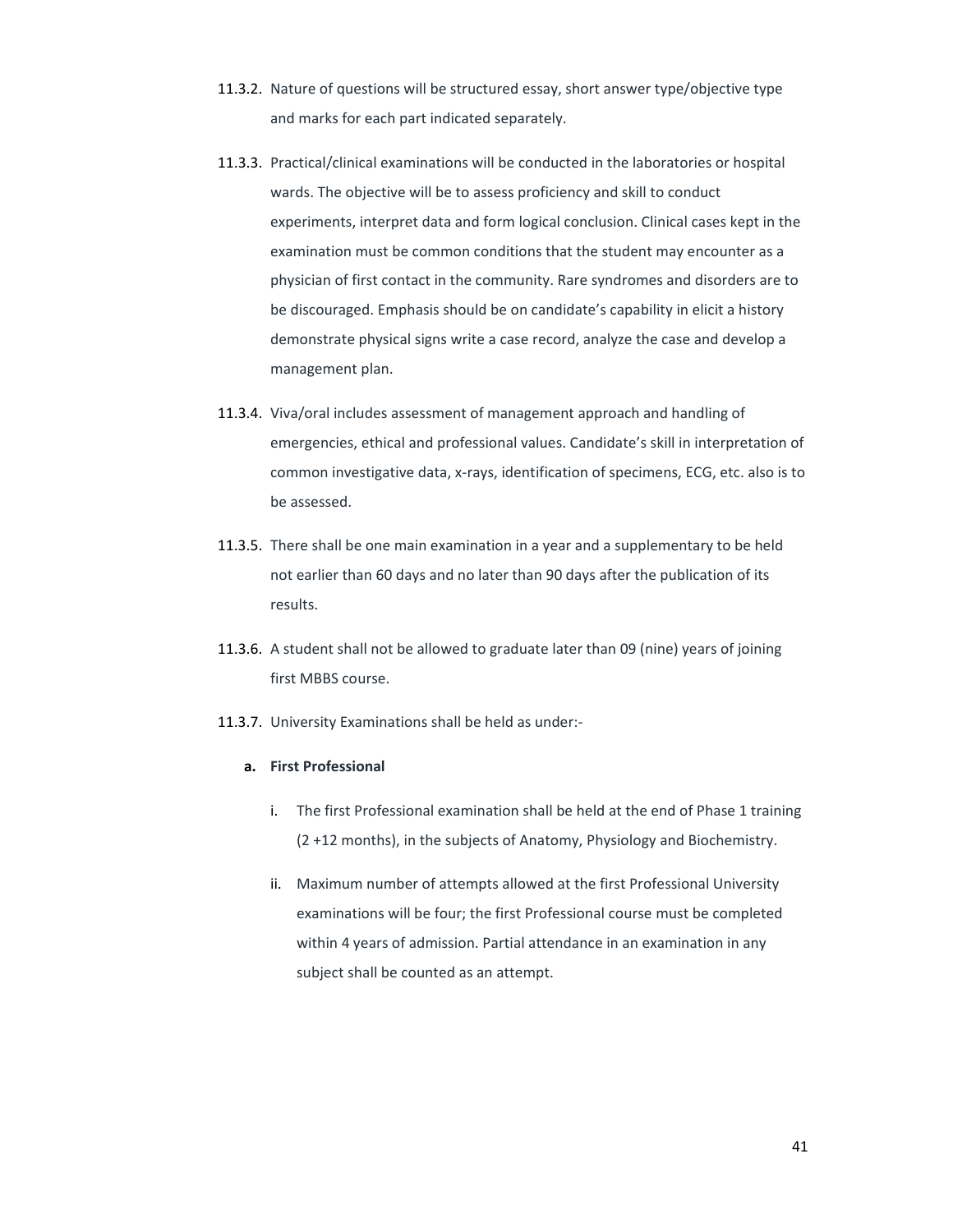# **b. Second Professional**

i. The second Professional examination shall be held at the end of Phase 2 training (12 months), in the subjects of Pathology, Microbiology, and Pharmacology.

# **c. Third Professional**

- i. Part 1 shall be held at end of Phase 3 (Part 1) of training (13 months) in the subjects of Ophthalmology, Oto-rhino-laryngology, Community Medicine and Forensic Medicine and Toxicology
- ii. Third Professional Part II ‐ (Final Professional) shall be at the end of Phase 3 of training (15 months including 2 months of electives) in the subjects of Medicine, Surgery, Obstetrics & Gynecology and Pediatrics. "The discipline of Orthopedics will constitute 25% of the total theory marks in Surgery. The questions will form a separate section in Surgery Paper II. The student must secure at least 40% marks in the Orthopedics Section with the proviso 'to obtain 50% of marks in total as pass percentage'.

The discipline of Psychiatry and Dermatology, Venereology and Leprology (DVL) will constitute 25% of the total theory marks in Medicine. The questions will form a separate section in Medicine Paper II. The student must secure at least 40% marks in the Psychiatry and DVL Section with the proviso 'to obtain 50% of marks in total as pass percentage'.

- d. Examination schedule is in table 1.
- e. Marks distribution is in table 10.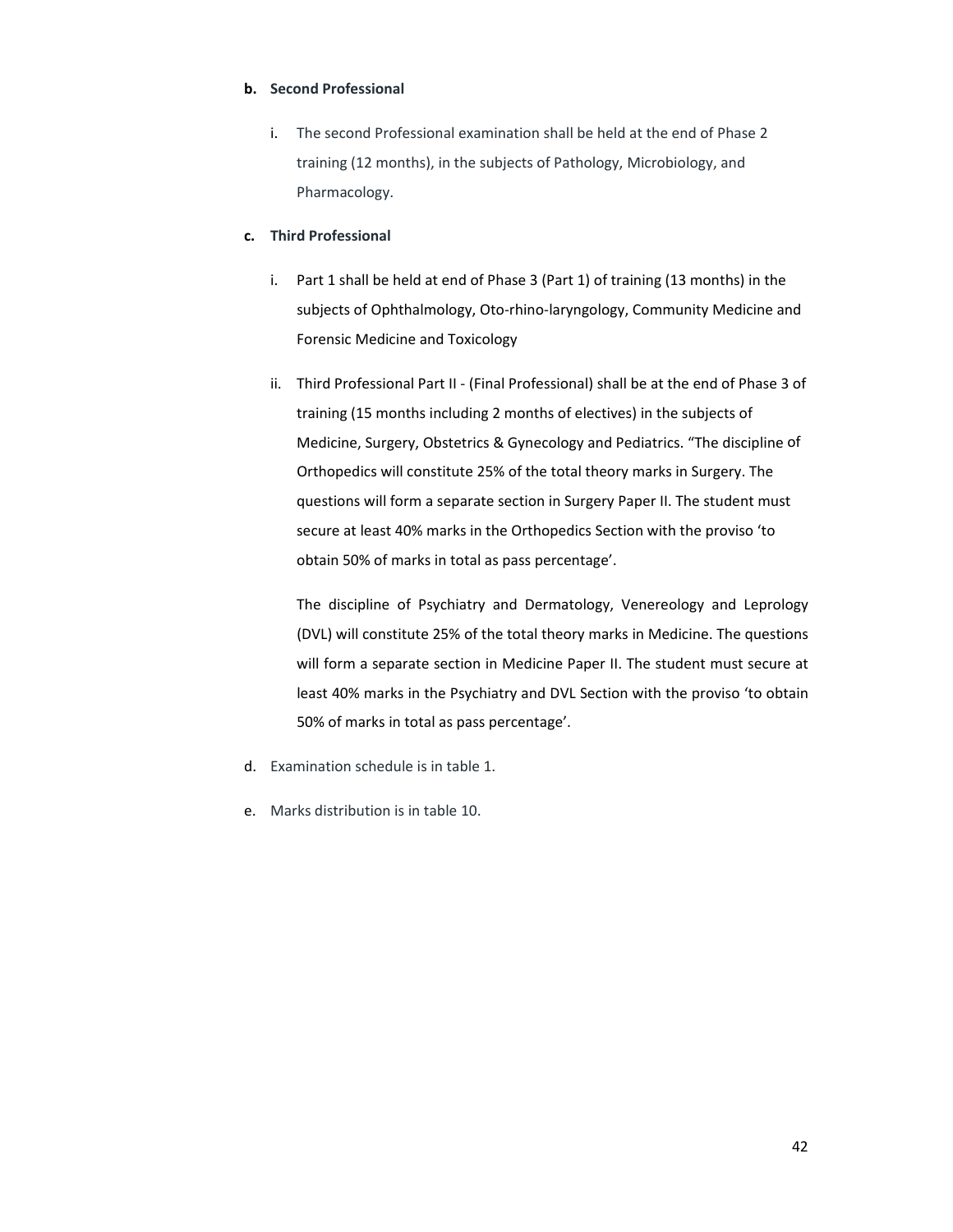**Table 10: Mark distribution for various subjects**

| <b>Phase of Course</b>      | Written-   | Practicals/Orals/Clinicals-100 | <b>Pass Criteria</b> |
|-----------------------------|------------|--------------------------------|----------------------|
|                             | Theory $-$ |                                |                      |
|                             | 200Total   |                                |                      |
| Phase $-1$                  |            |                                |                      |
|                             |            |                                |                      |
| Anatomy - 2                 | 200        | 100                            |                      |
| papers                      |            |                                | <b>Internal</b>      |
| Physiology - 2              | 200        | 100                            | Assessment:          |
| papers                      |            |                                | 50%                  |
| <b>Bio-Chemistry &amp;</b>  | 200        | 100                            | separately in        |
| <b>Molecular Biology</b>    |            |                                | theory and           |
| - 2 papers                  |            |                                | practicals for       |
| Phase $-$ II                |            |                                | eligibility to       |
| Pharmacology - 2            | 200        | 100                            | appear for           |
| Papers                      |            |                                | <b>University</b>    |
| Pathology - 2               | 200        | 100                            | Exam                 |
| papers                      |            |                                |                      |
| Microbiology and            | 200        | 100                            |                      |
| Virology - 2 papers         |            |                                | University           |
| Phase - III                 |            |                                | Exam                 |
| Part - I                    |            |                                | Mandatory            |
|                             |            |                                | 50% marks in         |
| <b>Forensic Medicine</b>    | 100        | 100                            | theory and           |
| -1 paper<br>Ophthalmology-1 | 100        | 100                            | practical            |
| paper                       |            |                                | $(practical =$       |
| Oto-rhino-                  | 100        | 100                            | practical/           |
| laryngology - 1             |            |                                | clinical + viva)     |
| paper                       |            |                                |                      |
| Community                   | 200        | 100                            |                      |
| Medicine - 2                |            |                                |                      |
| papers                      |            |                                |                      |
|                             |            |                                |                      |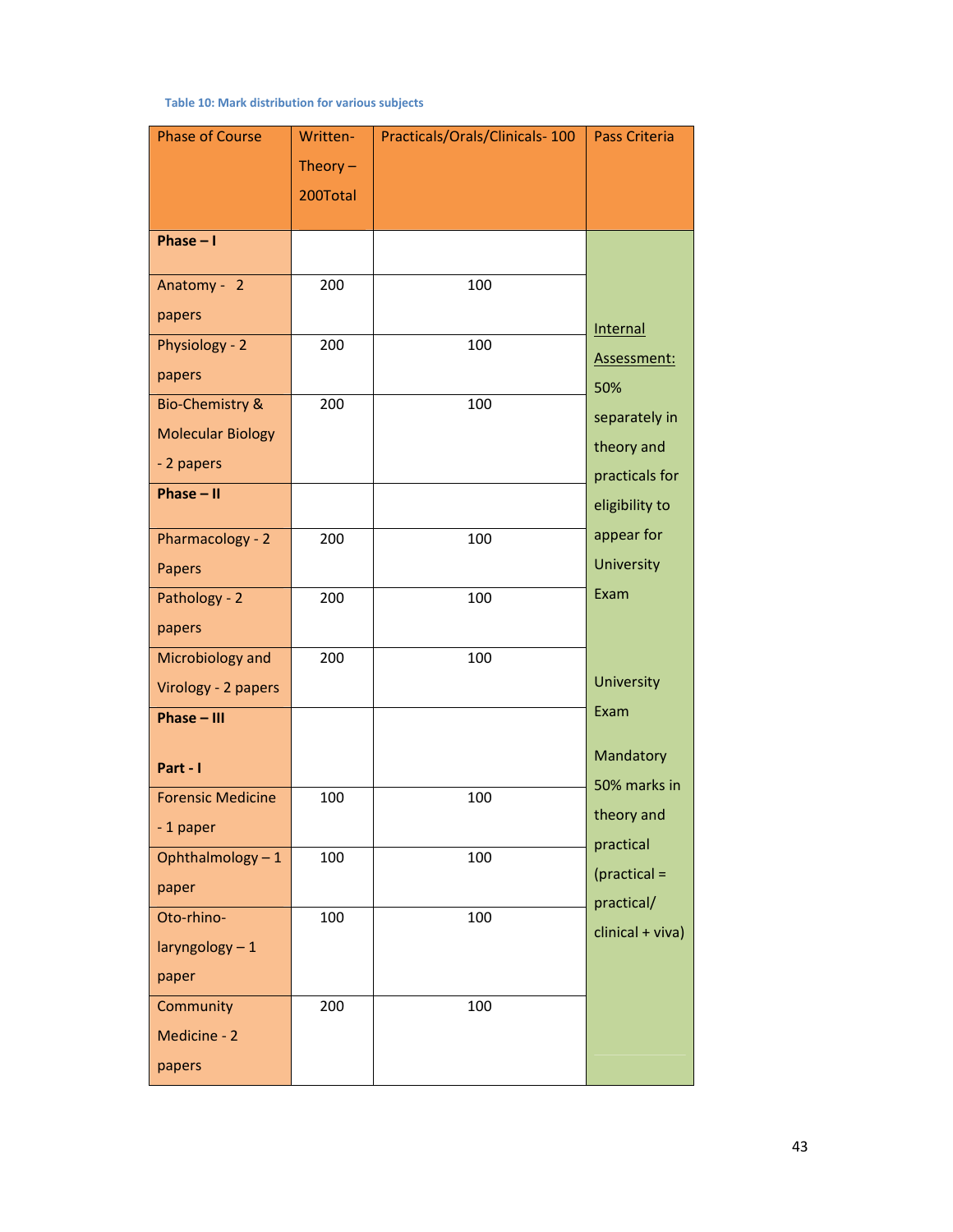| Phase - III        |     |     |  |
|--------------------|-----|-----|--|
|                    |     |     |  |
| Part - II          |     |     |  |
| Medicine - 2       | 200 | 200 |  |
| papers             |     |     |  |
| Surgery - 2 papers | 200 | 200 |  |
|                    |     |     |  |
| Paediatrics-1      | 100 | 100 |  |
| paper              |     |     |  |
| Ob. & Gy. - 2      | 200 | 200 |  |
| papers             |     |     |  |
|                    |     |     |  |
|                    |     |     |  |

**Note**: At least one question in each paper of the clinical specialties should test knowledge ‐competencies acquired during the professional development program; Skill ‐ competencies acquired during the professional development program must be tested during the clinical, practical and viva.

11.3.8. **Criteria for Passing in a Subject**: A candidate shall obtain 50% marks in University conducted examination separately in Theory and Practical (practical includes: practical/ clinical and viva voce) in order to be declared as passed in that subject.

#### **11.3.9. Appointment of Examiners**

- a. No person shall be appointed as an examiner in any of the subjects of the Professional examination leading to and including the final Professional examinations for the award of the MBBS degree unless he/she has taken at least eight years previously, a doctorate degree from a recognized University or an equivalent qualification in the particular subject as per recommendation of the Council on teachers' eligibility qualifications and has had at least eight years of total teaching experience in the subject concerned in a college affiliated to a recognized University at a faculty position.
- b. There shall be at least four examiners for 100 students, out of whom not less than 50% must be external examiners. Of the four examiners, the senior most external examiner will act as the Chairman and coordinator of the whole examination programme so that uniformity in the matter of assessment of candidates is maintained. Where candidates appearing are more than 100, two additional examiners for every additional 50 or part thereof candidates appearing, be appointed.

44